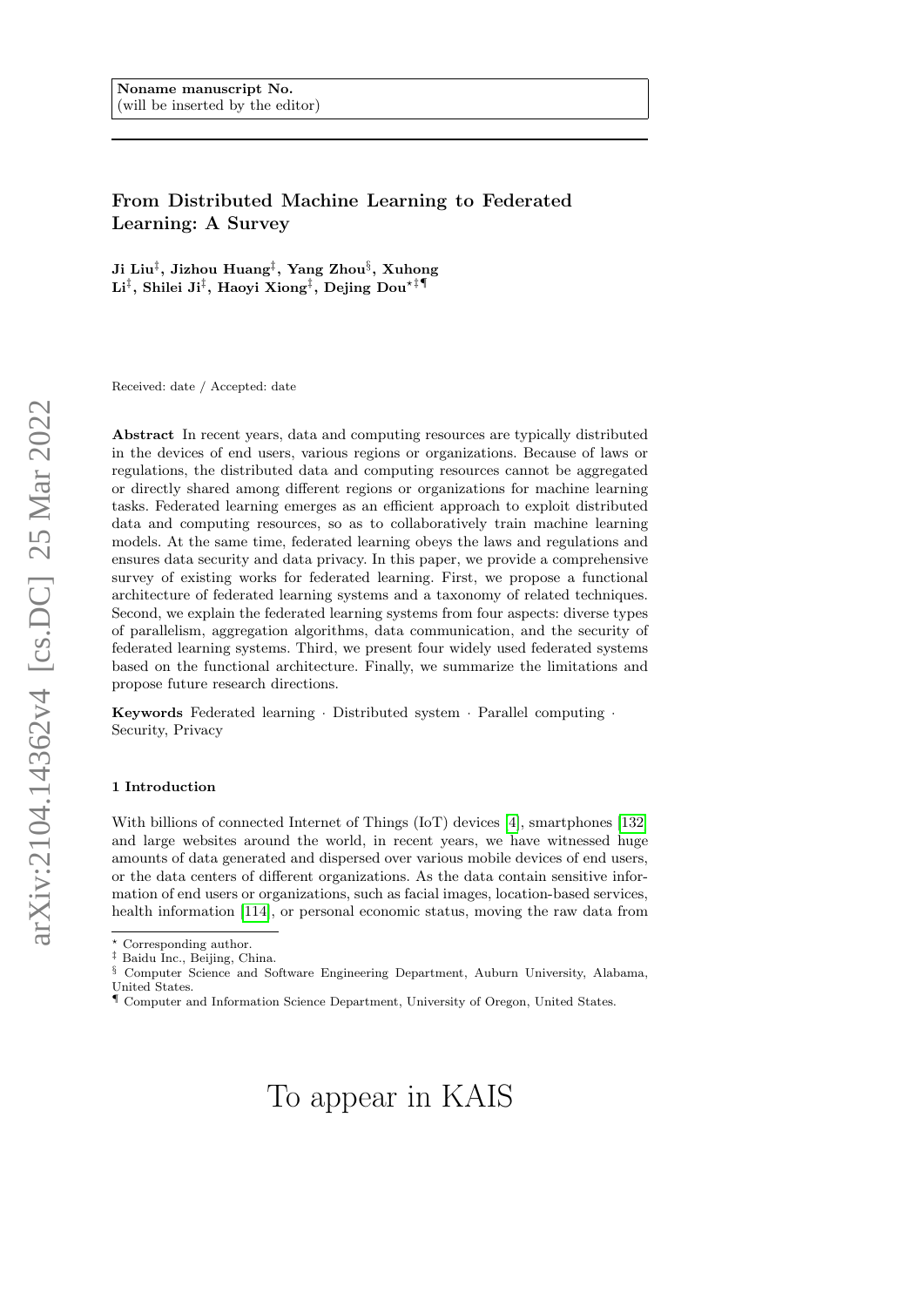personal devices or data centers of multiple organizations to a centralized server or data center may pose immediate or potential information leakage. Due to the concerns of data security and data privacy, legal restrictions, such as the Cybersecurity Law of the People's Republic (CLPR) of China [\[160\]](#page-32-0), the General Data Protection Regulation (GDPR) [\[133\]](#page-31-1) in European Union, the Personal Data Protection Act (PDP) [\[32\]](#page-26-0) in Singapore, the California Consumer Privacy Act (CCPA) [\[1\]](#page-25-1), and the Consumer Privacy Bill of Rights (CPBR) [\[47\]](#page-27-0) in the United States, have been introduced and put in practice, which makes data aggregation from distributed devices, multiple regions, or organizations, almost impossible [\[190\]](#page-34-0). In addition, computing and storage resources are also typically distributed in multiple regions [\[106\]](#page-30-1) and organizations [\[98\]](#page-29-0), which cannot be aggregated in a single data center.

Federated Learning (FL) emerges as an efficient approach to exploit the distributed resources to collaboratively train a machine learning model. FL is a distributed machine learning approach where multiple users collaboratively train a model, while keeping the raw data decentralized without being moved to a single server or data center [\[79,](#page-28-0) [190\]](#page-34-0). FL not only exploits the distributed resources to efficiently carry out the training process of machine learning, but also promises to provide security and privacy for the decentralized raw data. Within FL, the raw data, or the data generated based on the raw data with security processing, serves as the training data. FL only allows the intermediate data to be transferred among the distributed computing resources while avoiding the transfer of training data. The distributed computing resources refer to mobile devices of end users or servers of multiple organizations. FL brings the code to the data, instead of bringing the data to the code, and it addresses the fundamental problems of privacy, ownership, and locality of data [\[120\]](#page-30-2). In this way, FL can enable multiple users to train a model while satisfying the legal data restrictions.

Traditional centralized machine learning approaches typically gather the distributed raw data generated on different devices or organizations to a single server or a cluster with shared data storage, which may bring serious data privacy and security concerns [\[205\]](#page-35-0). The centralized approaches, in general, are associated with diverse challenges, including computational power and training time, and most importantly, security and privacy with respect to distributed data [\[129\]](#page-31-2). FL differs from the centralized approach in three aspects. First, FL does not allow direct raw data communication, while the centralized approach has no restriction. Second, FL exploits the distributed computing resources in multiple regions or organizations, while the centralized approach generally only utilizes a single server or a cluster in a single region, which belongs to a single organization. Third, FL generally takes advantage of encryption or other defense techniques to ensure the data privacy or security, while the centralized approach pays little attention to these security issues [\[205\]](#page-35-0).

The term "federated learning" was first introduced in 2016 [\[120\]](#page-30-2), which focuses on the unbalanced and non-Independent and Identically Distributed (non-IID) data in mobile devices. The concept of FL was extended to three data scenarios, i.e., horizontal, vertical, and hybrid [\[190,](#page-34-0) [205\]](#page-35-0). The horizontal FL addresses the decentralized data of the same features, while the identifications are different. The vertical FL handles the decentralized data of the same identifications with different features. The hybrid FL deals with the data of different identifications and different features. Then, FL is formally defined as a machine learning approach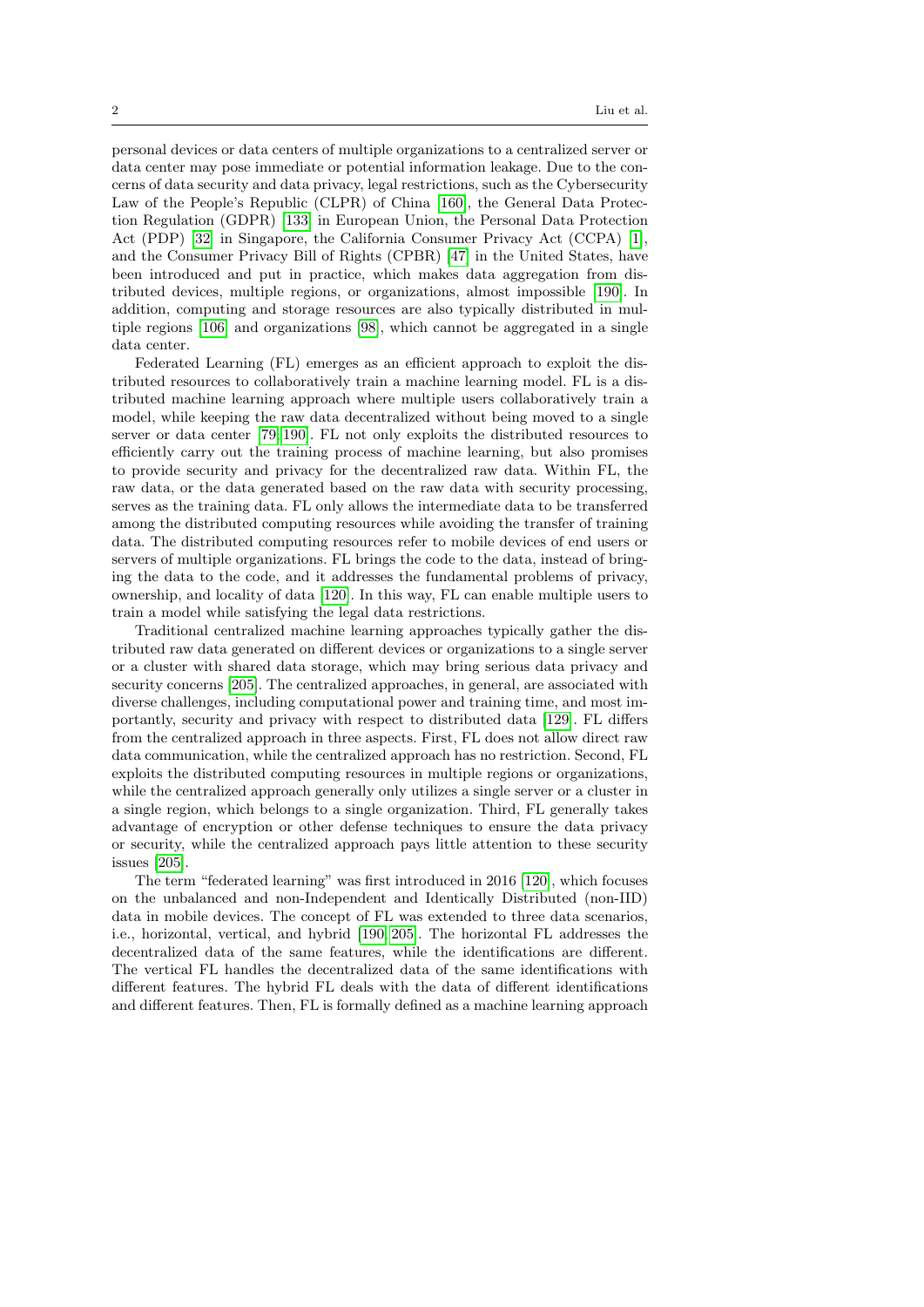where multiple clients collaborate in solving a machine learning problem while the raw data is stored locally and is neither exchanged nor transferred [\[79\]](#page-28-0).

An FL system is an efficient tool to carry out FL with decentralized data and resources. Several open-source FL systems, e.g., FATE [\[182\]](#page-33-0), PaddleFL [\[11\]](#page-25-2), TensorflowFL [\[55\]](#page-27-1), and Pysyft [\[136\]](#page-31-3), are now intensively used by both research communities, e.g., healthcare [\[20\]](#page-26-1), and computer visions [\[66,](#page-28-1)[109\]](#page-30-3), and by industrial groups, e.g., WeBank [\[183\]](#page-34-1). Although various FL systems exist, the architecture of FL systems has common features: In particular, they share the capability to collaboratively train a machine learning model. Most FL systems are composed of four layers, i.e., presentation, user services, FL training, and infrastructure. These four layers enable FL system users to design, execute, and analyze machine learning models with distributed data.

Although FL differs from the centralized machine learning approaches, it not only utilizes novel techniques designed for FL, but also takes advantage of the techniques designed for distributed machine learning. FL exploits parallelization techniques designed for distributed machine learning. For instance, horizontal FL exploits the data parallelism, which trains multiple instances of the same model on different subsets of the training dataset [\[170\]](#page-33-1). Vertical FL utilizes model parallelism to distribute parallel paths of a single model to multiple devices in order to handle the data of different features [\[170\]](#page-33-1). Multiple aggregation algorithms [\[30\]](#page-26-2) are proposed to aggregate the models in distributed computing resources. Data transfer techniques are also utilized in FL, e.g., model compression [\[22\]](#page-26-3). As FL promises to provide data security and data privacy, diverse defense techniques, e.g., differential privacy [\[121\]](#page-31-4), homomorphic encryption [\[59\]](#page-27-2), and Robustness Aggregation [\[142\]](#page-32-1), are designed to address the possible attacks [\[49,](#page-27-3) [71,](#page-28-2) [181\]](#page-33-2).

There have been a few surveys of FL. Some works [\[79,](#page-28-0)[89,](#page-29-1)[190\]](#page-34-0) provide a comprehensive study of FL, from the taxonomy of FL to the techniques, e.g., the efficiency, data privacy, security, and applications of FL. Some surveys [\[89,](#page-29-1) [114,](#page-30-0) [129\]](#page-31-2) focus on the data privacy and security of FL. Other surveys present the application of FL in a specific area, e.g., healthcare informatics [\[188\]](#page-34-2), mobile edge networks [\[99\]](#page-29-2), and neural architecture searches [\[205\]](#page-35-0), and they personalize global models to work better for individual clients [\[87\]](#page-29-3). However, few of them present the architecture of FL or analyze parallelization techniques in FL.

In this paper, we provide a survey of federated learning and the related parallelization techniques. The main contributions of this paper are:

- A four-layer FL system architecture, which is useful for discussing the techniques for FL. This architecture can also be a baseline for other work and can help with the assessment and comparison of FL systems.
- A taxonomy of FL-related techniques, including the parallelization techniques, the aggregation algorithms, and the techniques for data communication and security, with a comparative analysis of the existing solutions.
- A discussion of research issues to improve the efficiency and security of FL systems.

This paper is organized as follows. Section [2](#page-3-0) gives an overview of the execution of FL, including the FL system architectures and basic functional architecture of FL systems. Section [3](#page-8-0) focuses on the techniques used for distributed training of FL and aggregation methods. Section [4](#page-17-0) presents the techniques for distributed execution, data communication and data security of FL. Section [5](#page-20-0) demonstrates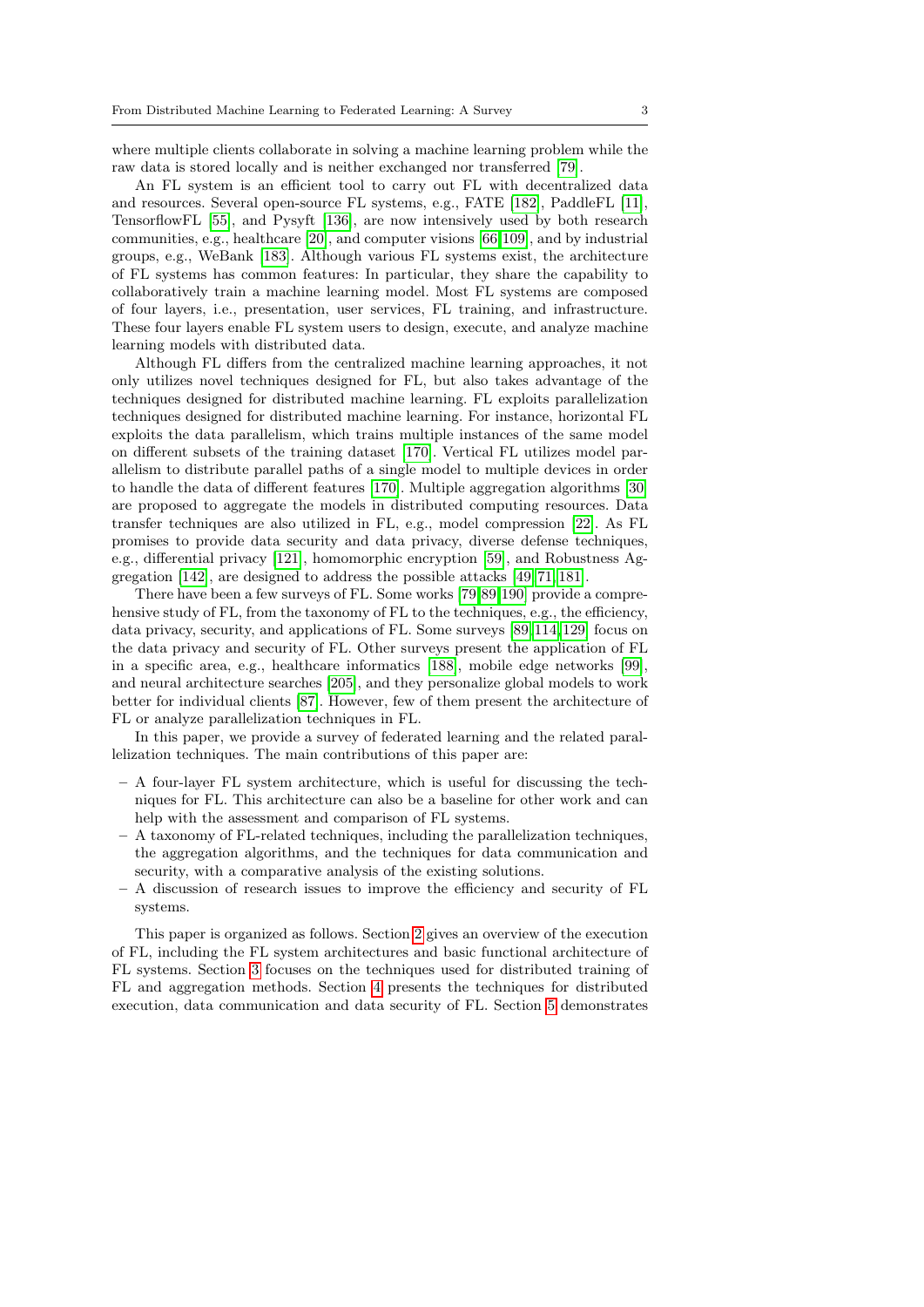the existing FL frameworks. Section [6](#page-22-0) discusses the open issues raised for the execution of FL with distributed resources. Section [7](#page-24-0) summarizes the main findings of this study.

#### <span id="page-3-0"></span>2 An Overview of Federated Learning

In this section, we introduce the basic concepts of federated learning. Then, we present the life cycle of FL models. Afterwards, we detail the functional architecture and the corresponding functionality of FL systems.

## 2.1 Basic Concepts

Machine learning is the process to automatically extract the models or patterns from data [\[53\]](#page-27-4). The models or patterns are expressed as machine learning models. A machine learning model is an ensemble of a model structure, which is typically expressed as a Directed Acyclic Graph (DAG), data processing units, e.g., activation functions in Deep Neural Networks (DNNs), and the associated parameters or hyper-parameters. The input data can be processed through a machine learning model to generate the output, e.g., the prediction results or the classification results, which is the inference process. The machine learning model is generated based on the training data, which is the training process. During the training process, the parameters or the model structure of the machine learning model [\[61,](#page-27-5) [68\]](#page-28-3) is adjusted based on a training algorithm in order to improve the performance, e.g., the accuracy or the generalization capacity. The training algorithm is also denoted by machine learning algorithms. The duration of the training process is training time.

According to whether the training data have labels, the training process of machine learning can be classified into four types [\[170\]](#page-33-1), i.e., supervised learning, unsupervised learning, semi-supervised learning, and reinforcement learning. Supervised learning represents that a machine learning task exploits the training data composed of input features and the corresponding labels [\[170\]](#page-33-1). In this paper, we focus on this type of training data. For instance, each data point in the training dataset contains  $(x, y)$ , where x represents the input features and y represents the desired output value. Unsupervised learning represents that a machine learning task exploits the training data, which only consists of input features without output values; i.e., each data point only contains  $x$  and does not have  $y$ . Semisupervised learning represents that one (generally small) part of the training data contains output values, while the other (generally small) part of the training does not. Reinforcement learning represents that each iteration in the training process considers its observation of the environment from the last iteration.

While the training data become huge, e.g., on the order of terabyte [\[23\]](#page-26-4), or when the training data is inherently distributed or too big to store on single machines [\[170\]](#page-33-1), the training process is carried out using distributed resources, which is distributed machine learning. One of the important features of the distributed machine learning is that it can significantly accelerate the training speed so as to reduce the training time. Diverse parallelization techniques are used in distributed machine learning. For instance, Graphics Processing Units (GPUs) using Single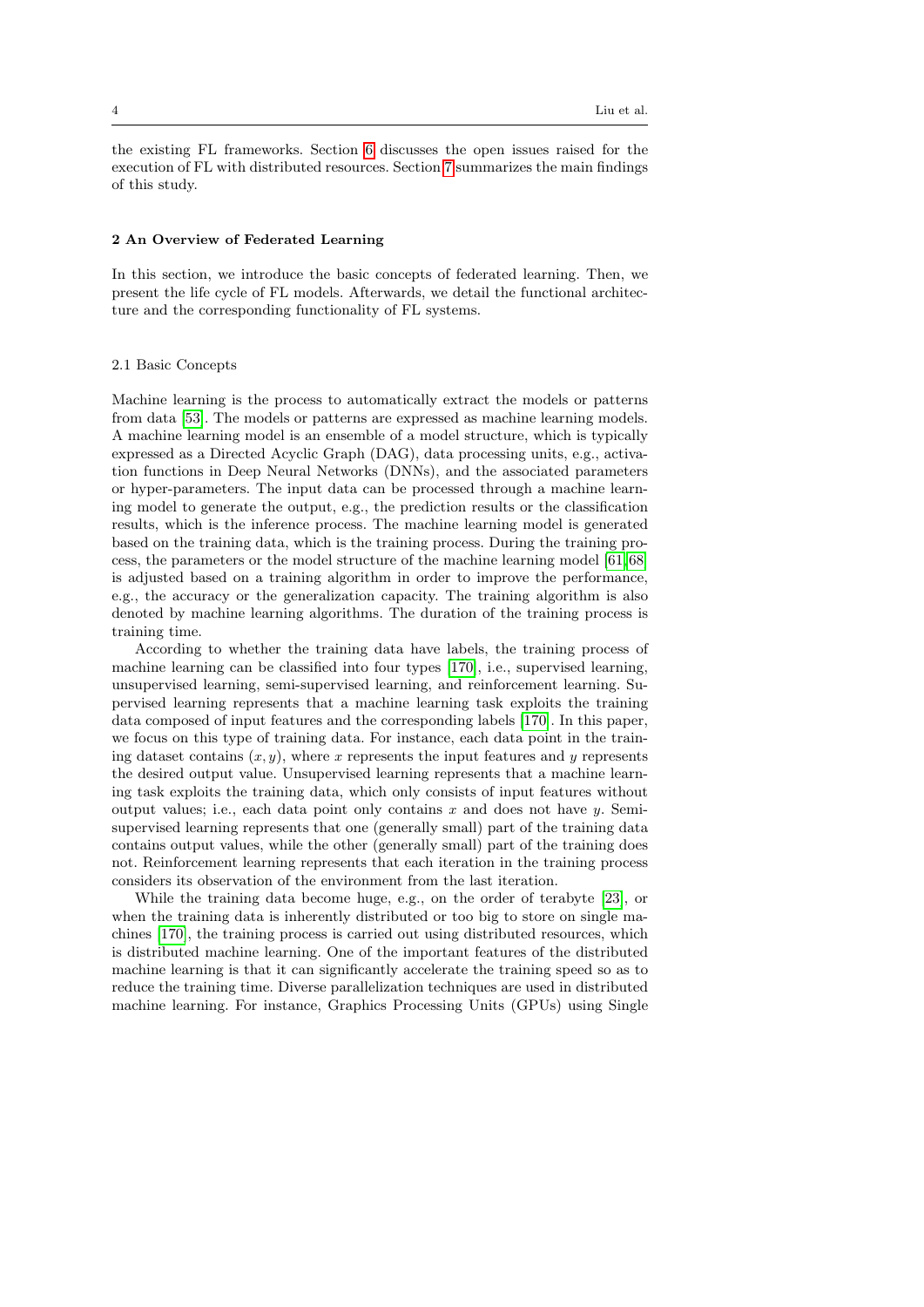Instruction Multiple Data (SIMD) [\[45\]](#page-27-6) and Tensor Processing Units (TPUs) using Multiple Instructions Multiple Data (MIMD) [\[45\]](#page-27-6) are exploited [\[170\]](#page-33-1). In addition, distributed machine learning takes advantage of three types of parallelism to parallelize the training process, i.e., data parallelism [\[170\]](#page-33-1), model parallelism [\[170\]](#page-33-1), and pipeline parallelism [\[64,](#page-28-4) [74,](#page-28-5) [105\]](#page-30-4). With the data parallelism approach, the training data is partitioned as many times as the number of computing resources, and all computing resources subsequently apply the same machine learning algorithm to process different chunks of the data sets [\[170\]](#page-33-1). With the model parallelism approach, exact copies of the entirety of the data (the training data or the intermediate data) are processed by each computing resource, each of which exploits different parts of the machine learning model [\[170\]](#page-33-1). The pipeline parallelism approach combines the data parallelism and the model parallelism. With this approach, each computing resource processes a part of the training data with a part of the machine learning model, while the processing, e.g., computation or communication, at each node can be parallelized [\[131\]](#page-31-5).

FL is a distributed machine learning approach where multiple users collaboratively train a model, while keeping the raw data distributed without being moved to a single server or data center [\[79,](#page-28-0)[190\]](#page-34-0). The model used for FL is denoted by FL model. FL is first proposed to handle the unbalanced and non-Independent and Identically Distributed (non-IID) data of the same features in mobile devices [\[120\]](#page-30-2). Then, the concept of FL is extended to the distributed data of diverse features in multiple organizations [\[190\]](#page-34-0) or various regions [\[80\]](#page-28-6). FL systems are used within one or multiple phases of the life cycle of FL models. An FL system is a distributed system to manage the distributed training process with distributed resources.

FL is a special type of distributed machine learning, which differs from other distributed machine learning approaches in the following three points. First, FL does not allow direct raw data communication, while other approaches have no restriction. As the raw data are of multiple ownerships, FL approaches with this restriction can meet the requirements defined by the related laws, e.g., CLPR [\[160\]](#page-32-0), GDPR [\[133\]](#page-31-1), PDPA [\[32\]](#page-26-0), CCPA [\[1\]](#page-25-1), and CPBR [\[47\]](#page-27-0). In particular, the consent (GDPR Article 6) and the data minimalization principle (GDPR Article 5) limit data collection and storage to only what is consumer-consented and what is absolutely necessary for processing [\[99\]](#page-29-2). Second, FL exploits the distributed computing resources in multiple regions or organizations, while the other approaches generally only utilize a single server or a cluster in a single region, which belongs to a single organization. FL enables the collaboration among multiple organizations. Third, FL generally takes advantage of encryption or other defense techniques to ensure the data privacy or security, while the other approaches pay little attention to this security issue [\[205\]](#page-35-0). FL promises to ensure the privacy and security of the raw data, as the leakage of information may incur significant financial [\[35,](#page-26-5)[150\]](#page-32-2) and reputational [\[158\]](#page-32-3) losses.

During the training process of FL, an optimization problem is solved as shown in Formula [1.](#page-4-0) Given *n* training dataset  $D = D_1, D_2, ..., D_n$ , where each data point  $(x, y) \sim \mathcal{D}$ , the problem of FL is to learn a function  $\hat{F}$  from all possible hypotheses  $H$ , while minimizing the expectation of loss over the distribution of all the dataset  $\mathcal{D}$ .

<span id="page-4-0"></span>
$$
\widehat{F} = \underset{F \in \mathcal{H}}{\operatorname{argmin}} \mathbb{E}_{(x,y) \in \mathcal{D}} L(y, F(x)),\tag{1}
$$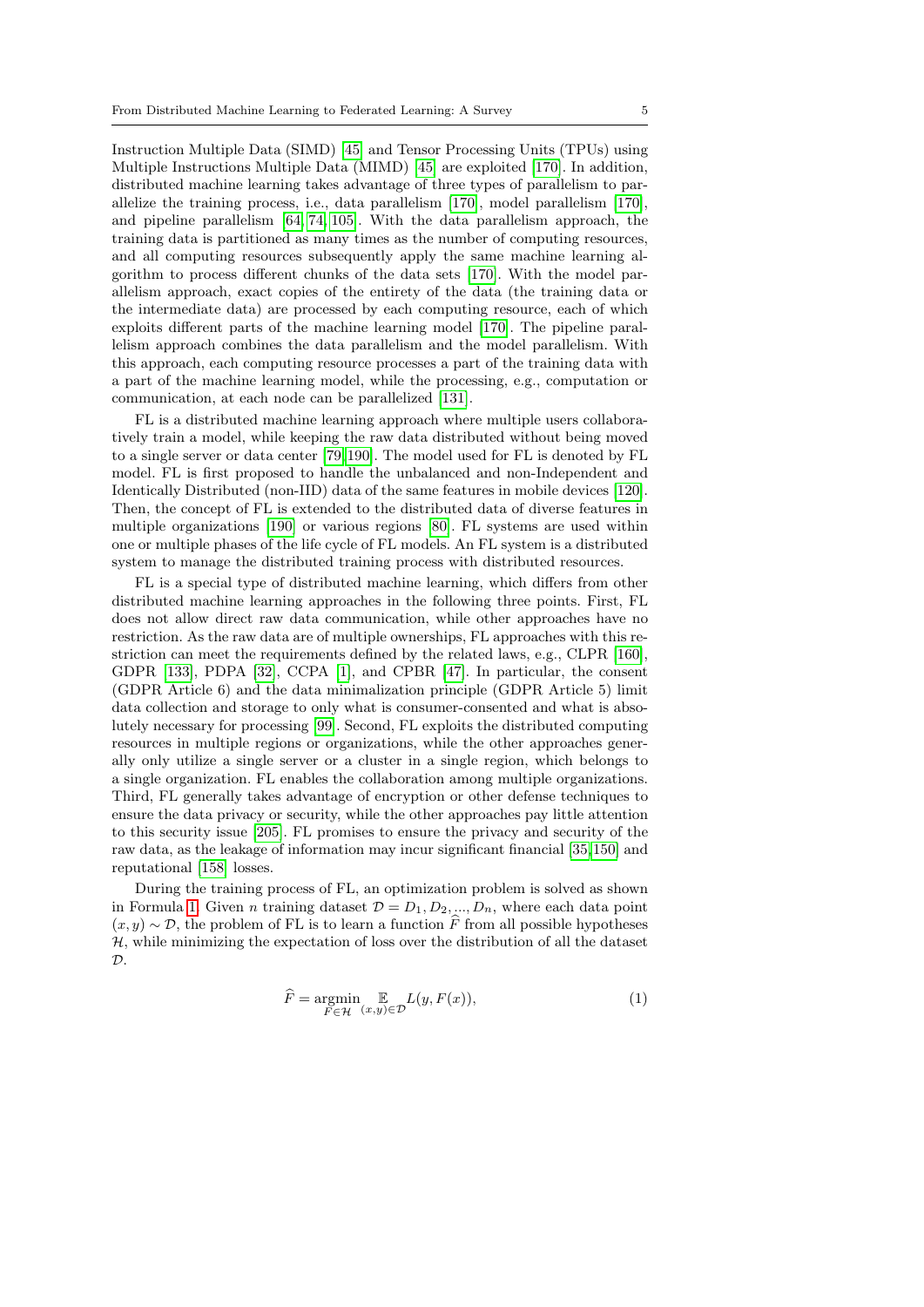where  $L(y, F(x))$  refers to the loss of  $F(x)$  to the label y. During the training process, the Stochastic Gradient Descent (SGD) approach [\[145,](#page-32-4) [206\]](#page-35-1) is generally used to minimize the loss function using Formula [2.](#page-5-0)

<span id="page-5-0"></span>
$$
F_{k+1}(x) \leftarrow F_k(x) - \eta_k \nabla F_k(x),\tag{2}
$$

where  $F_k(x)$  refers to the learned model in the  $k^{th}$  iteration,  $\nabla F_k(x)$  refers to the gradient of the model at the  $k^{th}$  iteration based on the model already obtained  $F_k(x)$  and the training dataset,  $\eta_k$  refers to the learning rate, and  $F_{k+1}(x)$  refers to the update model of the  $k^{th}$  iteration. Within each iteration, there are two phases, i.e., forward propagation and backward propagation. The forward propagation calculates the output based on the input data  $x$  using the model, while the backward propagation calculates the gradients  $\nabla F_k(x)$  and updates the model. When the calculation is distributed among multiple computing resources, the gradients or models of each computing resource are aggregated using an aggregation algorithm (see details in Section [3.2\)](#page-12-0), in order to achieve consensus of multiple models and to generate a global model. The learning rate can be dynamically adapted using a local adaptive optimizer, e.g., Adam, and/or cross-round learning rate schedulers [\[199\]](#page-34-3).

## 2.2 FL Model Life Cycle

The life cycle of an FL model is a description of the state transitions of an FL model from creation to completion [\[79,](#page-28-0) [105\]](#page-30-4). Lo et al. [\[111\]](#page-30-5) propose that the life cycle of an FL model consists of 8 phases: initiated, broadcast, trained, transmitted, aggregated, evaluated, deployed, and monitored. Kairouz et al. [\[79\]](#page-28-0) propose that the life cycle of an FL model includes 6 phases: problem identification, client instrumentation, simulation prototyping, federated model training, model evaluation, and deployment. However, they focus on the FL with distributed data in mobile devices. In this paper, we adopt a combination of workflow life cycle views [\[79,](#page-28-0) [111\]](#page-30-5) with a few variations [\[105,](#page-30-4) [190\]](#page-34-0), condensed into four phases:

- 1. The composition phase [\[79\]](#page-28-0) is for the creation of an FL model, which is used to address a specific machine learning problem, e.g., classification. First, a machine learning model is created to address the problem with certain requirements, e.g., the requirement of accuracy. Then, the machine learning model is adapted to FL scenarios. For instance, if the distributed data is of different features, the machine learning model is partitioned (see details in Section [3.1.2\)](#page-11-0) to process the distributed data.
- 2. The FL training phase [\[79,](#page-28-0) [111,](#page-30-5) [190\]](#page-34-0) is for the training phase of the FL model. During this phase, a training strategy, which includes parallelism and aggregation algorithms (see details in Section [3\)](#page-8-0), is used to update the parameters, hyper parameters, and even the structure of the network, in order to improve the accuracy and the generalization capacity of the FL model.
- 3. The FL model evaluation phase [\[79,](#page-28-0) [105\]](#page-30-4) is to apply the trained FL models, in order to analyze the performance of the trained FL models on a simulation platform or a real distributed system [\[65\]](#page-28-7). As a result, the FL models with the best performance are selected. If the FL models do not meet the requirements, the FL model should be modified, or the training phase should be carried out again.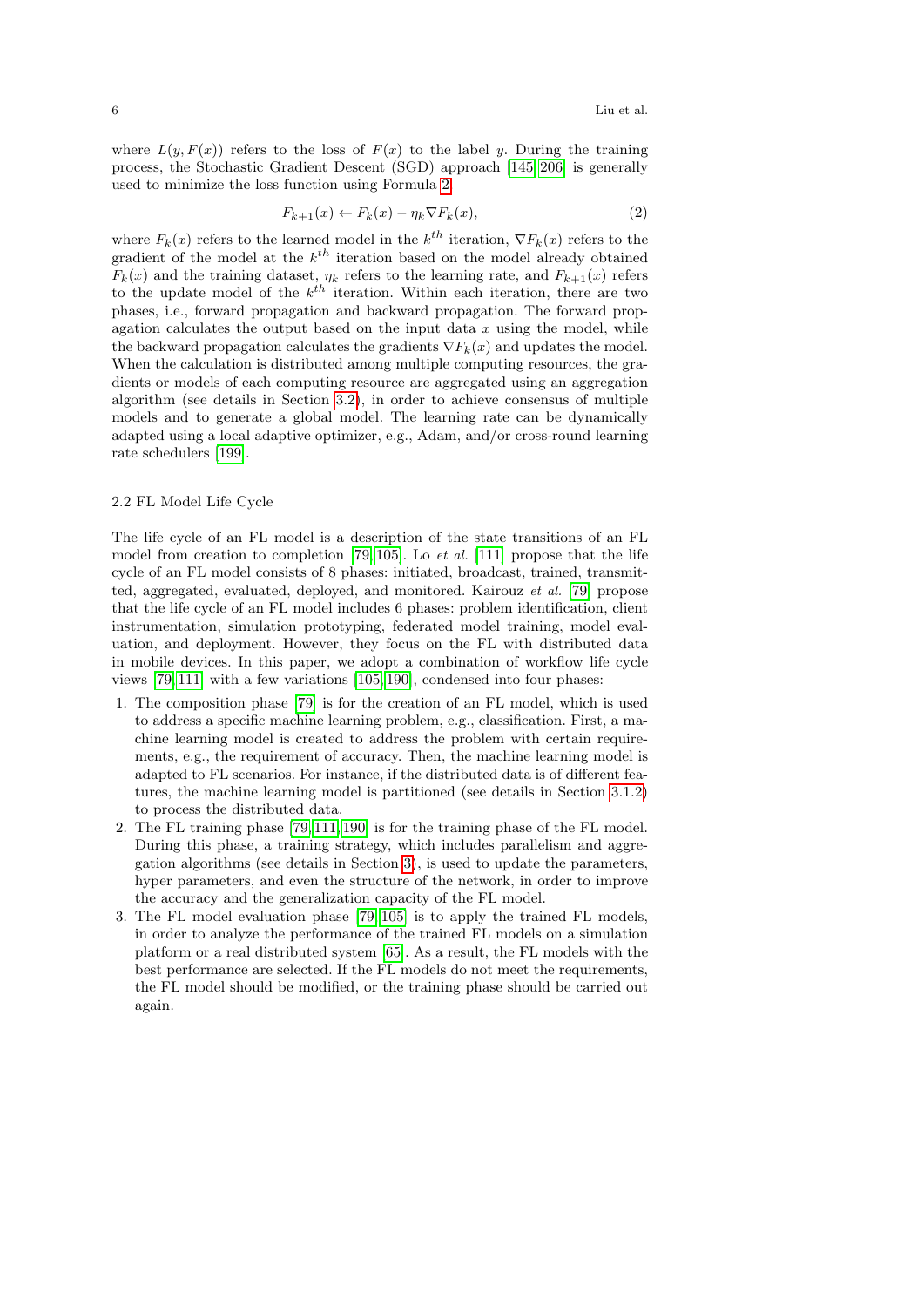4. The FL model deployment phase [\[79\]](#page-28-0) is to deploy the FL model in a real-life scenario to process the data. If the final model can be shared without restriction, there is no difference between the FL model deployment and the model generated from a traditional centralized approach. Otherwise, the deployment of the final model should consider the ownership of the corresponding parts.

#### 2.3 Functional Architecture of FL Systems

The functional architecture of an FL system can be layered as follows [\[105\]](#page-30-4): presentation, user services, FL training, and infrastructure. Figure [1](#page-6-0) shows this architecture. The higher layers exploit the lower layers to provide their own functionality. A user interacts with an FL system through the presentation layer and realizes independent functionalities at the user services layer. During the training phase of FL models, a Federated Learning Execution Plan (FLEP) is generated, and the corresponding distributed training is carried out at the FL training layer. The FLEP is composed of a type of parallelism, a scheduling strategy, and a faulttolerance mechanism. The FL system manages the physical resources through the infrastructure layer for the distributed training.



<span id="page-6-0"></span>Fig. 1 Functional architecture of an FL system.

#### 2.3.1 Presentation Layer

The presentation layer is a User Interface (UI) for the interaction between Users and FL systems at one or multiple stages of the FL model life cycle. The UI can be textual or graphical. This interface is responsible for designing a new FL model or choosing an existing machine learning model as an FL model. In addition, this layer also supports the modules at the user services layer, e.g., shows the status of the distributed training process. The textual UI is largely used for designing FL models based on the command line or scripts [\[100\]](#page-29-4). The models can be directly expressed using Python, with the textual interface in PaddleFL [\[11\]](#page-25-2),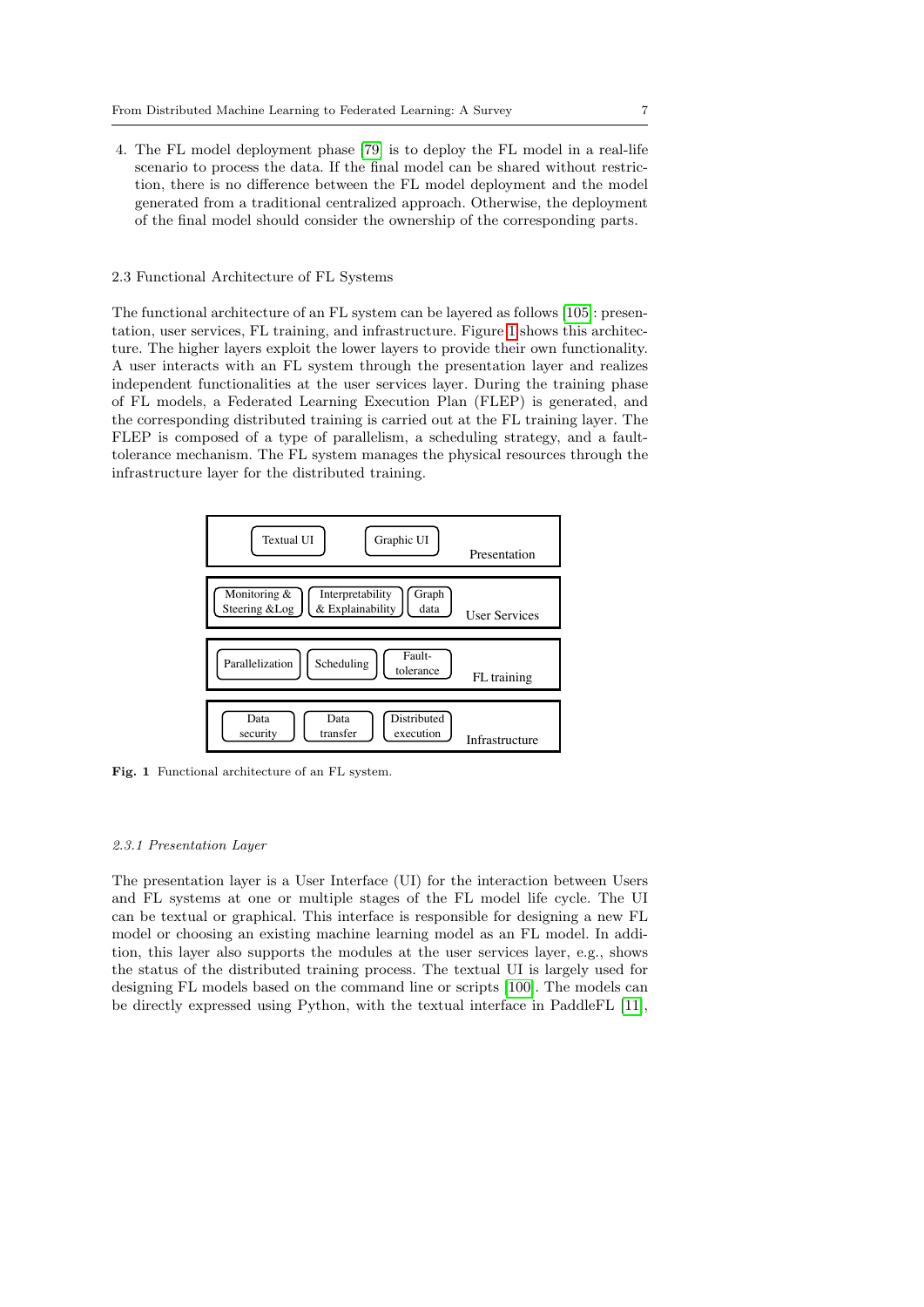TensorFlowFL [\[55\]](#page-27-1), PySyft [\[148\]](#page-32-5), and FATE [\[182\]](#page-33-0). A graphic UI can make the interaction more practical, while the users can drag or drop the data processing element to design an FL model. For instance, FATE [\[182\]](#page-33-0) provides a Graphic UI (GUI) through a web portal. However, the graphic portal also exploits textual programming languages as inner representations of an FL model.

#### 2.3.2 User Services Layer

The user service layer supports the expected functionalities, i.e., monitoring and steering and log; interpretability and explainability; and graph data. The monitoring enables the users to get the real-time status of the distributed training process. As the training process of FL models can be very long, e.g., from several hours to days [\[79\]](#page-28-0), it is of much importance to track the execution status, which allows the user to verify whether the training proceeds normally. The log service is generally supported by major FL systems, which can be used to analyze the training process. In addition, the log generated during the training process can be used to debug the system or adjust the FL model. FATE provides a visual monitoring board to users through its GUI. When there are unexpected results or errors during the training process, steering enables users to adjust the training process in order to reduce the time necessary to carry out the distributed training from scratch. Most FL systems can enable the users to stop the training, while the adjustment of parameters is not fully supported by major FL systems. The interpretability of FL is to describe the internals of an FL system in a way that is understandable to humans [\[52\]](#page-27-7). The explainability focuses on explaining the representation of data inside an FL model [\[52\]](#page-27-7). With interpretability and explainability, the FL system can provide a description of the results of the trained FL model based on the training data and the distributed training process. Shapley values have been used to provide the interpretability [\[175\]](#page-33-3), while both the interpretability and explainability remain open challenges as each is hard to fully support.

In the real world, graph data widely exist in multiple domains, and a bunch of FL approaches have been proposed to handle the decentralized graph data for community detection [\[84\]](#page-29-5), financial crime [\[164\]](#page-33-4), and especially knowledge graph completion [\[29\]](#page-26-6). FL is particularly useful in the field of knowledge graph completion, as a knowledge graph could not only contain text but also images or other type of data, i.e., multimodal Knowledge Graphs [\[202\]](#page-34-4); and the completion is realized in a collaborative fashion within an FL system [\[102\]](#page-30-6). The decentralized graphs can be inter-graph, i.e., the decentralized data belongs to multiple graphs, or intra-graph, i.e., the decentralized data is within one big graph [\[198\]](#page-34-5), while most of the existing works focus on the intra-graph situation. Horizontal FL techniques can be exploited on the Graph Neural Networks (GNN) [\[125,](#page-31-6)[185\]](#page-34-6) with encryption techniques [\[78\]](#page-28-8) (see details in Section [2.3.4\)](#page-8-1) while the performance of FL may be much worse than that of centralized GNNs [\[62\]](#page-28-9). The aggregation algorithms (see details in Section [3.2.1\)](#page-12-1) are also proposed based on the FedAvg [\[202\]](#page-34-4) or optimal transportation [\[102\]](#page-30-6). In addition, decentralized aggregation algorithms (see details in Section [3.2.3\)](#page-15-0) are also proposed to deal with the decentralized graph data for social network [\[67\]](#page-28-10) and drug discovery [\[63\]](#page-28-11). While the fine-tuning of the FL system is time-consuming, Bayesian optimization [\[203\]](#page-34-7) and evolutionary optimization strategies [\[174\]](#page-33-5) are utilized to automatically tune the hyper-parameters and the network structure, respectively. Graph data can be vertically distributed where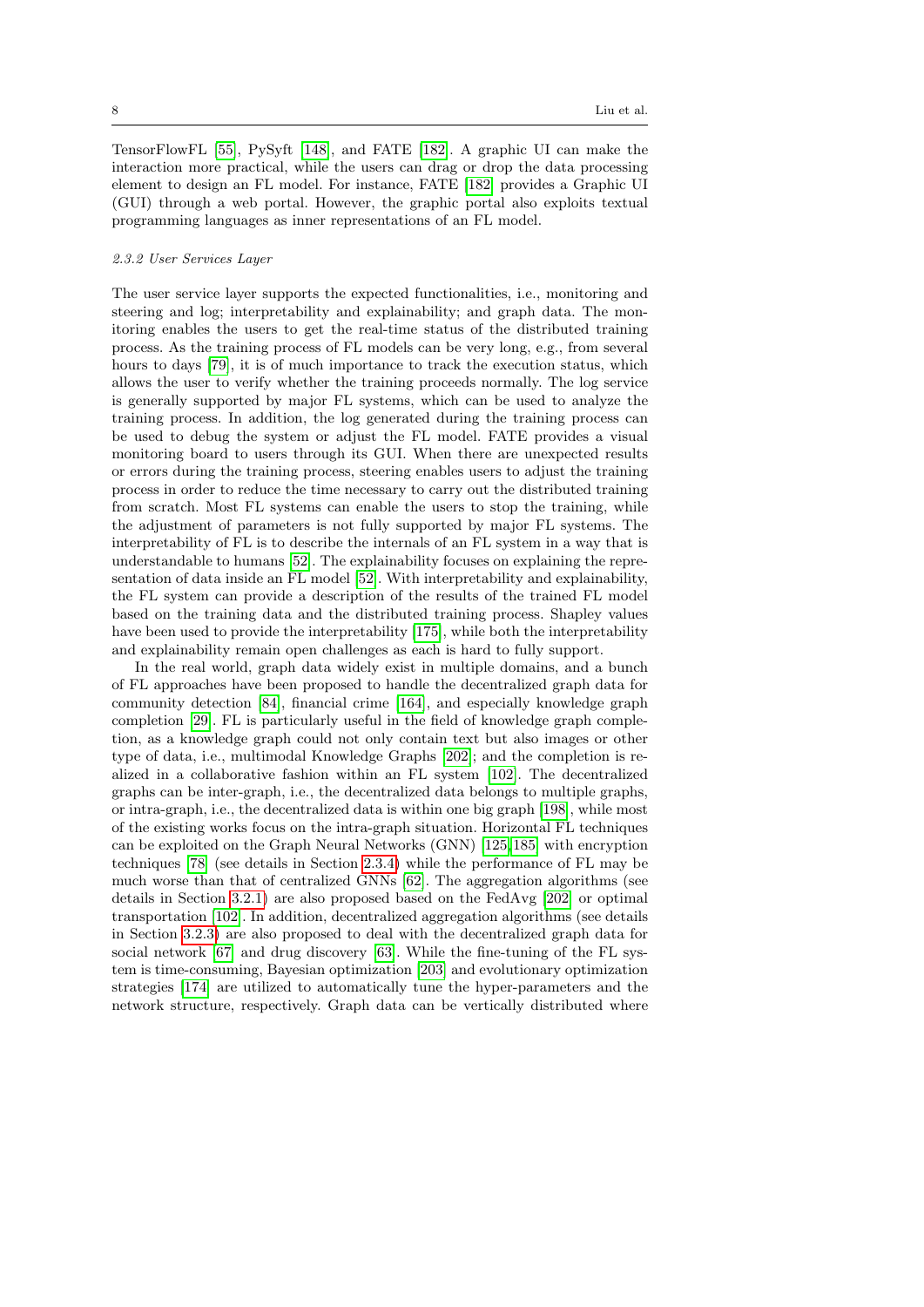the features of the nodes are distributed across multiple data owners, and a data owner may or may not have the edges. Vertical FL exploits embeddings [\[29,](#page-26-6) [204\]](#page-34-8) or autoencoders [\[202\]](#page-34-4) to represent the nodes, which can be transferred to train a GNN. In addition, the differential privacy (see details in Section [2.3.4\)](#page-8-1) is combined with the embeddings to protect the data privacy [\[140\]](#page-31-7) of knowledge graphs.

#### 2.3.3 FL Training Layer

The FL training layer carries out the distributed training process with distributed data and computing resources. This layer consists of three modules: parallelization, scheduling, and fault-tolerance. FL parallelization exploits diverse types of parallelism, e.g., data parallelism, model parallelism, and pipeline parallelism, to generate executable tasks. Through the FL scheduling module, an FL system produces a Scheduling Plan (SP) of executable tasks, which aims at fully exploiting distributed computing resources and preventing training stalling. During the training process, the SP is generally defined by a training algorithm, which aggregates the updates, i.e., gradients or models, from each computing resource in order to generate a final machine learning model. The FL fault-tolerance mechanism handles the failures or errors of task execution and the connection of distributed resources. Reactive approaches are generally exploited, e.g., using check-points, restart, and task replication [\[18\]](#page-26-7). A reactive approach reduces the effect of failures after perceiving failures [\[48\]](#page-27-8). An FLEP, which captures the execution directives, typically the result of compiling and optimizing the training process of FL models, is generated at this layer.

#### <span id="page-8-1"></span>2.3.4 Infrastructure Layer

The infrastructure layer provides the interaction between an FL system and the distributed resources, including the computing resources, storage resources, network resources, and data resources. This layer contains three modules: a data security module, a data transfer module, and a distributed execution module. The data security module generally exploits Differential Privacy (DP) [\[3\]](#page-25-3) and encryption techniques, e.g., homomorphic [\[5\]](#page-25-4), to protect the raw data used during the training process. Although the raw data cannot be directly transferred, intermediate data, e.g., the gradients or models, can be communicated among distributed computing resources. The data transfer module exploits data compression techniques [\[161\]](#page-32-6) to improve the data transfer efficiency. At this layer, the FLEP generated at the FL training layer is carried out within the distributed execution module; i.e., concrete tasks are executed in distributed computing resources.

## <span id="page-8-0"></span>3 Distributed Training

In this section, we present the distributed training process for FL. First, we present three types of parallelism in distributed training and the application within FL. The parallelism approaches are generally implemented in the parallelization module. Then, we discuss existing aggregation algorithms for the distributed training, which is implemented in the scheduling module.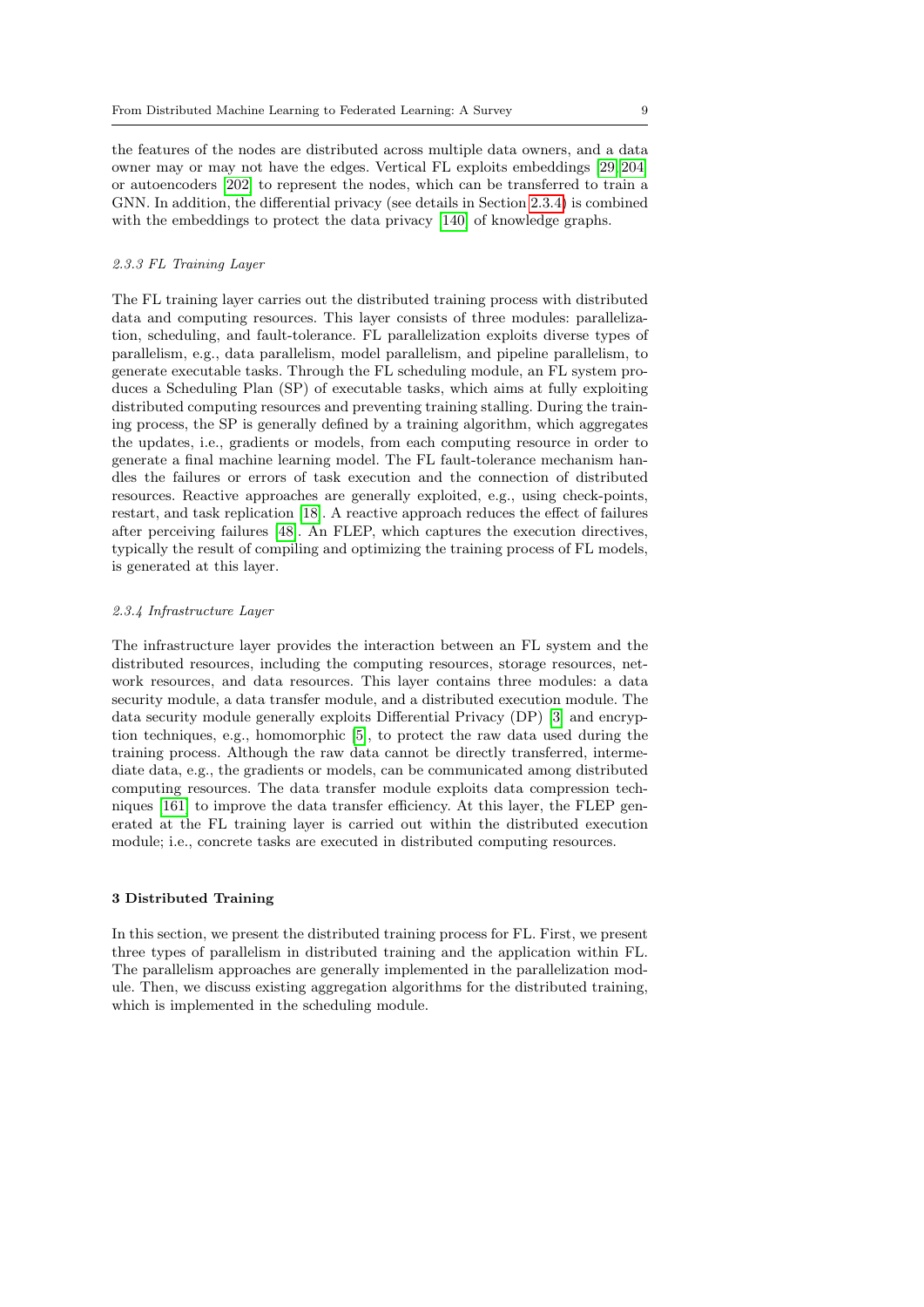## 3.1 Parallelism & FL Types

Three types of parallelism exist for distributed machine learning: data parallelism, model parallelism, and pipeline parallelism [\[105,](#page-30-4)[170\]](#page-33-1). FL can be classified to three types, i.e., horizontal, vertical, and hybrid [\[190,](#page-34-0) [205\]](#page-35-0). The horizontal FL generally exploits data parallelism, and the vertical FL typically takes advantage of model parallelism. However, the hybrid FL relies on transfer learning [\[139\]](#page-31-8), which is not a parallelism approach and is out of the scope of this paper.



<span id="page-9-0"></span>Fig. 2 An example of a neural network.

In this section, we take an example of a neural network as shown in Figure [2](#page-9-0) to explain the parallelism. In the example, we assume that the model contains three layers and seven data processing nodes (neurons), i.e.,  $A_1$ ,  $A_2$ ,  $B_1$ ,  $B_2$ ,  $B_3$ ,  $C_1$ ,  $C_2$ , D. The arrows represent the data flow among different data processing nodes. The execution of the data processing nodes at each layer can be carried out in parallel, while the execution of different layers should be performed sequentially. The input data contains 4 data points. We assume two/three computing resources owned by two/three users. Each has a part of the input data.

## 3.1.1 Data Parallelism

Data parallelism is realized by having the data processing performed in parallel at different computing resources, with the same model, on different data points. As shown in Figure [3,](#page-10-0) data parallelism is exploited when the ensemble of data points is distributed among different computing resources. During the training process of FL, the training data is not transferred among different computing resources, while the intermediate data, e.g., the models or the gradients  $\nabla F_k(x)$  in Formula [2,](#page-5-0) are transferred. The data in each computing resource can be Independent and Identically Distributed Data (IID) or non-IID. FL focuses on the non-IID [\[120\]](#page-30-2), while other distributed machine learning approaches mainly focus on IID data. With the data parallelism, the FL is horizontal [\[190\]](#page-34-0), i.e., the data and the calculation are horizontally distributed among multiple computing resources. In addition, this parallelism generally corresponds to the cross-device FL [\[79\]](#page-28-0), where a large number of devices (mobiles or edge devices) collaboratively participate in training a single global model to have good accuracy. When the number of devices is small, e.g., 2-100, and the computing resources are from diverse organizations, this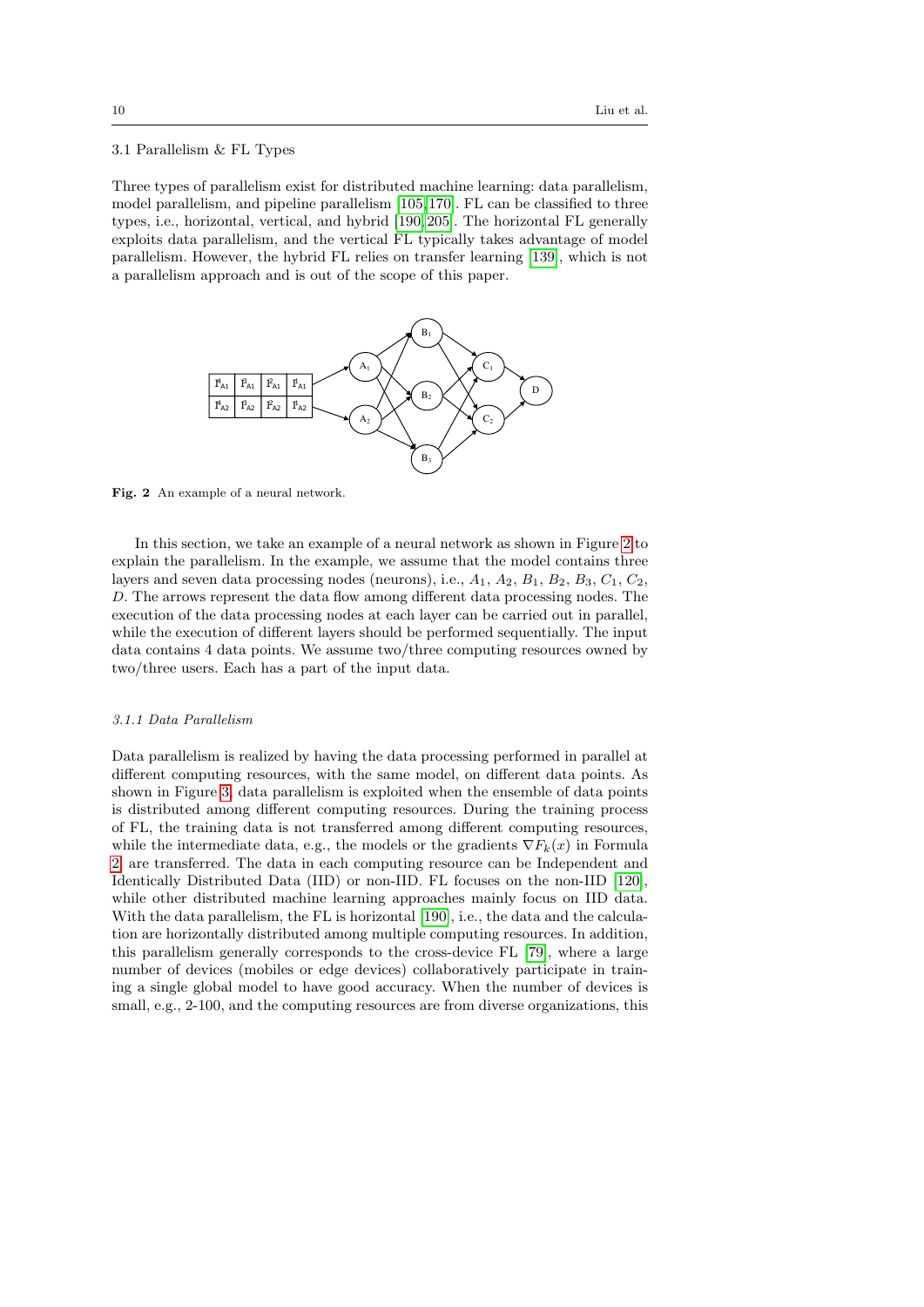

<span id="page-10-0"></span>Fig. 3 Data parallelism. The forward and backward process of  $I<sup>1</sup>$  and  $I<sup>2</sup>$  is performed in computing resource 1, while that of  $I^3$  and  $I^4$  is performed in computing resource 2 at the same time. Then the model or gradient is transferred to calculate an average model or gradient to be sent to each computing resource for the following training.

parallelism also corresponds to cross-silo FL [\[79\]](#page-28-0). In addition to the general dataparallel schemes for federated learning, some specific privacy-preserved distributed statistical tricks have been invented for federated sparse models [\[16,](#page-26-8) [17\]](#page-26-9).



<span id="page-10-1"></span>Fig. 4 Model parallelism. The dashed arrows represent inter-computing resource communication. For each input data point I, different parts, i.e.,  $I_{A_1}$  and  $I_{A_2}$ , are distributed at different computing resources.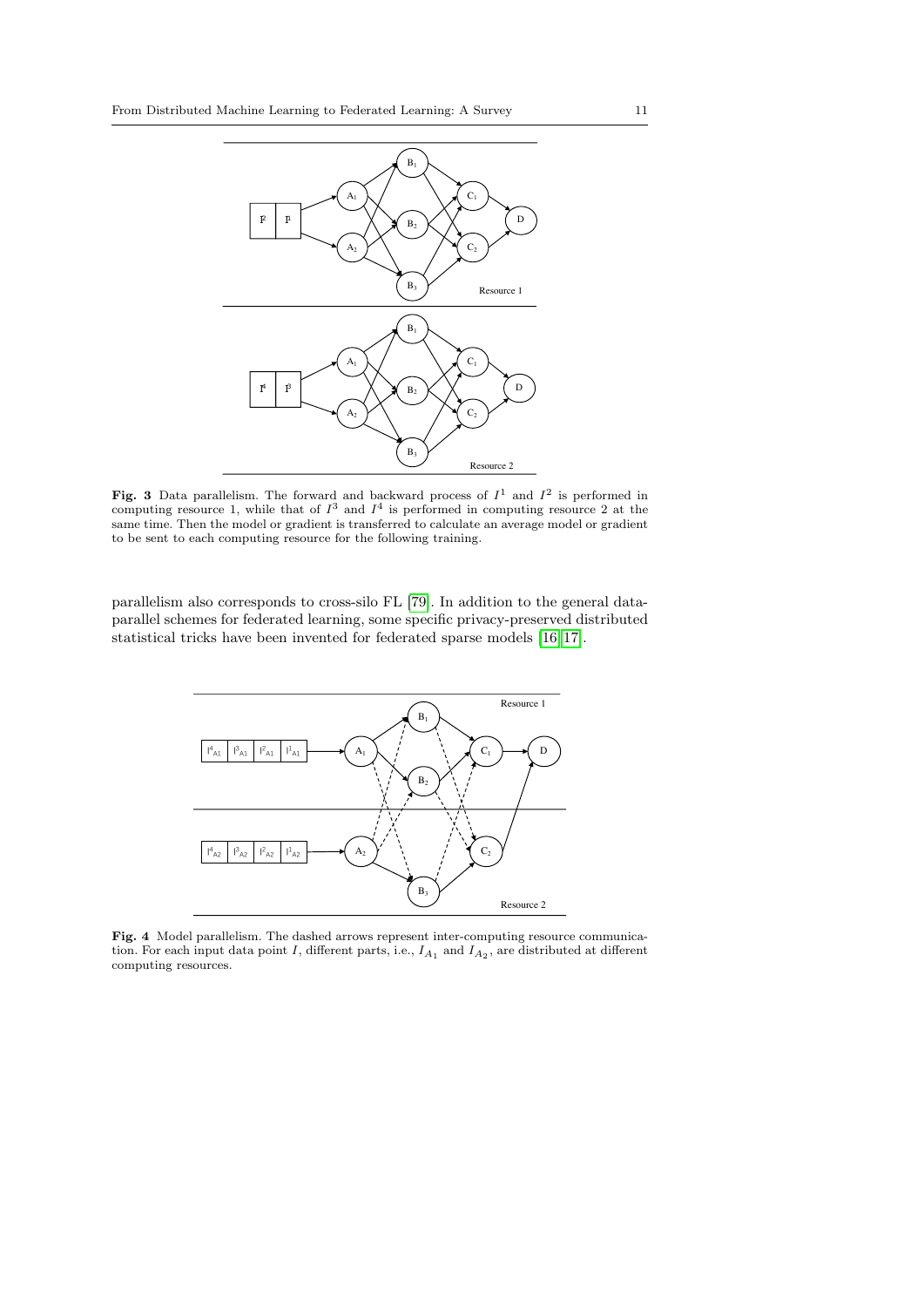## <span id="page-11-0"></span>3.1.2 Model Parallelism

Model parallelism is realized by having independent data processing nodes distributed at different computing resources, so as to process the data points of specific features. Two data processing nodes can be either independent, i.e., the execution of any node does not depend on the output of the other one; or dependent, i.e., there is a data dependency between them [\[105\]](#page-30-4). As shown in Figure [4,](#page-10-1) model parallelism is achieved when different parts of each data point are distributed at different computing resources. For instance, the data process on Node  $A_1$  and that of  $A_2$  can be carried out in parallel. With the model parallelism, vertical FL, where the data points and calculation are vertically distributed among multiple computing resources [\[59,](#page-27-2) [190\]](#page-34-0), is realized. In this case, the original model needs to be partitioned to be distributed at different computing resources. Two organizations generally apply this type of FL when each organization owns parts of the features of users and they would like to collaboratively train a model using the data of all the features, which corresponds to cross-silo FL [\[79\]](#page-28-0). Most studies of vertical federated learning only support two parties (with or without a central coordinator) [\[205\]](#page-35-0). For instance, SecureGBM [\[43\]](#page-27-9) is proposed to train a tree-based Gradient Boosting Machine (GBM). In order to support multiple parties, the idea of multi-view learning [\[187\]](#page-34-9) is exploited in a multi-participant, multi-class vertical federated learning framework [\[42\]](#page-27-10).



<span id="page-11-1"></span>Fig. 5 Pipeline parallelism. The dashed arrows represent inter computing resource communication.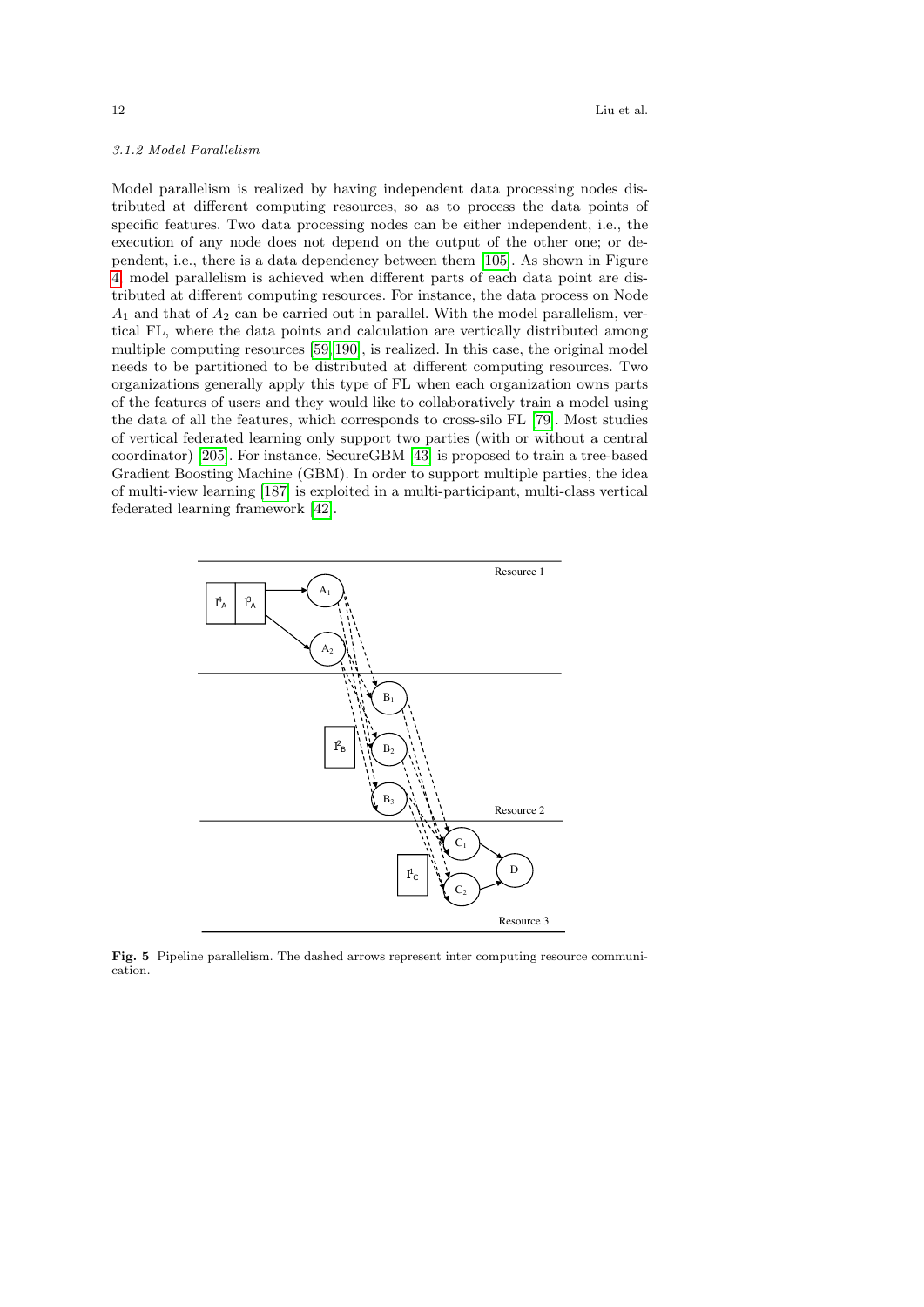#### 3.1.3 Pipeline Parallelism

Pipeline parallelism is realized by having dependent data processing nodes distributed at different computing resources [\[74,](#page-28-5)[131\]](#page-31-5). As shown in Figure [5,](#page-11-1) the data processing nodes are distributed at multiple computing resources. While data point  $I_A^3$  is processed in computing resource 1, the outputs of  $A_1$  and  $A_2$  are processed in computing resource 2, and the outputs of  $B_1$ ,  $B_2$ , and  $B_3$  are processed in computing resource 3. With this type of parallelism, the dependent data processing nodes can process the data in parallel. As this parallelism may incur many inter-computing resource data transfers, it is not widely used for FL.

#### <span id="page-12-0"></span>3.2 Aggregation Algorithms

With the horizontal FL and data parallelism, aggregation algorithms are used to aggregate the models or gradients generated from the forward and backward propagation in each computing resource. The aggregation algorithms can be either centralized, or hierarchical, and decentralized. The centralized aggregation algorithms generally rely on a centralized server, i.e., a parameter server, to synchronize or schedule the execution of distributed computing resources, while hierarchical aggregation algorithms rely on multiple parameter servers for the model aggregation. The decentralized aggregation algorithms make each computing resource equally perform the calculation based on a predefined protocol, without relying on a centralized server. Please refer to [\[177\]](#page-33-6) for the details of federated optimization. The characteristics are summarized in Table [1,](#page-12-2) which can be used to choose appropriate algorithms in a specific situation.

<span id="page-12-2"></span>Table 1 Comparison among diverse types of aggregation algorithms. "Complexity" represents the complexity to implement the algorithms ("H" represents high complexity, "M" represents medium complexity, and "L" represents low complexity). "Trust" represents whether the aggregation algorithms require that the data owners trust the centralized server. "Imbalance" represents whether the algorithms can address the unbalanced data. "High-latency" represents whether the algorithms can support the high-latency model or gradient data transfer. "Y" represents that the algorithms support the functionality while "N" represents that the algorithms do not support the functionality.

| Type          | Complexity | $\Gamma\text{rust}$ | Imbalance | High-latency |
|---------------|------------|---------------------|-----------|--------------|
| Centralized   |            |                     |           |              |
| Hierarchical  |            |                     |           |              |
| Decentralized |            |                     |           |              |

#### <span id="page-12-1"></span>3.2.1 Centralized Aggregation

As shown in Figure [6,](#page-13-0) a single parameter server is used to calculate the average models or gradients sent from multiple computing resources (mobiles). The weights of the model (model) or the gradients are calculated in each computing resource, which are transferred to a parameter server. The parameter server calculates global gradients or global models according to a centralized aggregation algorithm. The global gradients or global models are transferred to each computing resource for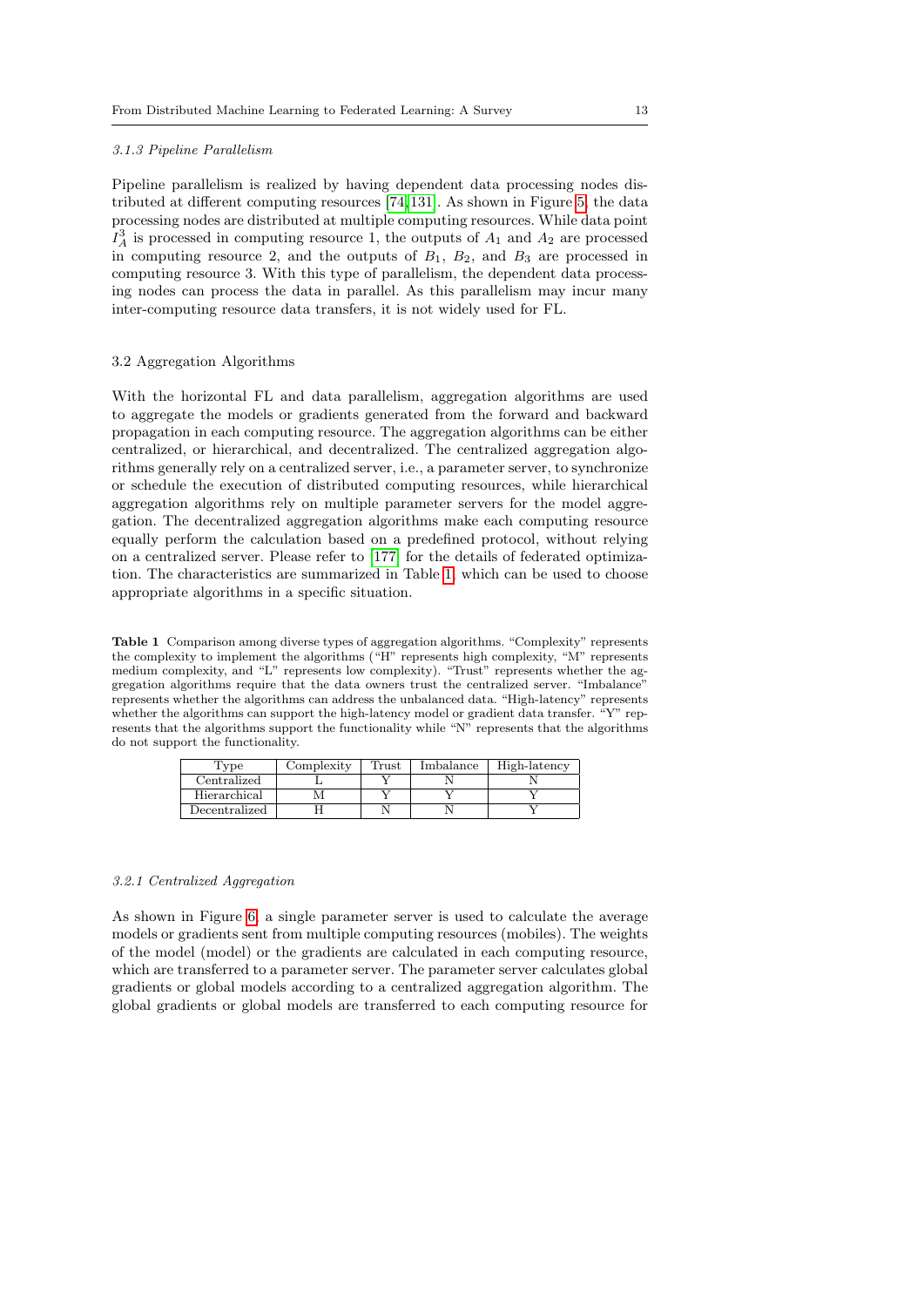

<span id="page-13-0"></span>Fig. 6 The architecture of centralized aggregation. "CR" represents computer resource.  $\omega$ represents the local parameters or the weights of the model calculated in each computing resource. g represents the local gradients in backward propagation in each computing resource.  $\overline{\omega}$  represents the global model calculated in the parameter server.  $\overline{g}$  represents the global gradients calculated in the parameter server.

the following computation. The update of the model is based on the SGD defined in Formula [2](#page-5-0) in both computing resources, or on the parameter server.

A bunch of centralized aggregation algorithms have been proposed. Federated Averaging (FedAvg) [\[120\]](#page-30-2) algorithm is introduced as the aggregation method in Google's implementation of an FL system. A centralized server aggregates the machine learning models from selected users. Then, a global model is generated using a weighted sum of each aggregated machine learning model. Afterward, the global model is shared with selected users, and the training process is continued in the computing resource of selected users. However, the trained model of FedAvg may be biased towards computing resources with favorable network conditions [\[91\]](#page-29-6). While FedAvg is a straightforward approach, some other methods are proposed to address additional problems. A Federated Stochastic Block Coordinate Descent (FedBCD) [\[110\]](#page-30-7) algorithm is proposed to reduce the number of communication rounds by enabling multiple local updates before the model communication between a user and the server. In addition, FedBCD also considers the regularization during the training process. The training problem with regularization can be formulated as:

$$
\widehat{F} = \underset{F_{\theta} \in \mathcal{H}}{\operatorname{argmin}} \mathop{\mathbb{E}}_{(x,y) \sim \mathcal{D}} L(y, F_{\theta}(x)) + \lambda \cdot \gamma(\theta),\tag{3}
$$

where F, D, H are the same as those in Formula [1,](#page-4-0) while  $\gamma(\cdot)$  denotes the regularizer and  $\lambda$  is the hyper-parameter. The regularization is exploited to improve the generalization capacity of the trained machine learning model. As the fairness among multiple users is important for an FL system, the Stochastic Agnostic Federated Learning (SAFL) [\[128\]](#page-31-9) algorithm and the FedMGDA+ [\[73\]](#page-28-12) algorithm are proposed to achieve fairness during the training process of FL. The fairness represents that the data distribution among multiple users can be equally considered without the influence of unrelated factors. Fairness may also refer to two other concepts: (1) A user gets a final model according to the contribution [\[115\]](#page-30-8); and/or (2) Uniform accuracy distribution among all the distributed computing resources [\[93\]](#page-29-7), which are out of the scope of this paper. In addition, while the computing resources may be heterogeneous, FedProx [\[92\]](#page-29-8) is proposed to tackle the heterogeneity in an FL system. FedProx enables multiple iterations in each computing resource, while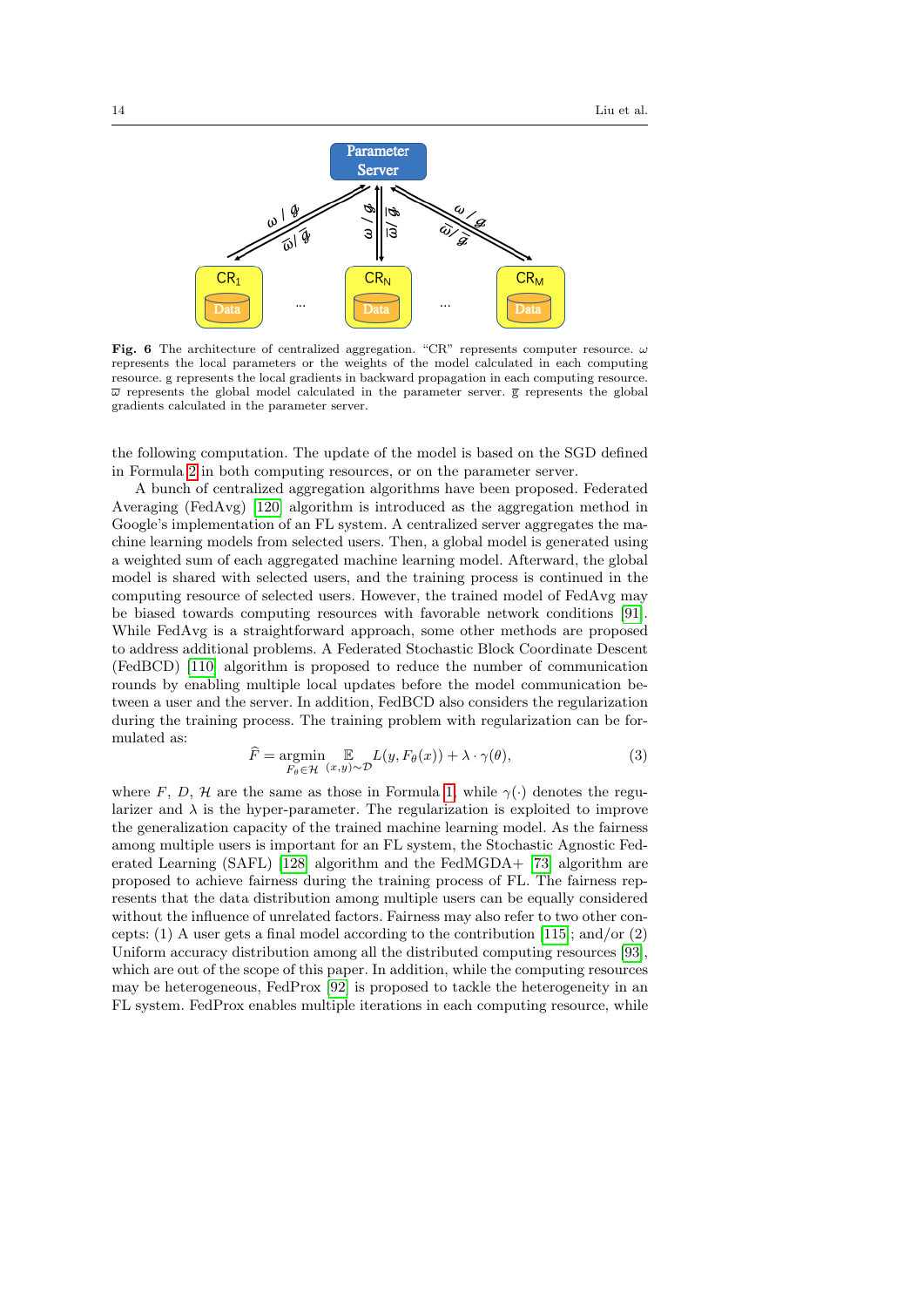minimizing a cost function based on the local loss function and the global model. Furthermore, in order to address permutation of data processing nodes during the training process, Federated Matched Averaging (FedMA) [\[176\]](#page-33-7) is proposed. FedMA exploits an existing approach, i.e., BBP-MAP [\[193\]](#page-34-10), to generate a matrix, in order to align the data processing nodes of the models from computing resources and the server. SCAFFOLD [\[81\]](#page-29-9) is proposed to reduce the communication rounds, using stateful variables in the distributed computing resources. Attentionaugmented mechanism is exploited in Attentive Federated Aggregation (FedAttOpt) [\[77\]](#page-28-13) to aggregate the knowledge generated from each computing resource (client), based on the contribution of the model from each client. When the data distribution is heterogeneous among users, personalization remains an open problem. In order to address this problem, the model can be split into local layers and global layers, which has been proposed in adaptive personalized federated learning (APFL) [\[37\]](#page-27-11), FedPer [\[6\]](#page-25-5), and pFedMe [\[38\]](#page-27-12). The local layers are trained with the decentralized data in each computing resource of users, while the global layers are trained in the computing resources of users and the server. However, it is difficult to choose a dataset and its partition among clients to measure the personalization brought by APFL or FedPer, so as to prove the improvement compared with FedAvg. The attention-augmented mechanism helps reduce the communication rounds. In addition, knowledge distillation can also be exploited to aggregate the models, while requiring that there is data in the centralized server [\[60\]](#page-27-13). All these algorithms can handle non-IID data. A comparison among the aforementioned algorithms is proposed in Table [2.](#page-14-0)

<span id="page-14-0"></span>Table 2 Comparison among aggregation algorithms. "Reg" represents regularization. Heterogeneity represents that the computing resources are heterogeneous. "Firness" represents that the data distribution among multiple users can be equally considered without the influence of unrelated factors. "Permutation" refers to the permutation of data processing nodes during the training process. "C-E" represents communication efficient. "S" represents that the algorithm supports the functionality, while "N" represents that the algorithm does not have support.

| Algorithm       | Reg | Fairness | Heterogeneity | Permutation | C-E |
|-----------------|-----|----------|---------------|-------------|-----|
| FedAvg          |     |          |               |             |     |
| FedBCD          |     |          |               |             |     |
| <b>SAFL</b>     |     |          |               |             |     |
| $FedMGDA+$      |     |          |               |             |     |
| FedProx         |     |          |               |             |     |
| FedMA           |     |          |               |             |     |
| <b>SCAFFOLD</b> |     |          |               |             |     |
| FedAttOpt       |     |          |               |             |     |

#### 3.2.2 Hierarchical Aggregation

As shown in Figure [7,](#page-15-1) a hierarchical architecture is also exploited using multiple parameter servers. A two-layer hierarchical architecture is proposed to reduce the time to transfer models between a parameter server and computing resources [\[2\]](#page-25-6). The hierarchical architecture uses a global parameter server (GPS) and multiple region parameter servers. Each region parameter server (RPS) is implemented in a cell base station where the computing resources (mobiles) can be connected,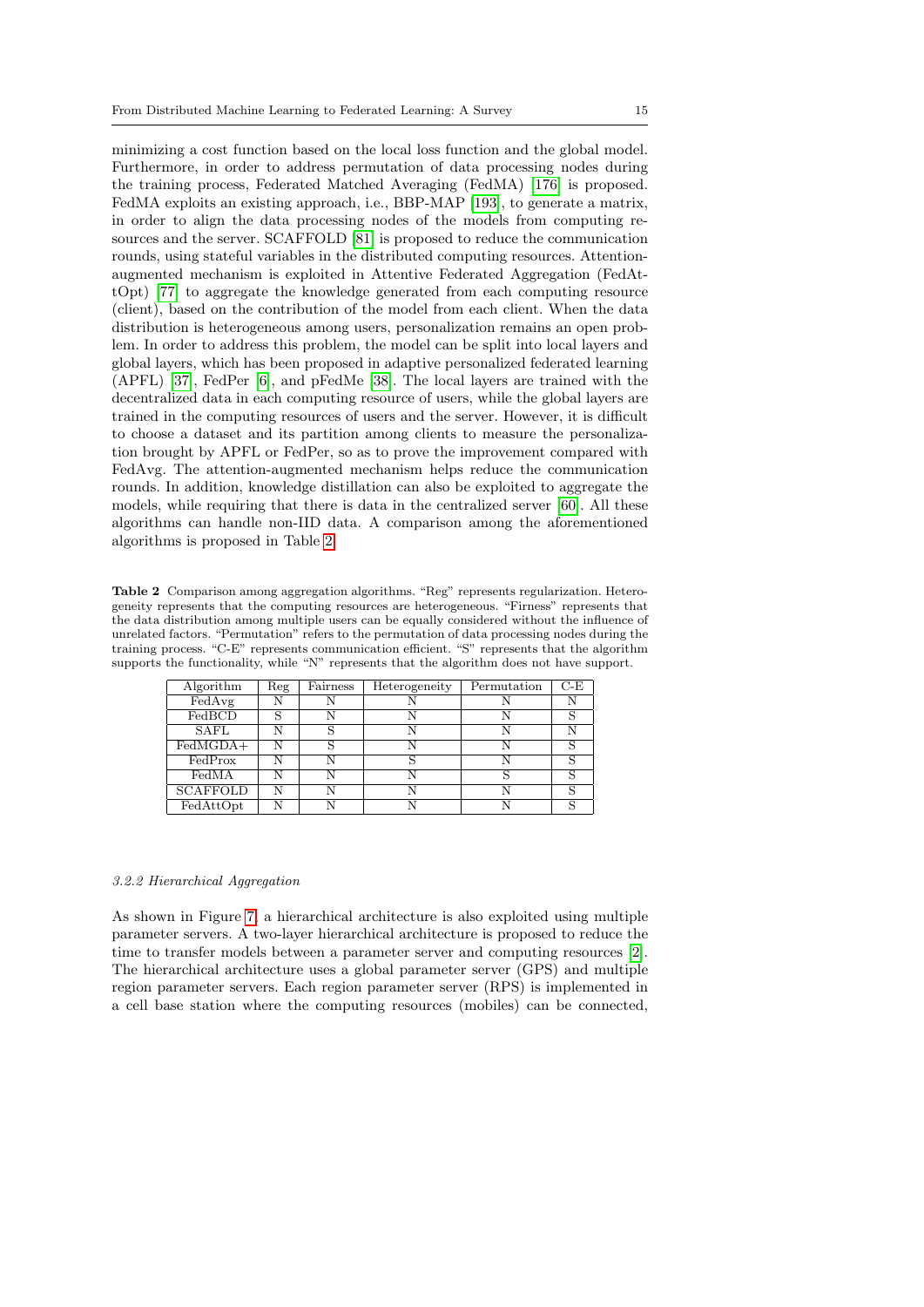

<span id="page-15-1"></span>Fig. 7 The architecture of hierarchical aggregation. "CR" represents computer resource.  $\omega$ represents the local parameters or the weights of the model calculated in each computing resource. g represents the local gradients in backward propagation in each computing resource.  $\overline{\omega}$  represents the region or global model calculated in each parameter server.  $\overline{g}$  represents the region or global gradients calculated in each parameter server. The region model or gradients are calculated by a region parameter server, while the global model or gradients are calculated by a global parameter server.

with low latency. A hierarchical algorithm, i.e., Hierarchical Federated Learning (HFL) is deployed to realize the model aggregation. Within each iteration of HFL, each RPS calculates an average model using the models of the computing resources within its cluster. It sends the averaged model to the GPS, and it receives a global averaged model at every certain iteration. Afterward, it broadcasts the averaged model to all its computing resources. Some other algorithms, e.g., Hier-FAVG [\[107\]](#page-30-9), HFEL [\[112\]](#page-30-10), and LanFL [\[192\]](#page-34-11), are similar to HFL, while the SPS is an edge or Local-Area Network (LAN) parameter server and the MPS is a parameter server implemented on the cloud or a Wide-Area Network (WAN). These algorithms take advantage of hierarchical architecture to reduce high-latency model or gradient data transfer, so as to accelerate the training process. In addition, by well-clustering the computing resources to groups, the hierarchical architecture is also exploited to address unbalanced data distributed among multiple computing resources [\[19,](#page-26-10) [126\]](#page-31-10), or to address data privacy [\[172\]](#page-33-8).

### <span id="page-15-0"></span>3.2.3 Decentralized Aggregation

While collaboratively training a machine learning model with a decentralized aggregation algorithm, the computing resources can be organized with a connected topology and can communicate with a peer-to-peer manner, as shown in Figure [8.](#page-16-0) The degree and connectivity of the topology affects the communication efficiency and the convergence rate of the aggregation algorithm. For a given topology, we define  $w_{i,j}$ , the weight to scale information flowing from node j to node i, as follows

$$
w_{ij} \begin{cases} > 0 & \text{if node } j \text{ is connected to node } i, \text{ or } i = j; \\ = 0 & \text{otherwise.} \end{cases} \tag{4}
$$

We further define the **topology matrix**  $W = [w_{ij}]_{i,j=0}^{n-1} \in \mathbb{R}^{n \times n}$  as the matrix to represent the topology. In the remainder of this paper, we assume that  $W$  satisfies  $W1 = 1$  and  $1^TW = 1^T$ , i.e., both the row sum and the column sum of W are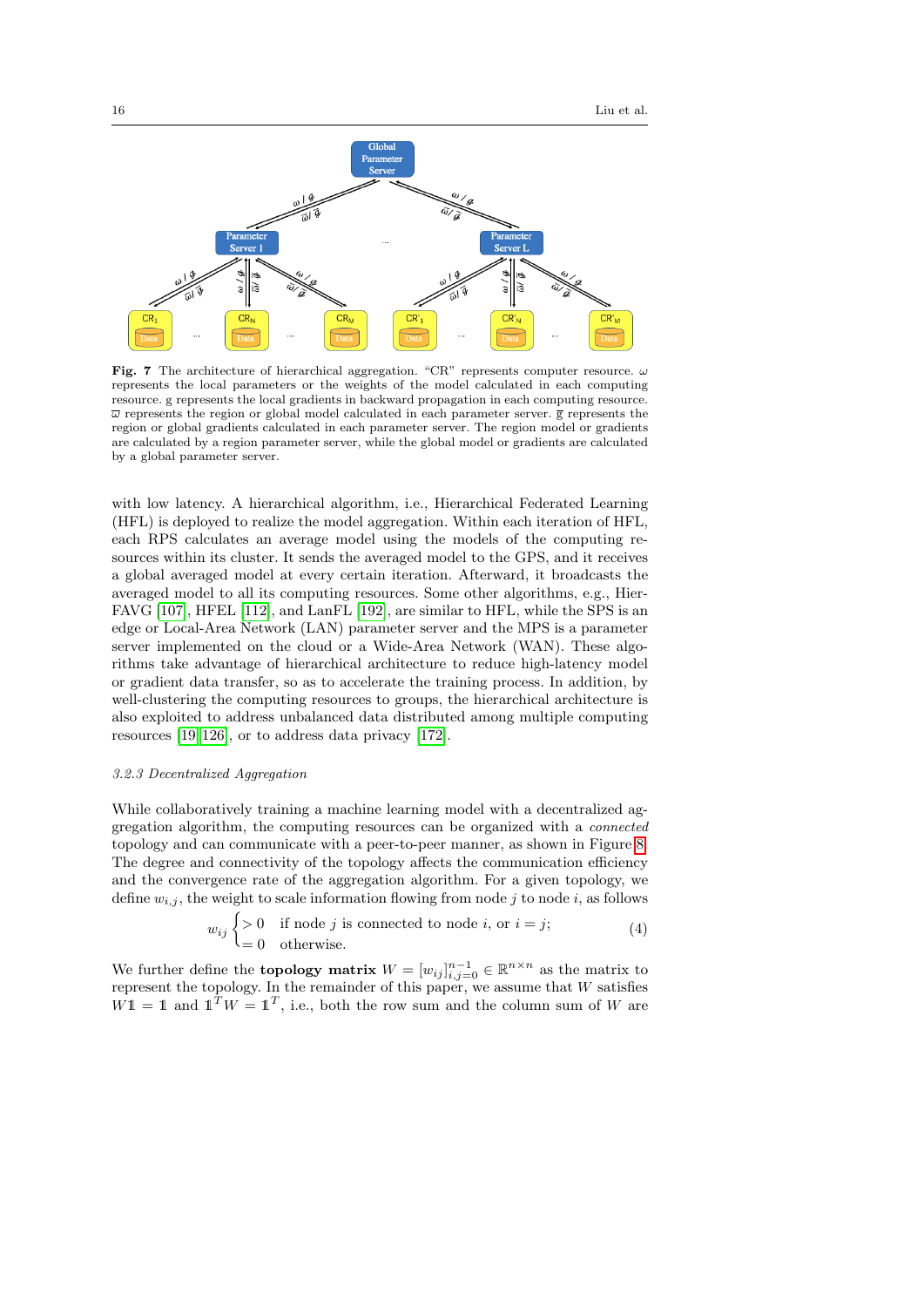

<span id="page-16-0"></span>Fig. 8 The architecture of decentralized aggregation. "CR" represents computer resource.  $\omega$  represents the local parameters, or the weights of the model calculated in each computing resource. g represents the local gradients in backward propagation in each computing resource. When two computing resources are neighbors, they can communicate with each other.

equal to 1, so as to guarantee that the neighborhood averaging will asymptotically approach the global averaging  $[26, 151, 154]$  $[26, 151, 154]$  $[26, 151, 154]$ . When a computing resource j is directly connected to computing resource i, i.e.,  $w_{i,j} \neq 0$ , computing resource j is the neighbor of computing resource *i*. Please note that the weight  $w_{i,j}$  denotes the confidence node  $i$  has in the information it receives from node  $j$  [\[88\]](#page-29-10), which is different from the bandwidth or data transfer capacity in a network. The centralized aggregation algorithm is a special type of decentralized aggregation with a star topology while only the centralized server communicates with its neighbors. A well designed topology, e.g., an exponential graph [\[7\]](#page-25-7), can improve the convergence rate, which accelerates the training speed.

With the decentralized SGD (D-SGD), each computing resource maintains a local copy of the global model parameters, and it updates the local copy using the models of its neighbors. According to the order to conduct neighborhood averaging and gradient descent, D-SGD has two common types of realizations: Average-With-Communication (AWC) [\[88,](#page-29-10)[96\]](#page-29-11) and Average-Before-Communication (ABC) [\[28,](#page-26-12) [178\]](#page-33-9). AWC can overlap communication and gradient computation, while ABC needs to sequentially calculate and communicate the gradient or model. However, ABC is robust [\[152\]](#page-32-9), and it converges fast in terms of iterations by exploiting its large learning rate.

In addition, the decentralized aggregation algorithms can be classified to Full Communication (FC) [\[96\]](#page-29-11) and Partial Communication (PC) [\[168,](#page-33-10) [178\]](#page-33-9) according to the number of neighbors. Within the iterations of FC, each computing resource calculates an averaged model or gradient, based on all the models or gradients of the last version from all its neighbors. However, within the iterations of PC, each computing resource calculates an averaged model or gradient based on one or multiple chosen neighbors. With PC, the selection of the neighbors can be based on a gossip algorithm [\[72\]](#page-28-14). For instance, a random neighbor can be selected [\[168\]](#page-33-10); the neighbors that provide benign models are selected to avoid attack [\[130\]](#page-31-11).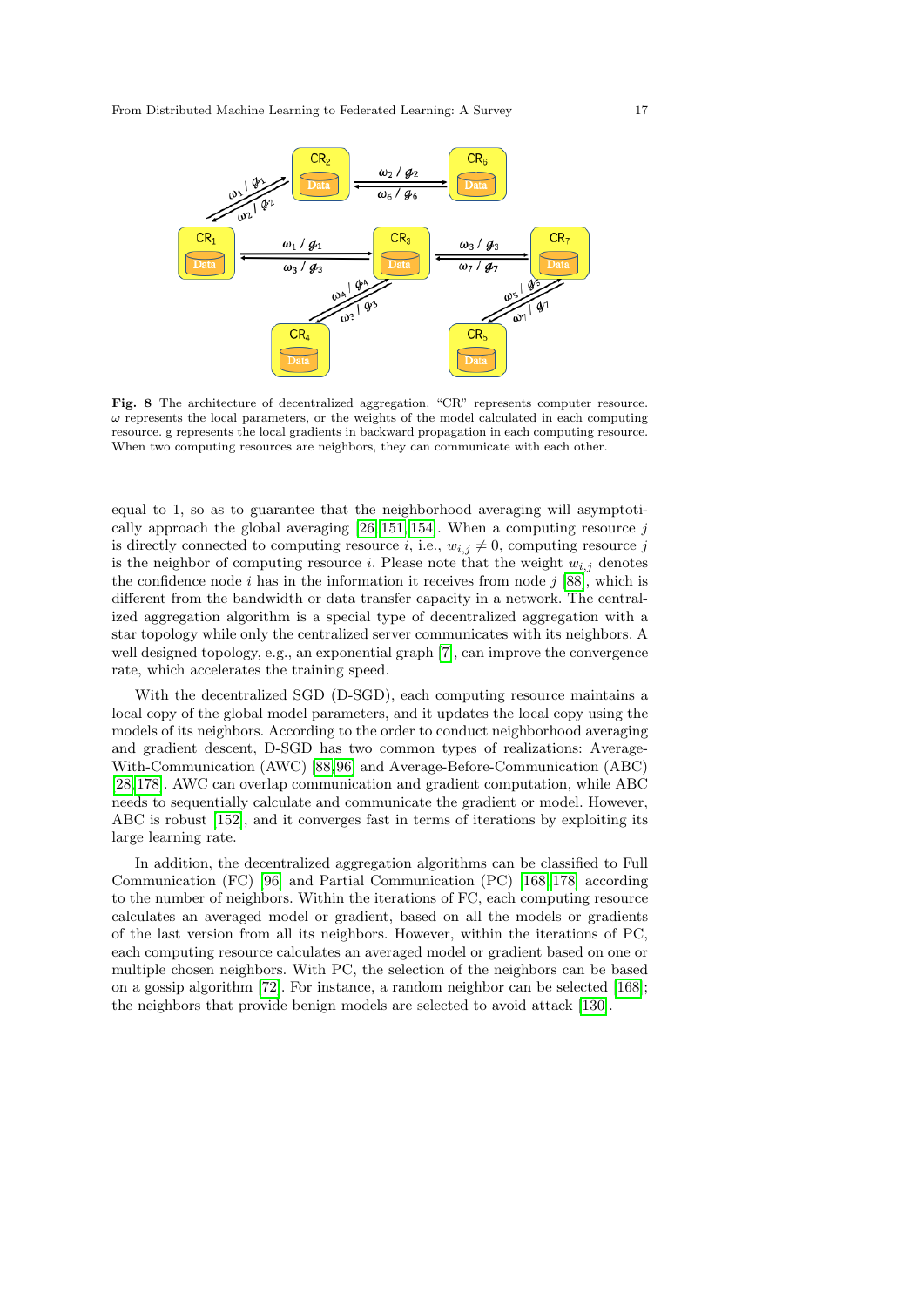#### <span id="page-17-0"></span>4 Data Manipulation

At the infrastructure layer of an FL system, there are three types of data manipulation: data security mechanisms, data transfer, and distributed data processing within the distributed execution module. We first present the techniques for the distributed execution in an FL system. Then, we present the techniques for data transfer during the training process of an FL system. Finally, as data security is of much importance to an FL system [\[129\]](#page-31-2), we present the techniques to protect the data security.

#### 4.1 Distributed Data Processing

While the bandwidth within a single data center is high, e.g., InfiniBand, the High Performance Computing (HPC) libraries, e.g., Message Passing Interface (MPI) [\[56\]](#page-27-14) or NVIDIA Collective Communications Library (NCCL) [\[9\]](#page-25-8), are widely exploited for distributed data processing [\[171\]](#page-33-11). With MPI or NCCL, the gradients or models in each computing resource can be easily calculated using ring-AllReduce algorithm [\[51\]](#page-27-15). However, one of the drawbacks of the HPC libraries is that they lack support for fault-tolerance, as the HPC libraries are designed for high performance servers with high quality networks. When any computing resource within the network becomes unavailable, the distributed training process may be broken.

However, as an FL system is generally implemented for the collaboration of large amounts of mobile device users or different organizations, the network connection among computing resources is of moderate quality, i.e., the bandwidth is not as good as that within a single data center, and the latency is high. For instance, the Internet upload speed is typically much slower than the download speed [\[86\]](#page-29-12). Also, some users with unstable wireless communication channels may consequently drop out due to disconnection from the Internet [\[99\]](#page-29-2). In this environment, the connection between computing resources and parameter servers has a high possibility of becoming disabled. Thus, Remote Procedure Call (RPC) frameworks are widely exploited, as this kind of framework can ignore the disconnected computing resources and continue the distributed training of an FL system [\[13\]](#page-25-9), e.g., PaddleFL [\[11\]](#page-25-2), PySyft [\[136\]](#page-31-3), or TensorflowFL [\[55\]](#page-27-1).

## 4.2 Data Transfer

As the network connection is of moderate quality, the data transfer module mainly focuses on data compression to transfer intermediate data, e.g., gradients or models. Sketched updates are proposed for gradient compression to accelerate the data transfer during the distributed training within a single data center [\[75,](#page-28-15)[76,](#page-28-16)[82,](#page-29-13)[159\]](#page-32-10). With the data parallelism and centralized aggregation algorithm, before sending the intermediate data, the intermediate data can be sketched with subsampling [\[86\]](#page-29-12), quantization [\[57,](#page-27-16) [86,](#page-29-12) [156,](#page-32-11) [157,](#page-32-12) [162,](#page-32-13) [189\]](#page-34-12), sparsification [\[117,](#page-30-11) [162\]](#page-32-13), or projection to lower dimensional spaces [\[147\]](#page-32-14), in each computing resource, in order to reduce the cost to transfer data. Subsampling refers to transferring only a random subset of the intermediate data [\[86\]](#page-29-12). Quantization methods encode each value using a fixed number of bits, so as to reduce the length of gradients or models [\[86\]](#page-29-12).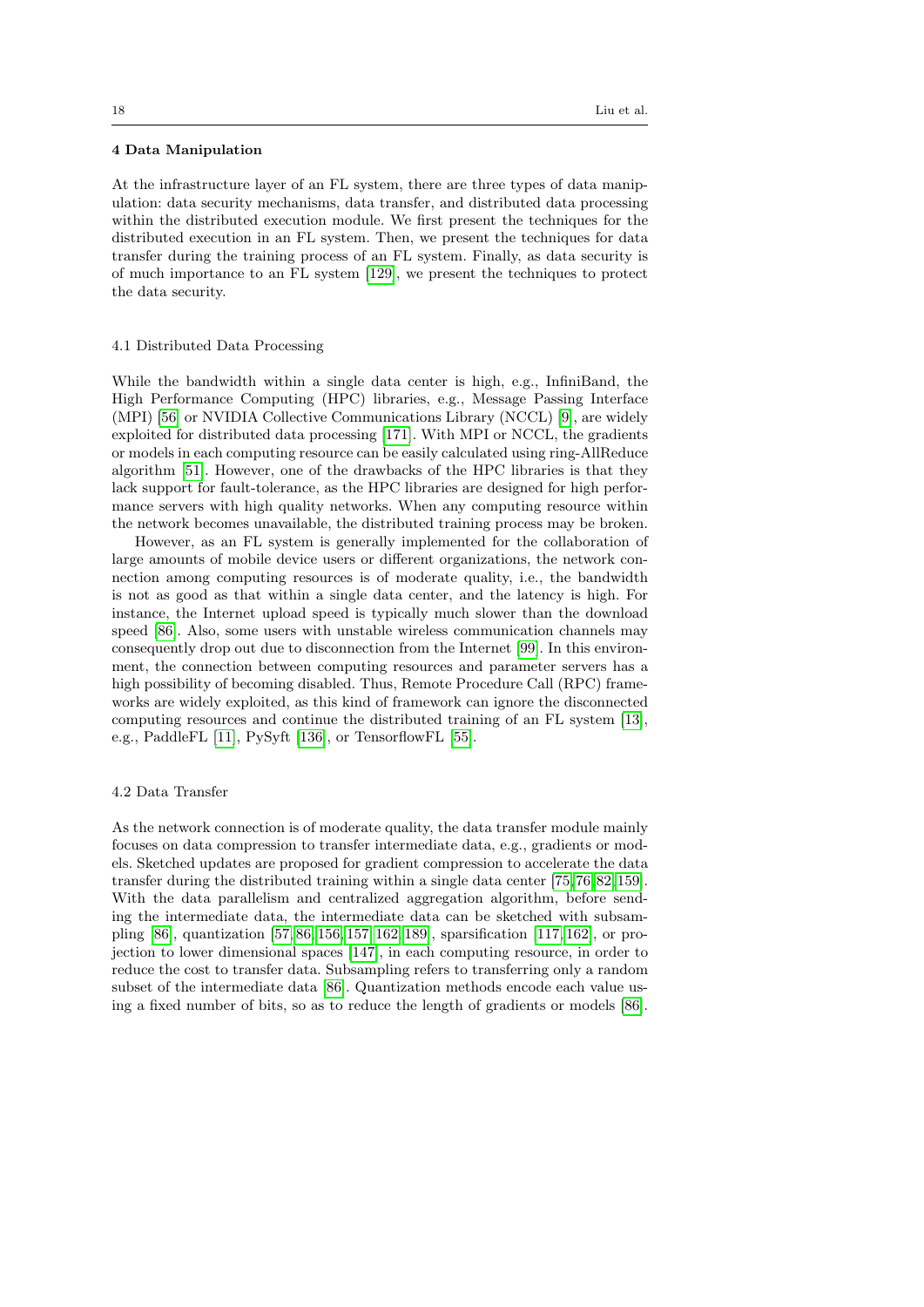With the sparsification approach, only selected parts of the intermediate data are transferred, while the selection is based on a threshold, e.g., the gradients larger than a threshold are selected [\[162\]](#page-32-13). Then, when the intermediate data is received in the server, they are decompressed to be aggregated according to the aggregation algorithms presented in Section [3.2.1.](#page-12-1) The convergence of the quantization approach is analyzed in [\[57\]](#page-27-16), which shows that this approach can also provide good convergence rates [\[57\]](#page-27-16). In addition, irrelevant intermediate data can be precluded to be transferred to the server, in order to substantially reduce the communication overhead [\[180\]](#page-33-12).

#### 4.3 Data Security

Data security is of much importance for data processing. The problem of data security is related to significant financial [\[35,](#page-26-5) [150\]](#page-32-2) and reputational [\[158\]](#page-32-3) losses. For instance, Uber had to pay \$148,000,000 to settle the investigation incurred by a breach of 600,000 drivers' personal information in 2016 [\[34\]](#page-26-13). Data security mainly includes two aspects, i.e., data privacy and model security. Data privacy refers to the protection of raw data to avoid raw data information leakage during or after the distributed training of FL systems. Model security refers to the protection of the security of trained models, in order to avoid wrong output based on the trained models incurred by malicious attacks. In this section, we first present the techniques to protect data privacy. Then we present the defense methods for model security.

#### 4.3.1 Data Privacy

The techniques to protect data privacy consist of three types: Trusted Execution Environment (TEE), encryption, Differential Privacy (DP), and anti-Generative Adversarial Network (GAN) methods. These techniques can be combined in FL systems, e.g., the combination of DP and TEE in [\[58\]](#page-27-17), the combination of encryption and DP [\[194\]](#page-34-13), and the combination of DP and anti-GAN [\[166\]](#page-33-13).

A TEE is an environment where the execution is secured and no information can be leaked to unauthorized users. Intel SGX technique [\[119\]](#page-30-12) has been first proposed as a secure environment while providing a set of security-related instruction codes built within Intel Central Processing Units (CPUs). Then, the implementation of machine learning models has been carried out in the TEE, i.e., Intel SGX, in order to enable collaborative data analysis based on machine learning algorithms while providing a security guarantee [\[134\]](#page-31-12). Afterwards, the TEE has been exploited in FL systems, in order to protect the privacy of data in two ways. The first way is to put the entire training process in the TEE of each distributed computing resource to protect the data privacy during the distributed training [\[31,](#page-26-14)[127\]](#page-31-13). The second way is to use TEE to check a small part of the distributed training, while exploiting insecure computing resources, e.g., GPUs, to reduce the training time [\[200\]](#page-34-14).

As an encryption technique, homomorphic encryption has been used to ensure the data privacy for FL systems [\[43,](#page-27-9) [58\]](#page-27-17). Homomorphic encryption [\[191\]](#page-34-15) allows specific types of computations to be carried out on encrypted input data, and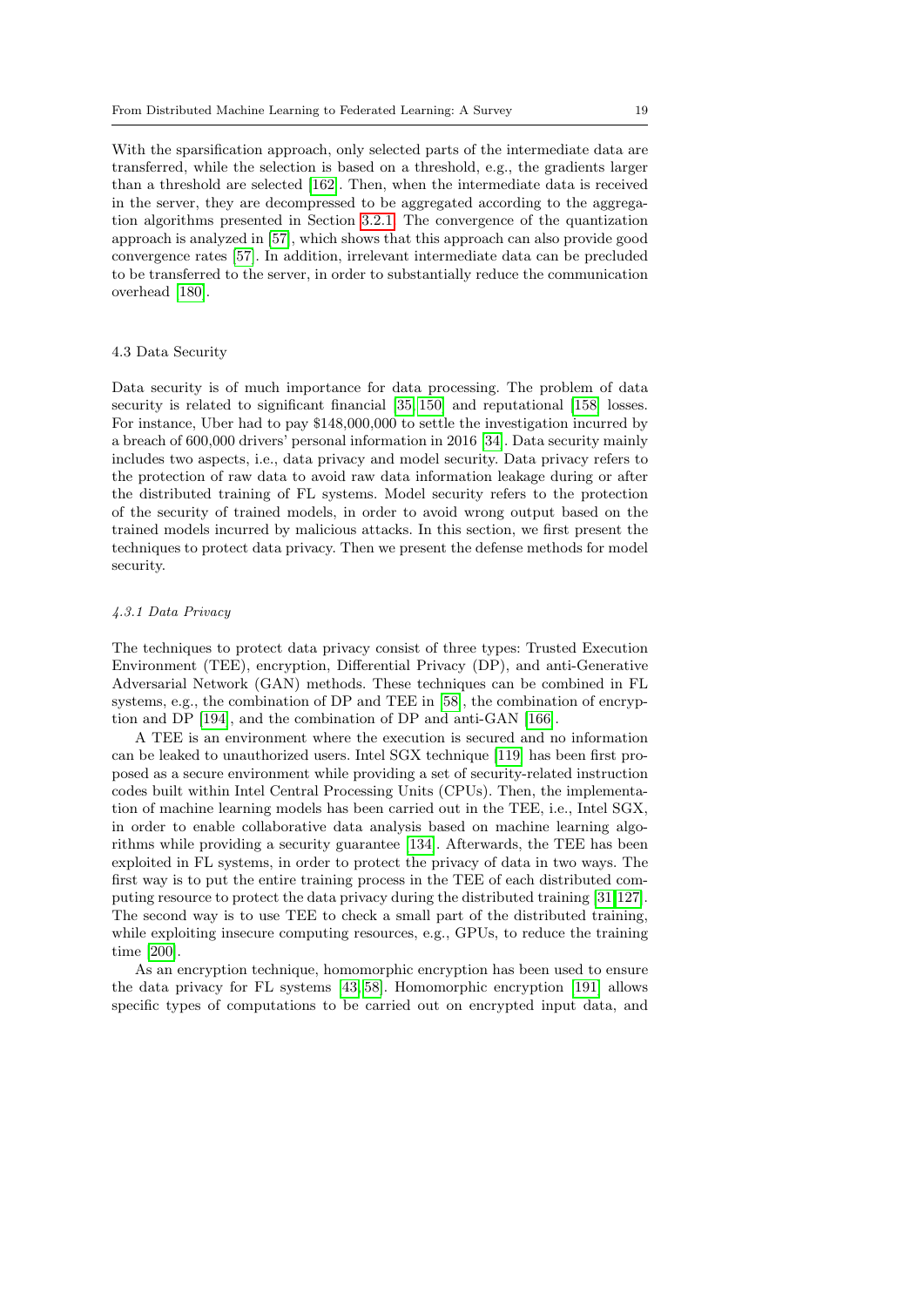to generate an encrypted result, which matches the result of the same computations on the decrypted input data. Two main branches of homomorphic encryption exist, i.e., fully homomorphic encryption and partially homomorphic encryption. The fully homomorphic encryption supports both addition and multiplication on ciphertext, while partially homomorphic encryption only supports either an addition or a multiplication operation on ciphertext, which corresponds to less computational flexibility and better runtime efficiency. Both the fully and partially homomorphic encryptions can be exploited with the horizontal and vertical federated learning. As sharing gradients also leaks the information of training data in horizontal federated learning [\[49,](#page-27-3) [95,](#page-29-14) [201\]](#page-34-16), it is of much importance to protect the privacy of the intermediate data. Thus, the intermediate data can be encrypted using a homomorphic encryption algorithm before being sent to a parameter server [\[115,](#page-30-8) [118\]](#page-30-13). In this way, the intermediate data remain encrypted during the aggregation process while only the computing resource can decrypt the encrypted intermediate data. Even if the transferred encrypted intermediate data is leaked, the information of gradients or models remains safe, and the privacy of the training data is ensured. In addition, partial homomorphic encryption, e.g., Paillier [\[138\]](#page-31-14), is exploited in vertical federated learning [\[24,](#page-26-15) [25\]](#page-26-16). However, the homomorphic encryption incurs significant costs in computation and communication during distributed training [\[194\]](#page-34-13). In order to reduce the overhead of homomorphic encryption, a set of quantized gradients are encrypted [\[194\]](#page-34-13).

Differential Privacy (DP) protects the data privacy by adding artificial noise to a small part of raw data, while ensuring that the modification does not substantially affect the performance of the machine learning models [\[3,](#page-25-3) [39,](#page-27-18) [50,](#page-27-19) [184\]](#page-34-17). DP is widely used in FL systems as the first step to process the raw data, and the output is the training data to be used for the distributed training [\[83,](#page-29-15)[97,](#page-29-16)[108,](#page-30-14)[141,](#page-31-15)[149,](#page-32-15)[184\]](#page-34-17). With more added noise, the privacy is better protected, i.e., there is less possibility to leak raw data information, while it takes more time to converge for the machine learning models [\[184\]](#page-34-17). A trade-off between the privacy protection and the convergence performance can be made by selecting a certain number of distributed resources [\[153,](#page-32-16) [167,](#page-33-14) [184\]](#page-34-17). However, DP may not be able to ensure the data privacy under certain attacks, e.g., Generative Adversarial Network (GAN) attacks [\[71\]](#page-28-2).

A well-trained machine learning model can leak information about the training data based on the intermediate data, e.g., gradients [\[8,](#page-25-10)[71,](#page-28-2)[124\]](#page-31-16). GANs can be used to generate data similar to the training data based on a well-trained machine learning model [\[54\]](#page-27-20) in either a parameter server [\[181\]](#page-33-2) or a distributed computing resource [\[71\]](#page-28-2). The adversary can reconstruct other participating clients' private data, even if it has no knowledge of the label information using the GANs. Thus, during the distributed training process of FL systems, a malicious user can exploit GANs to infer the training data of other users. DP can be used to prevent the GAN-based attack [\[71,](#page-28-2)[166\]](#page-33-13). In addition, fake training data can be generated based on a GAN and original raw data, which is then used during the distributed training process to prevent the GAN-based attack [\[113\]](#page-30-15).

#### 4.3.2 Model Security

We mainly focus on poisoning attacks in this section. The objective of poisoning attacks is to reduce the accuracy of machine learning models using artificially designed data, i.e., data poisoning, or models, i.e., model poisoning, in one or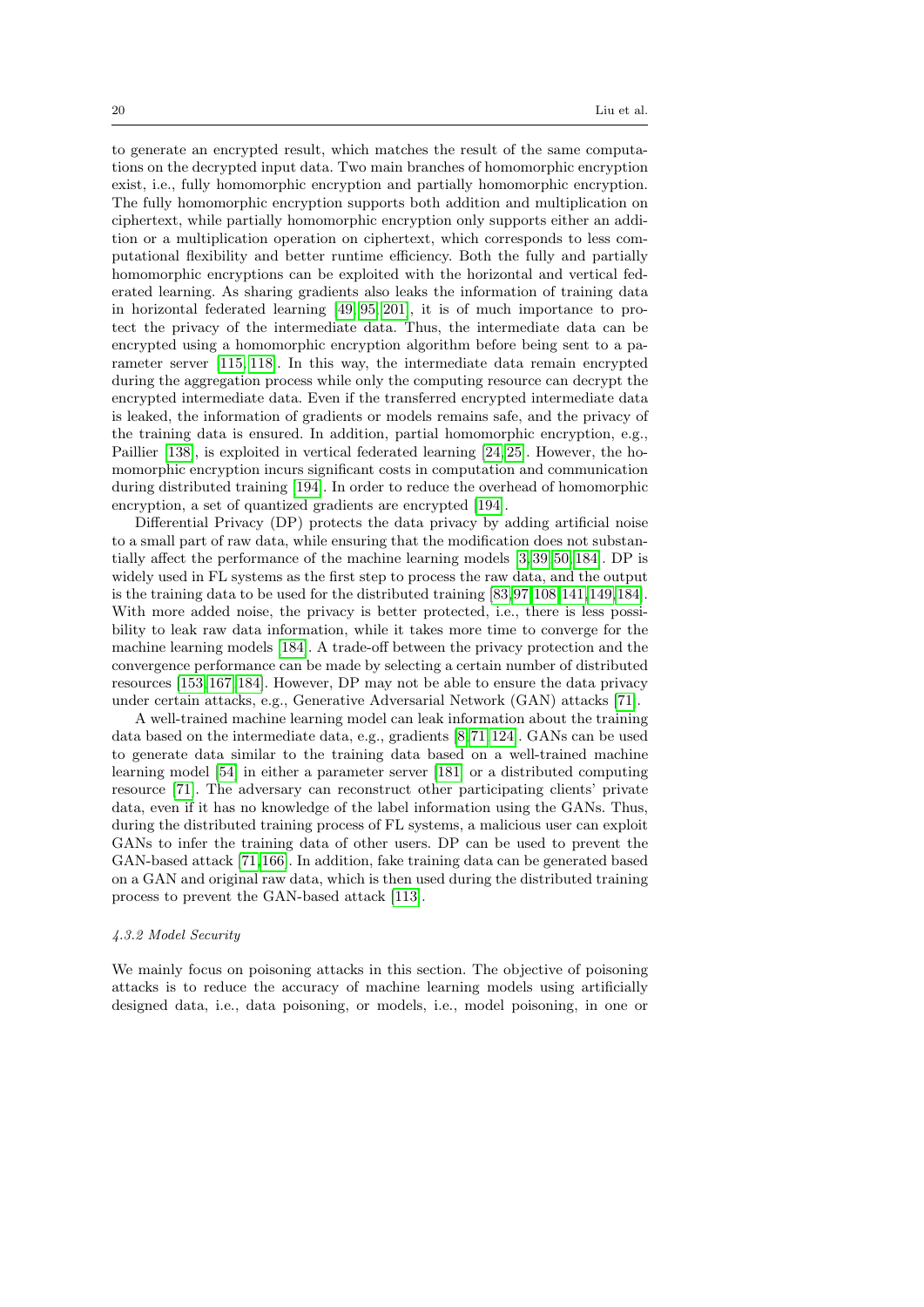several distributed computing resources during the model aggregation process (see details in in Section [3.2.1\)](#page-12-1). There are two ways to carry out poisoning attacks, i.e., data poisoning and model poisoning.

Data poisoning can be realized by modifying the features [\[46\]](#page-27-21) or the labels [\[165\]](#page-33-15) of the input data. For instance, malicious users can modify the data points of a certain class C to other classes, and they can then use the modified data points to participate in the distributed training. The modification of the labels is denoted by the label flipping attack. As a result, the accuracy of the trained model has low accuracy in terms of Class C [\[165\]](#page-33-15). Model poisoning refers to the attacks in which the updated intermediate data, e.g., gradients or models, are poisoned before being sent to a parameter server in order to reduce the accuracy of the trained model [\[27,](#page-26-17) [163\]](#page-32-17). The goal of the model poisoning is to reduce the performance of the trained model on targeted tasks or classes, while the performance of the model remains unchanged in terms of other tasks or classes [\[163\]](#page-32-17). Data poisoning eventually realizes the model poisoning, as it enables some computing resources to update poisoned intermediate data based on the calculation of poisoned training data [\[46\]](#page-27-21). However, model poisoning can be more powerful than data poisoning, as model poisoning directly influences the weights of the models and trains in a way that benefits the attack [\[10\]](#page-25-11). Both the data poisoning and the model poisoning rely on the backdoor attacks to modify the training data or the intermediate data [\[27,](#page-26-17)[46,](#page-27-21)[163\]](#page-32-17). Backdoor attacks are performed by embedding the hidden instructions into machine learning models, so that the infected model performs well on benign testing samples when the backdoor is not activated, while its prediction will be changed to the attacker-specified target label when the backdoor is activated by the attacker [\[94\]](#page-29-17).

In order to defend against these data attacks or model attacks, the malicious users should be identified by analyzing the updated intermediate data using dimensionality reduction methods, e.g., Principal Component Analysis (PCA) [\[165\]](#page-33-15), anomaly detection [\[90,](#page-29-18) [101\]](#page-30-16), or interpretability techniques [\[14\]](#page-25-12). In addition, the model poisoning can be incurred by Byzantine failures of certain distributed computing resources [\[41\]](#page-27-22). With Byzantine failures, some computing resources (bad users) are manipulated by attackers during the distributed training process, which significantly degrades the performance of the global model in terms of test error [\[41\]](#page-27-22). In order to make the training process robust against the Byzantine failures, the bad users can be identified by analyzing the updated intermediate data using a hidden Markov model [\[40,](#page-27-23) [130\]](#page-31-11) or via secure aggregation protocols [\[70\]](#page-28-17).

#### <span id="page-20-0"></span>5 Federated Learning Frameworks

FL systems are widely applied in diverse domains, e.g., mobile service, healthcare [\[188\]](#page-34-2), and finance [\[89\]](#page-29-1). An FL system generally exploits an FL framework, which is deployed on distributed resources. In this section, we present four widely used FL frameworks: PaddleFL [\[11\]](#page-25-2), TensorFlowFederated [\[55\]](#page-27-1), FATE [\[182\]](#page-33-0), and PySyft [\[136\]](#page-31-3).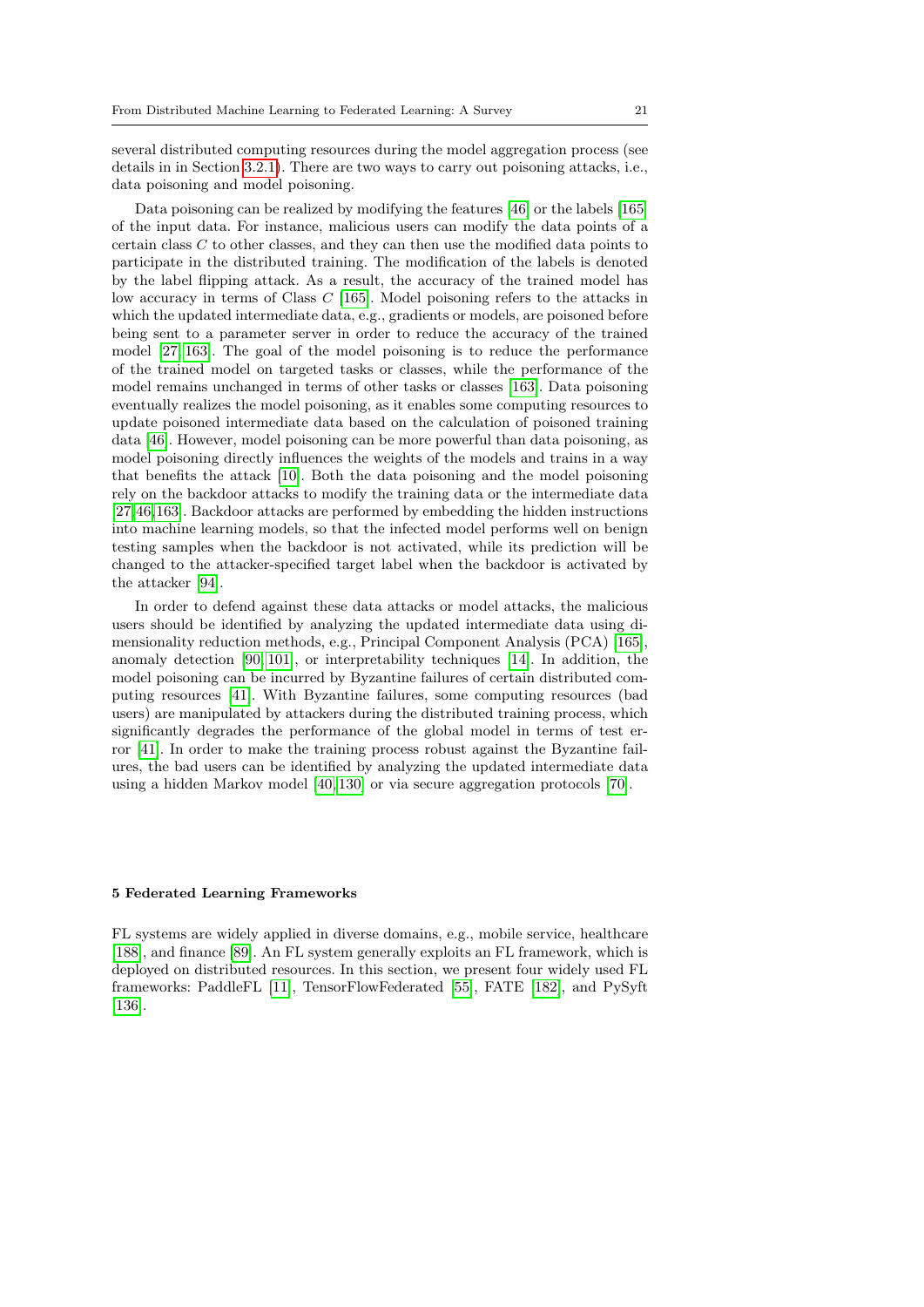PaddleFL is an open source federated learning framework based on PaddlePaddle [\[116\]](#page-30-17), which is supported by Baidu. At the presentation layer, PaddleFL provides a textual UI for the interaction between users and the FL system. At the User Services layer, PaddleFL provides the log and monitoring supports, and it can leverage the interpretability module [\[12\]](#page-25-13) of PaddlePaddle in the future. At the FL training layer, PaddleFL can realize data parallelism (horizontal FL) and model parallelism (vertical FL). It supports multiple aggregation algorithms, e.g., FedAvg, and fault-tolerance. At the infrastructure layer, PaddleFL exploits RPC for the distributed execution. PaddleFL exploits DP to protect the data security. PaddleFL is widely used in multiple domains, e.g., Natural Language Processing (NLP), Computing Vision (CV) [\[109\]](#page-30-3), and recommendation.

#### 5.2 TensorFlowFederated

TensorFlow Federated (TFF) [\[55\]](#page-27-1) is an open-source framework for federated learning on decentralized data, which is supported by Google. TFF also provides a textual UI through Python. TFF supports the monitoring and log functionality at the user service layer. TFF supports data parallelism (horizontal FL), multiple aggregation algorithms, and fault-tolerance of mobile devices. TFF exploits RPC for the distributed execution and DP for the protection of data privacy. TFF enables Android mobile users to predict the next word while using the keyboard on their mobile phones [\[120,](#page-30-2) [122\]](#page-31-17).

## 5.3 FATE

FATE [\[182\]](#page-33-0) is an open-source FL framework supported by WeBank. FATE provides both a graphical and textual UI. FATE can support the monitoring of distributed training through a web portal. FATE takes advantage of database management systems (DBMS) to track the execution status. FATE can enable horizontal (data parallelism), vertical (model parallelism), and hybrid federated learning. FATE exploits both the DP and HE to protect the data privacy. In addition, FATE exploits RPC to perform the distributed execution.

## 5.4 PySyft

PySyft [\[148\]](#page-32-5) is an open-source FL framework based on the PyTorch framework [\[144\]](#page-32-18). PySyft is written in Python and provides a textual UI based on Python. PySyft mainly supports the data parallelism and model parallelism based on an aggregator or orchestrating server. The aggregator or orchestrating server sends a part of the model to participating clients to process local data and gets results for federated averaging. PySyft exploits DP and encryption techniques to protect the data security. PySyft exploits multiple communication protocols for distributed execution, e.g., RPC, websocket [\[44\]](#page-27-24) etc.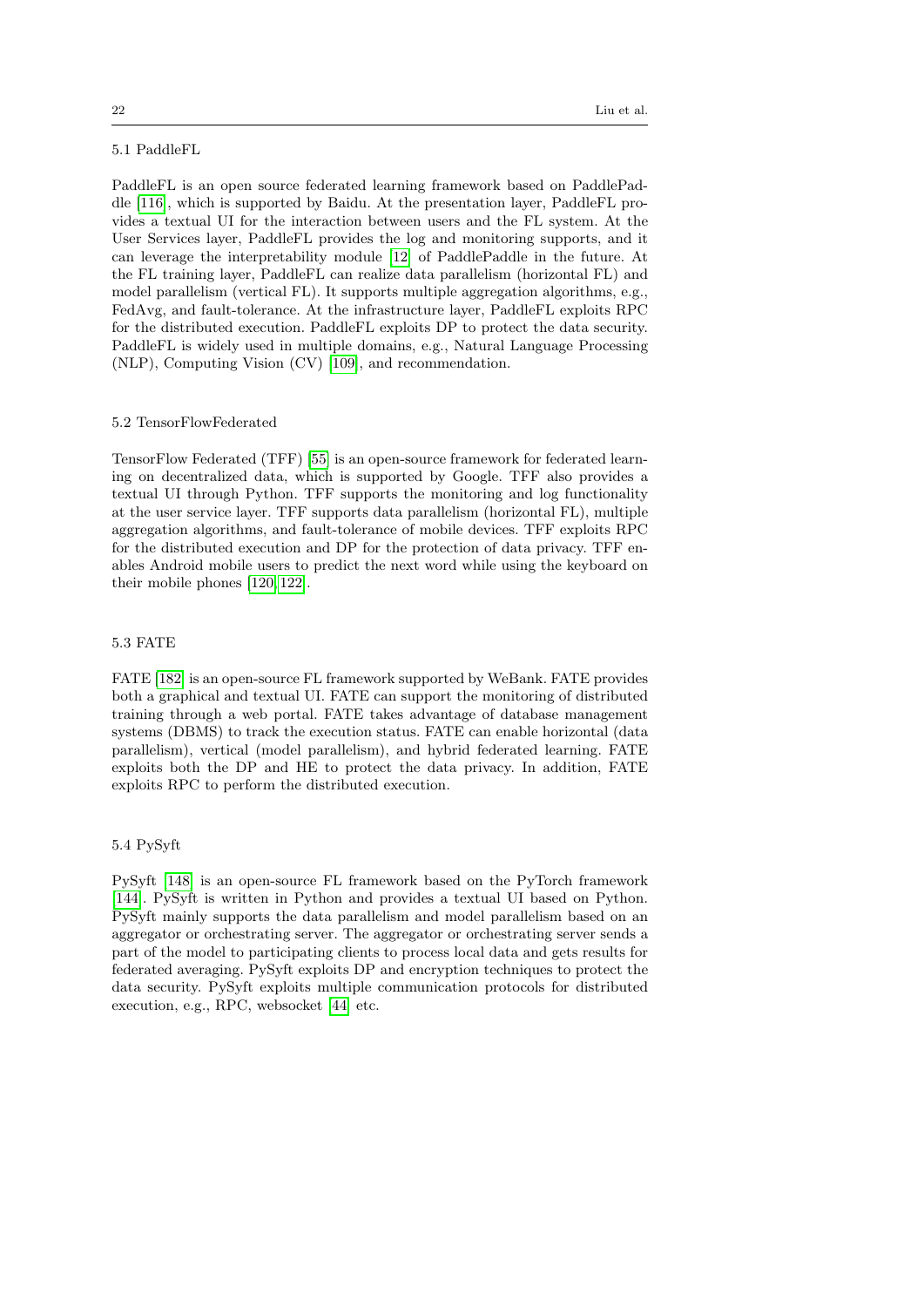#### 5.5 Concluding Remarks

Diverse FL frameworks exist while each has its advantage. We summarize the characteristics of each framework in Table [3,](#page-22-1) so as to help select a proper framework for use. From the table, we can see that all the frameworks implement the centralized aggregation algorithms, while employing DP and HE for the data security. PaddleFL can exploit Paddle to realize data, model, and pipeline parallelism. FATE and TFF are based on Tensorflow as the engine, while FATE can provide Web portal UI, which is convenient for novices. PySyft is compatible with PyTorch, which can easily handle the PyTorch-based tasks, while PaddleFL is compatible with Paddle, which can easily deal with rich pre-trained models published in PaddleHub [\[137\]](#page-31-18).

<span id="page-22-1"></span>Table 3 Comparison among diverse frameworks. "Aggregation" represents the type of aggregation algorithms. "Textual" represents the textual UI, while "Web" represents Web portal.

| Framework | Engine     | Aggregation | U       | Parallelism         | Security |
|-----------|------------|-------------|---------|---------------------|----------|
| PaddleFL  | Paddle     | Centralized | textual | Data/Model/Pipeline | DP/HE    |
| TFF       | TensorFlow | Centralized | textual | Data/Model          | DP/HE    |
| FATE.     | TensorFlow | Centralized | Web     | Data/Model          | DP/HE    |
| PySyft    | PyTorch    | Centralized | textual | Data.               | DP/HE    |

Table [4](#page-22-2) represents the support of diverse types of FL in terms of data distribution. All the frameworks support horizontal FL, while vertical FL is supported by three frameworks except TFF. PySyft cannot directly support the vertical FL, while PyVertical [\[146\]](#page-32-19), which is built upon PySyft, can be used to support vertical FL with the compatibility of PyTorch models. The hybrid FL is only supported by Paddle and FATE. In addition, all the frameworks support the execution with GPU. In practice, although PaddleFL may correspond to slightly longer time, the accuracy of the trained model can be higher that of TFF and FATE, while PySyft may generate "out of memory" errors [\[85\]](#page-29-19).

<span id="page-22-2"></span>Table 4 Comparison among diverse frameworks for the support of diverse FL types, e.g., horizontal FL, vertical FL, and hybrid FL, and GPU.  $\|\checkmark\|$  represents that the support is not realized by itself but a close one.

|       |            | PaddleFL | TFF | <b>FATE</b> | vSvft |
|-------|------------|----------|-----|-------------|-------|
| Types | Horizontal |          |     |             |       |
|       | Vertical   |          |     |             |       |
|       | Hybrid     |          |     |             |       |
|       |            |          |     |             |       |

#### <span id="page-22-0"></span>6 Research Directions

Although much work has been done on the FL systems, there remain some limitations, e.g., interpretability of FL, decentralized aggregation, FL on graphs, benchmarks of FL systems, and applications to distributed intelligent systems. This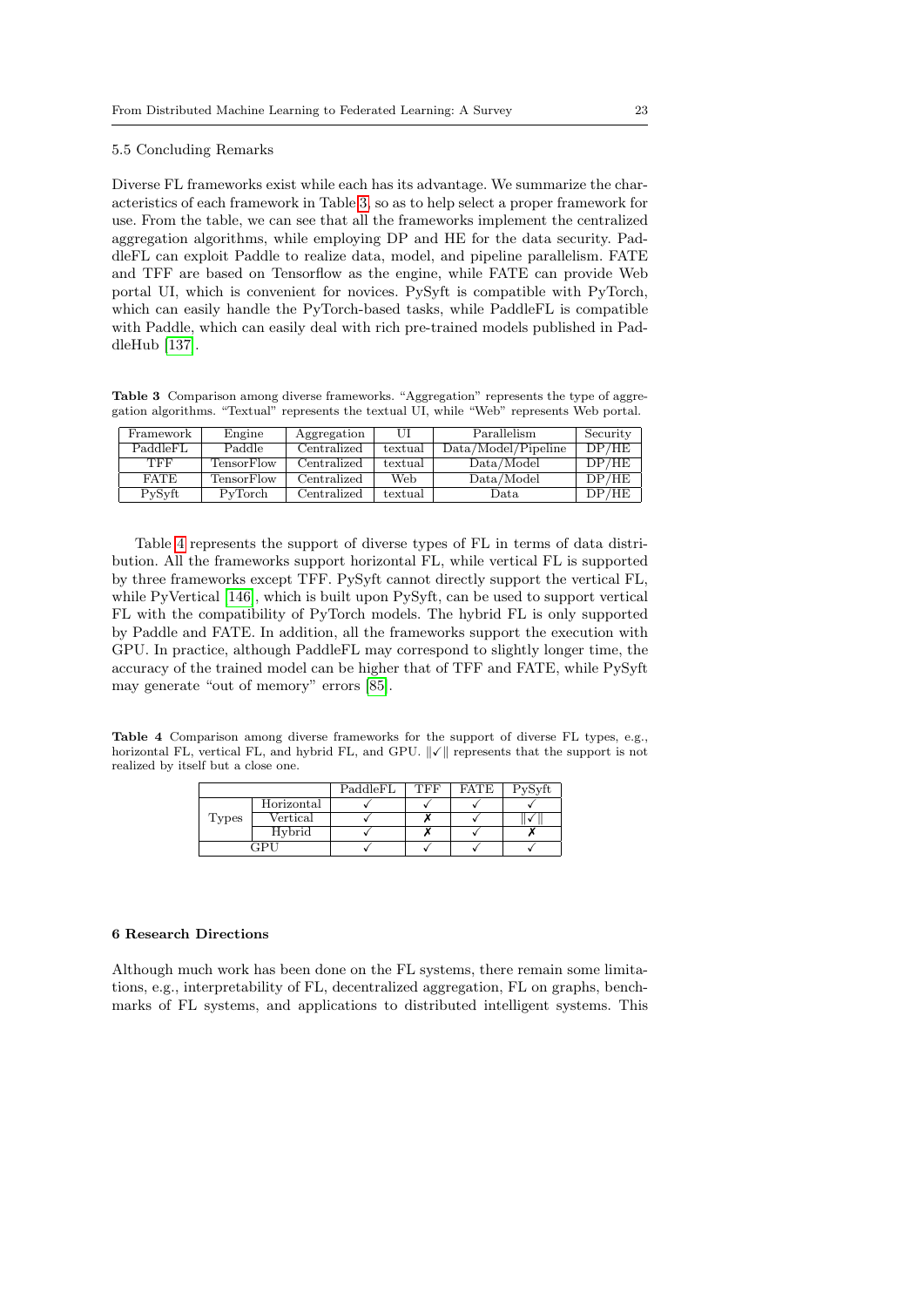section discusses the limitations of the existing frameworks and proposes new research directions.

## 6.1 Benchmarks

Several datasets exist for experiments on FL systems. For instance, Federated Extended MNIST (FEMNIST) [\[21\]](#page-26-18) is built by partitioning the data in Extended MNIST [\[33\]](#page-26-19) based on each writer. Shakespeare [\[120\]](#page-30-2) is built from The Complete Works of William Shakespeare [\[155\]](#page-32-20) based on each speaking role. Both of these datasets can be used for horizontal FL. However, no public datasets exist for vertical FL or transfer FL. In addition, no open decentralized IID or non-IID distribution of popular datasets, e.g., ImageNet [\[36\]](#page-26-20), exist for FL systems.

#### 6.2 Interpretability

Deep neural networks have excellent performance in various areas, while it is often difficult to understand the results of deep neural network models, especially within FL systems. Shapley values have been used to provide the interpretability [\[175\]](#page-33-3), while it focuses on vertical FL. When multiple users collaboratively train an FL model, it remains an open problem to evaluate the contributions of each user, which helps provide evidence for the incentive of each user. The primary incentive for clients to participate in federated learning is obtaining better models [\[87\]](#page-29-3), while the benefit of participating in federated learning for clients who have sufficient private data to train accurate local models is disputable. Interpretability can help understand the contributions of each user and provide an objective opinion on the incentive strategy within an FL system. In addition, the interpretability helps domain experts to understand the relationship between data and the final trained model in critical domains, e.g., healthcare and finance. However, the interpretability within FL systems remains an open problem.

#### 6.3 Decentralized Aggregation

Current aggregation algorithms of FL systems focus on the full connection or star connection topology, while other topologies, e.g., dynamic exponential-2 graph, may help accelerate the distributed training with FL systems [\[96\]](#page-29-11). In addition, wellknown graph algorithms, e.g., graph partitioning algorithms, and ad-hoc policies can be exploited to help better distribute computing resources with the topology defined in Section [3.2.3](#page-15-0) in order to improve the efficiency of FL systems. While the peer-to-peer communication enables the FL with an arbitrary topology matrix, the data security under diverse attacks, e.g., data or model poisoning, GAN-based attacks, remain open problems and deserve further investigation.

#### 6.4 Federated Learning on Graphs

Graphs or graph neural networks (GNN) [\[169\]](#page-33-16) have gained increasing popularity in multiple domains, e.g., social network, knowledge graph, and recommender system.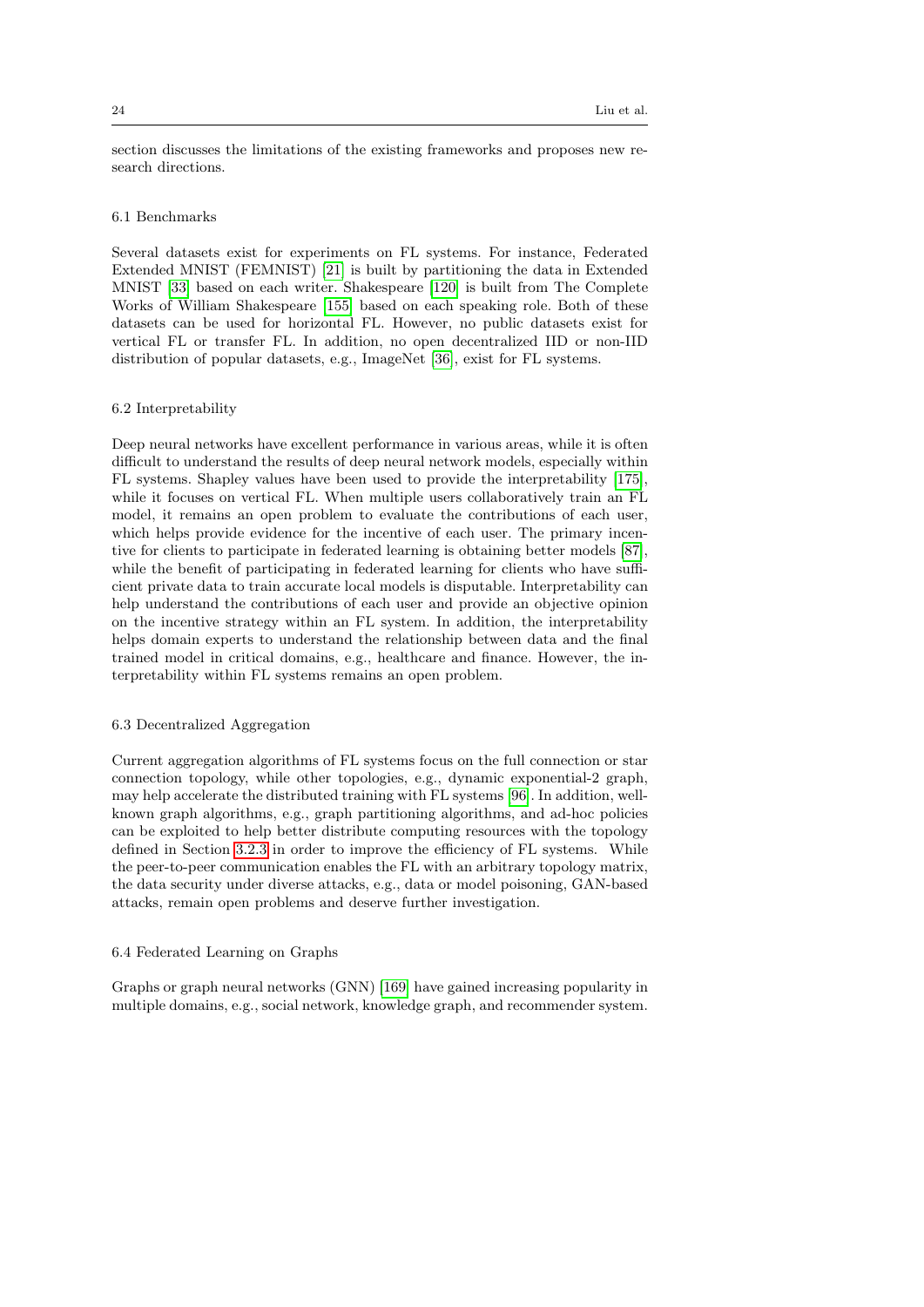FL frameworks for graphs, i.e., GraphFL [\[173\]](#page-33-17), and GNN, i.e., SGNN [\[123\]](#page-31-19), have been proposed to train a model with decentralized graphs. However, the data security of FL on graphs remains an open problem. In addition, while a multimodal knowledge graph could not only contain text but also images or other type of data [\[202\]](#page-34-4), it is worth further exploration to efficiently support the multimodel knowledge graph construction within an FL system [\[102\]](#page-30-6).

### 6.5 Imbalanced Data

Although FL focuses on the non-IID data, the real-world decentralized data usually exhibit an imbalanced distribution [\[69,](#page-28-18) [186\]](#page-34-18). While the imbalanced data exist in multiple areas, such as computer vision [\[135\]](#page-31-20), bioinformatics, and biomedicine [\[195\]](#page-34-19), learning from such data requires special attention upon data sampling [\[195,](#page-34-19) [197\]](#page-34-20), data augmentation [\[135\]](#page-31-20), and loss function designs [\[179\]](#page-33-18). The imbalanced data is related to diverse tasks, e.g., two-class or multi-class classification [\[15,](#page-25-14)[196\]](#page-34-21). However, an optimized approach can be proposed to address the imbalanced data within FL systems.

## 6.6 Applications to Distributed Intelligent Systems

Machine learning algorithms have been widely used to boost the performance of intelligent systems, while FL systems could further enhance intelligent systems [\[103\]](#page-30-18) in distributed computing environments [\[104,](#page-30-19) [143\]](#page-32-21) with privacy and security ensured. An intelligent system is a group of machines that has the capacity to gather data, analyze the data, and respond to other systems or the world around. With FL systems, the distributed data can be exploited to generate models of high performance so as to produce smart responses.

## <span id="page-24-0"></span>7 Conclusion

In this paper, we discussed the current state of the art of FL systems, including the functional architecture of FL systems, distributed training, and data manipulation.

First, we presented an overview of FL systems. In particular, we introduced the life cycle of FL models, including four phases. Then, we presented the four-layer functional architecture of FL systems, including presentation, user services, FL training, and infrastructure, and we presented each layer in detail.

Second, we detailed the distributed training with two parts, i.e., parallelism and aggregation algorithms. We presented three types of parallelism, including data parallelism, model parallelism, and pipeline parallelism. We associate each parallelism to a corresponding type of FL. For instance, data parallelism is associated with the horizontal FL, which corresponds to cross-device or cross-silo FL. Model parallelism is related to vertical FL and cross-silo FL. We presented the features of different aggregation algorithms in three types: centralized aggregation, hierarchical aggregation, and decentralized aggregation.

Third, we presented the techniques for data manipulation within FL systems. We showed that FL systems prefer RPC for the distributed execution, to handle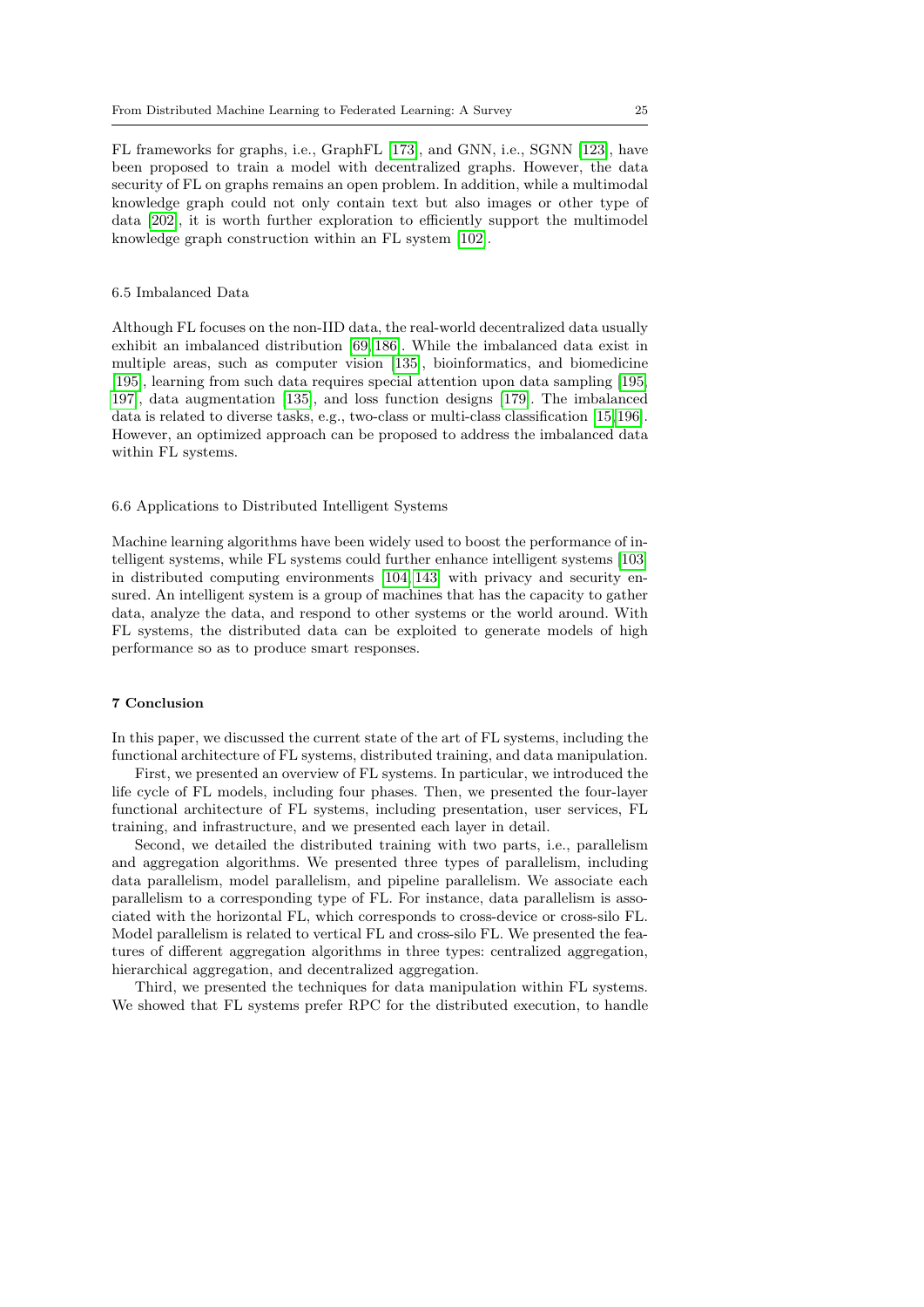the fault-tolerance because of moderate network connection. Intermediate data are sketched in order to compress the data, so as to reduce the data communication time. In addition, we presented the data privacy and model security attacks and corresponding defense techniques, e.g., DP, HE, TEE, and the analysis of updated intermediate data for malicious user identification.

We mainly introduced four FL systems: PaddleFL, TensorFlowFederated, FATE, and PySyft. The current solutions primarily focus on the horizontal FL. And we identified five research directions that deserve further investigation: benchmarks, interpretability, decentralized aggregation, FL on graphs, imbalanced data, and the applications of FL systems to distributed intelligent systems.

## References

- <span id="page-25-1"></span>1. California consumer privacy act home page. <https://www.caprivacy.org/>. Online; accessed 14/02/2021.
- <span id="page-25-6"></span>2. M Salehi Heydar Abad, Emre Ozfatura, Deniz Gunduz, and Ozgur Ercetin. Hierarchical federated learning across heterogeneous cellular networks. In IEEE Int. Conf. on Acoustics, Speech and Signal Processing (ICASSP), pages 8866–8870, 2020.
- <span id="page-25-3"></span>3. Martin Abadi, Andy Chu, Ian Goodfellow, H Brendan McMahan, Ilya Mironov, Kunal Talwar, and Li Zhang. Deep learning with differential privacy. In ACM SIGSAC conf. on computer and communications security, pages 308–318, 2016.
- <span id="page-25-0"></span>4. Zakaria Abou El Houda, Abdelhakim Hafid, and Lyes Khoukhi. Co-iot: a collaborative ddos mitigation scheme in iot environment based on blockchain using sdn. In IEEE Global Communications Conference (GLOBECOM), pages 1–6, 2019.
- <span id="page-25-4"></span>5. Yoshinori Aono, Takuya Hayashi, Lihua Wang, Shiho Moriai, et al. Privacy-preserving deep learning via additively homomorphic encryption. IEEE Transactions on Information Forensics and Security, 13(5):1333–1345, 2017.
- <span id="page-25-5"></span>6. Manoj Ghuhan Arivazhagan, Vinay Aggarwal, Aaditya Kumar Singh, and Sunav Choudhary. Federated learning with personalization layers. arXiv preprint arXiv:1912.00818, 2019.
- <span id="page-25-7"></span>7. Mahmoud Assran, Nicolas Loizou, Nicolas Ballas, and Mike Rabbat. Stochastic gradient push for distributed deep learning. In Int. Conf. on Machine Learning (ICML), volume 97, pages 344–353, 2019.
- <span id="page-25-10"></span>8. Giuseppe Ateniese, Luigi V Mancini, Angelo Spognardi, Antonio Villani, Domenico Vitali, and Giovanni Felici. Hacking smart machines with smarter ones: How to extract meaningful data from machine learning classifiers. Int. Journal of Security and Networks, 10(3):137–150, 2015.
- <span id="page-25-8"></span>9. Ammar Ahmad Awan, Ching-Hsiang Chu, Hari Subramoni, and Dhabaleswar K Panda. Optimized broadcast for deep learning workloads on dense-gpu infiniband clusters: Mpi or nccl? In European MPI Users' Group Meeting, pages 1–9, 2018.
- <span id="page-25-11"></span>10. Eugene Bagdasaryan, Andreas Veit, Yiqing Hua, Deborah Estrin, and Vitaly Shmatikov. How to backdoor federated learning. In Int. Conf. on Artificial Intelligence and Statistics (AISTATS), pages 2938–2948, 2020.
- <span id="page-25-2"></span>11. Baidu. Federated deep learning in paddlepaddle. [https://github.com/PaddlePaddle/](https://github.com/PaddlePaddle/PaddleFL) [PaddleFL](https://github.com/PaddlePaddle/PaddleFL). Online; accessed 16/02/2021.
- <span id="page-25-13"></span>12. Baidu. Paddlepaddle interpretability. <https://github.com/PaddlePaddle/InterpretDL>. Online; accessed 13/03/2021.
- <span id="page-25-9"></span>13. Daniel J Beutel, Taner Topal, Akhil Mathur, Xinchi Qiu, Titouan Parcollet, and Nicholas D Lane. Flower: A friendly federated learning research framework. arXiv preprint arXiv:2007.14390, 2020.
- <span id="page-25-12"></span>14. Arjun Nitin Bhagoji, Supriyo Chakraborty, Prateek Mittal, and Seraphin Calo. Analyzing federated learning through an adversarial lens. In Int. Conf. on Machine Learning (ICML), pages 634–643, 2019.
- <span id="page-25-14"></span>15. Jingjun Bi and Chongsheng Zhang. An empirical comparison on state-of-the-art multiclass imbalance learning algorithms and a new diversified ensemble learning scheme. Knowledge-Based Systems, 158:81–93, 2018.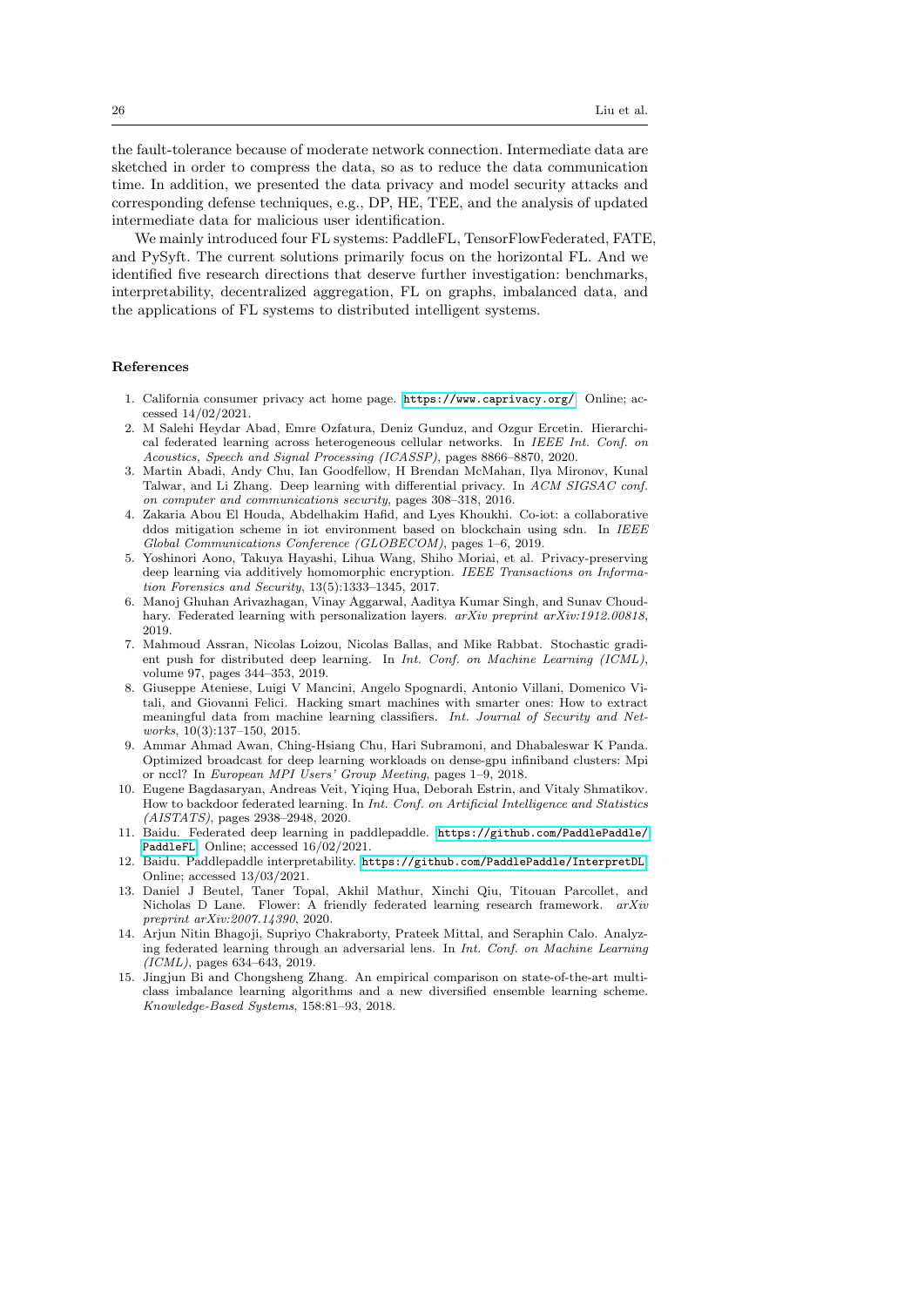- <span id="page-26-8"></span>16. Jiang Bian, Haoyi Xiong, Wei Cheng, Wenqing Hu, Zhishan Guo, and Yanjie Fu. Multiparty sparse discriminant learning. In 2017 IEEE International Conference on Data  $\overline{Mining}$  (ICDM), pages 745–750. IEEE, 2017.
- <span id="page-26-9"></span>17. Jiang Bian, Haoyi Xiong, Yanjie Fu, Jun Huan, and Zhishan Guo. Mp2sda: Multi-party parallelized sparse discriminant learning. ACM Transactions on Knowledge Discovery from Data (TKDD), 14(3):1–22, 2020.
- <span id="page-26-7"></span>18. Keith Bonawitz, Hubert Eichner, Wolfgang Grieskamp, Dzmitry Huba, Alex Ingerman, Vladimir Ivanov, Chlo´e Kiddon, Jakub Konecn´y, Stefano Mazzocchi, Brendan McMahan, Timon Van Overveldt, David Petrou, Daniel Ramage, and Jason Roselander. Towards federated learning at scale: System design. In Machine Learning and Systems (MLSys), 2019.
- <span id="page-26-10"></span>19. Christopher Briggs, Zhong Fan, and Peter Andras. Federated learning with hierarchical clustering of local updates to improve training on non-iid data. In Int. Joint Conf. on Neural Networks (IJCNN), pages 1–9. IEEE, 2020.
- <span id="page-26-1"></span>20. Theodora S Brisimi, Ruidi Chen, Theofanie Mela, Alex Olshevsky, Ioannis Ch Paschalidis, and Wei Shi. Federated learning of predictive models from federated electronic health records. Int. journal of Medical Informatics (IJMI), 112:59–67, 2018.
- <span id="page-26-18"></span>21. Sebastian Caldas, Sai Meher Karthik Duddu, Peter Wu, Tian Li, Jakub Konečný, H Brendan McMahan, Virginia Smith, and Ameet Talwalkar. Leaf: A benchmark for federated settings. arXiv preprint arXiv:1812.01097, 2018.
- <span id="page-26-3"></span>22. Sebastian Caldas, Jakub Konečny, H Brendan McMahan, and Ameet Talwalkar. Expanding the reach of federated learning by reducing client resource requirements.  $arXiv$ preprint arXiv:1812.07210, 2018.
- <span id="page-26-4"></span>23. Kevin Canini, Tushar Chandra, Eugene Ie, Jim McFadden, Ken Goldman, Mike Gunter, Jeremiah Harmsen, Kristen LeFevre, Dmitry Lepikhin, Tomas Lloret Llinares, et al. Sibyl: A system for large scale supervised machine learning. Technical Talk, 1:113, 2012.
- <span id="page-26-15"></span>24. Ferhat Özgür Çatak. Secure multi-party computation based privacy preserving extreme learning machine algorithm over vertically distributed data. In Int. Conf. on Neural Information Processing (ICONIP), pages 337–345, 2015.
- <span id="page-26-16"></span>25. Ferhat Özgür Catak and Ahmet Fatih Mustacoglu. Cpp-elm: Cryptographically privacypreserving extreme learning machine for cloud systems. Int. Journal of Computational Intelligence Systems, 11(1):33–44, 2018.
- <span id="page-26-11"></span>26. Samprit Chatterjee and Eugene Seneta. Towards consensus: Some convergence theorems on repeated averaging. Journal of Applied Probability, pages 89–97, 1977.
- <span id="page-26-17"></span>27. Chien-Lun Chen, Leana Golubchik, and Marco Paolieri. Backdoor attacks on federated meta-learning. arXiv preprint arXiv:2006.07026, 2020.
- <span id="page-26-12"></span>28. Jianshu Chen and Ali H Sayed. Diffusion adaptation strategies for distributed optimization and learning over networks. IEEE Transactions on Signal Processing, 60(8):4289– 4305, 2012.
- <span id="page-26-6"></span>29. Mingyang Chen, Wen Zhang, Zonggang Yuan, Yantao Jia, and Huajun Chen. Fede: Embedding knowledge graphs in federated setting. arXiv preprint arXiv:2010.12882, 2020.
- <span id="page-26-2"></span>30. Yang Chen, Xiaoyan Sun, and Yaochu Jin. Communication-efficient federated deep learning with layerwise asynchronous model update and temporally weighted aggregation. IEEE Transactions on Neural Networks and Learning Systems, 31(10):4229–4238, 2019.
- <span id="page-26-14"></span>31. Yu Chen, Fang Luo, Tong Li, Tao Xiang, Zheli Liu, and Jin Li. A training-integrity privacy-preserving federated learning scheme with trusted execution environment. Information Sciences, 522:69–79, 2020.
- <span id="page-26-0"></span>32. Warren B Chik. The singapore personal data protection act and an assessment of future trends in data privacy reform. Computer Law & Security Review, 29(5):554–575, 2013.
- <span id="page-26-19"></span>33. Gregory Cohen, Saeed Afshar, Jonathan Tapson, and Andre Van Schaik. Emnist: Extending mnist to handwritten letters. In Int. Joint Conf. on Neural Networks (IJCNN), pages 2921–2926, 2017.
- <span id="page-26-13"></span>34. Kate Conger. Uber settles data breach investigation for \$148 million. [https://](https://www.nytimes.com/2018/09/26/technology/uber-data-breach.html) [www.nytimes.com/2018/09/26/technology/uber-data-breach.html](https://www.nytimes.com/2018/09/26/technology/uber-data-breach.html). Online; accessed 17/02/2021.
- <span id="page-26-5"></span>35. Kate Conger. Uber settles data breach investigation for \$148 million, 2018. [https:](https://www.nytimes.com/2018/09/26/technology/uber-data-breach.html) [//www.nytimes.com/2018/09/26/technology/uber-data-breach.html](https://www.nytimes.com/2018/09/26/technology/uber-data-breach.html). Online; accessed 28/02/2021.
- <span id="page-26-20"></span>36. Jia Deng, Wei Dong, Richard Socher, Li-Jia Li, Kai Li, and Li Fei-Fei. Imagenet: A large-scale hierarchical image database. In IEEE conf. on Computer Vision and Pattern Recognition (CVPR), pages 248–255, 2009.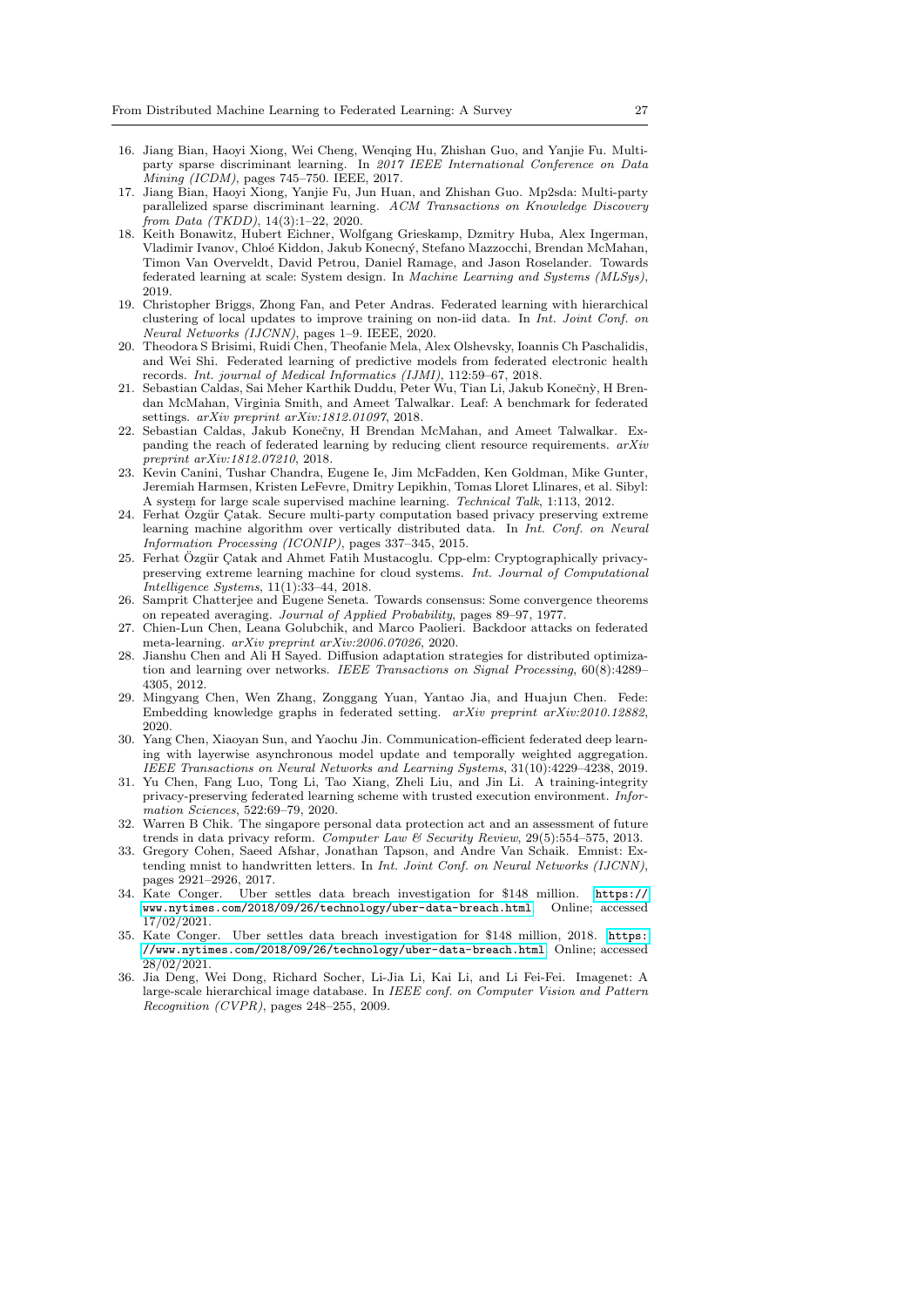- <span id="page-27-11"></span>37. Yuyang Deng, Mohammad Mahdi Kamani, and Mehrdad Mahdavi. Adaptive personalized federated learning. arXiv preprint arXiv:2003.13461, 2020.
- <span id="page-27-12"></span>38. Canh T Dinh, Nguyen H Tran, and Tuan Dung Nguyen. Personalized federated learning with moreau envelopes. arXiv preprint arXiv:2006.08848, 2020.
- <span id="page-27-18"></span>39. Cynthia Dwork. Differential privacy: A survey of results. In Int. conf. on theory and applications of models of computation, pages 1–19, 2008.
- <span id="page-27-23"></span>40. Sean R Eddy. What is a hidden markov model? Nature biotechnology, 22(10):1315–1316, 2004.
- <span id="page-27-22"></span>41. Minghong Fang, Xiaoyu Cao, Jinyuan Jia, and Neil Gong. Local model poisoning attacks to byzantine-robust federated learning. In USENIX Security Symposium (USENIX Security), pages 1605–1622, 2020.
- <span id="page-27-10"></span>42. Siwei Feng and Han Yu. Multi-participant multi-class vertical federated learning. arXiv preprint arXiv:2001.11154, 2020.
- <span id="page-27-9"></span>43. Zhi Feng, Haoyi Xiong, Chuanyuan Song, Sijia Yang, Baoxin Zhao, Licheng Wang, Zeyu Chen, Shengwen Yang, Liping Liu, and Jun Huan. Securegbm: Secure multi-party gradient boosting. In IEEE Int. Conf. on Big Data (Big Data), pages 1312-1321, 2019. Ian Fette and Alexey Melnikov. The websocket protocol, 2011.
- <span id="page-27-24"></span><span id="page-27-6"></span>45. Michael J Flynn. Some computer organizations and their effectiveness. IEEE Transactions on Computers, 100(9):948–960, 1972.
- <span id="page-27-21"></span>46. Clement Fung, Chris JM Yoon, and Ivan Beschastnikh. Mitigating sybils in federated learning poisoning. arXiv preprint arXiv:1808.04866, 2018.
- <span id="page-27-0"></span>47. B. M. Gaff, H. E. Sussman, and J. Geetter. Privacy and big data. Computer, 47(6):7–9, 2014.
- <span id="page-27-8"></span>48. K Ganga and S Karthik. A fault tolerent approach in scientific workflow systems based on cloud computing. In Int. Conf. on Pattern Recognition, Informatics and Mobile Engineering, pages 387–390, 2013.
- <span id="page-27-3"></span>49. Jonas Geiping, Hartmut Bauermeister, Hannah Dröge, and Michael Moeller. Inverting gradients–how easy is it to break privacy in federated learning?  $arXiv$  preprint arXiv:2003.14053, 2020.
- <span id="page-27-19"></span>50. Robin C Geyer, Tassilo Klein, and Moin Nabi. Differentially private federated learning: A client level perspective. arXiv preprint arXiv:1712.07557, 2017.
- <span id="page-27-15"></span>51. Andrew Gibiansky. Bringing hpc techniques to deep learning. [https://andrew.](https://andrew.gibiansky.com/blog/machine-learning/baidu-allreduce/) [gibiansky.com/blog/machine-learning/baidu-allreduce/](https://andrew.gibiansky.com/blog/machine-learning/baidu-allreduce/), 2017. Online; accessed 2020-08-12.
- <span id="page-27-7"></span>52. Leilani H Gilpin, David Bau, Ben Z Yuan, Ayesha Bajwa, Michael Specter, and Lalana Kagal. Explaining explanations: An overview of interpretability of machine learning. In IEEE Int. Conf. on Data Science and Advanced Analytics (DSAA), pages 80–89. IEEE, 2018.
- <span id="page-27-4"></span>53. Ian Goodfellow, Yoshua Bengio, Aaron Courville, and Yoshua Bengio. Deep learning, volume 1. MIT press Cambridge, 2016.
- <span id="page-27-20"></span>54. Ian Goodfellow, Jonathon Shlens, and Christian Szegedy. Explaining and harnessing adversarial examples. In Int. Conf. on Learning Representations (ICLR), 2015.
- <span id="page-27-1"></span>55. Google. Tensorflow federated: Machine learning on decentralized data. [https://www.](https://www.tensorflow.org/federated) [tensorflow.org/federated](https://www.tensorflow.org/federated). Online; accessed 16/02/2021.
- <span id="page-27-14"></span>56. William Gropp, William D Gropp, Ewing Lusk, Anthony Skjellum, and Argonne Distinguished Fellow Emeritus Ewing Lusk. Using MPI: portable parallel programming with the message-passing interface, volume 1. MIT press, 1999.
- <span id="page-27-16"></span>57. Farzin Haddadpour, Mohammad Mahdi Kamani, Aryan Mokhtari, and Mehrdad Mahdavi. Federated learning with compression: Unified analysis and sharp guarantees.  $arXiv$ preprint arXiv:2007.01154, 2020.
- <span id="page-27-17"></span>58. Meng Hao, Hongwei Li, Guowen Xu, Sen Liu, and Haomiao Yang. Towards efficient and privacy-preserving federated deep learning. In IEEE Int. Conf. on Communications  $(ICC)$ , pages 1–6, 2019.
- <span id="page-27-2"></span>59. Stephen Hardy, Wilko Henecka, Hamish Ivey-Law, Richard Nock, Giorgio Patrini, Guillaume Smith, and Brian Thorne. Private federated learning on vertically partitioned data via entity resolution and additively homomorphic encryption. arXiv preprint arXiv:1711.10677, 2017.
- <span id="page-27-13"></span>60. Chaoyang He, Murali Annavaram, and Salman Avestimehr. Group knowledge transfer: Collaborative training of large cnns on the edge.  $arXiv$  preprint  $arXiv:2007.14513$ , 2020.
- <span id="page-27-5"></span>61. Chaoyang He, Murali Annavaram, and Salman Avestimehr. Towards non-iid and invisible data with fednas: Federated deep learning via neural architecture search. arXiv preprint arXiv:2004.08546, 2020.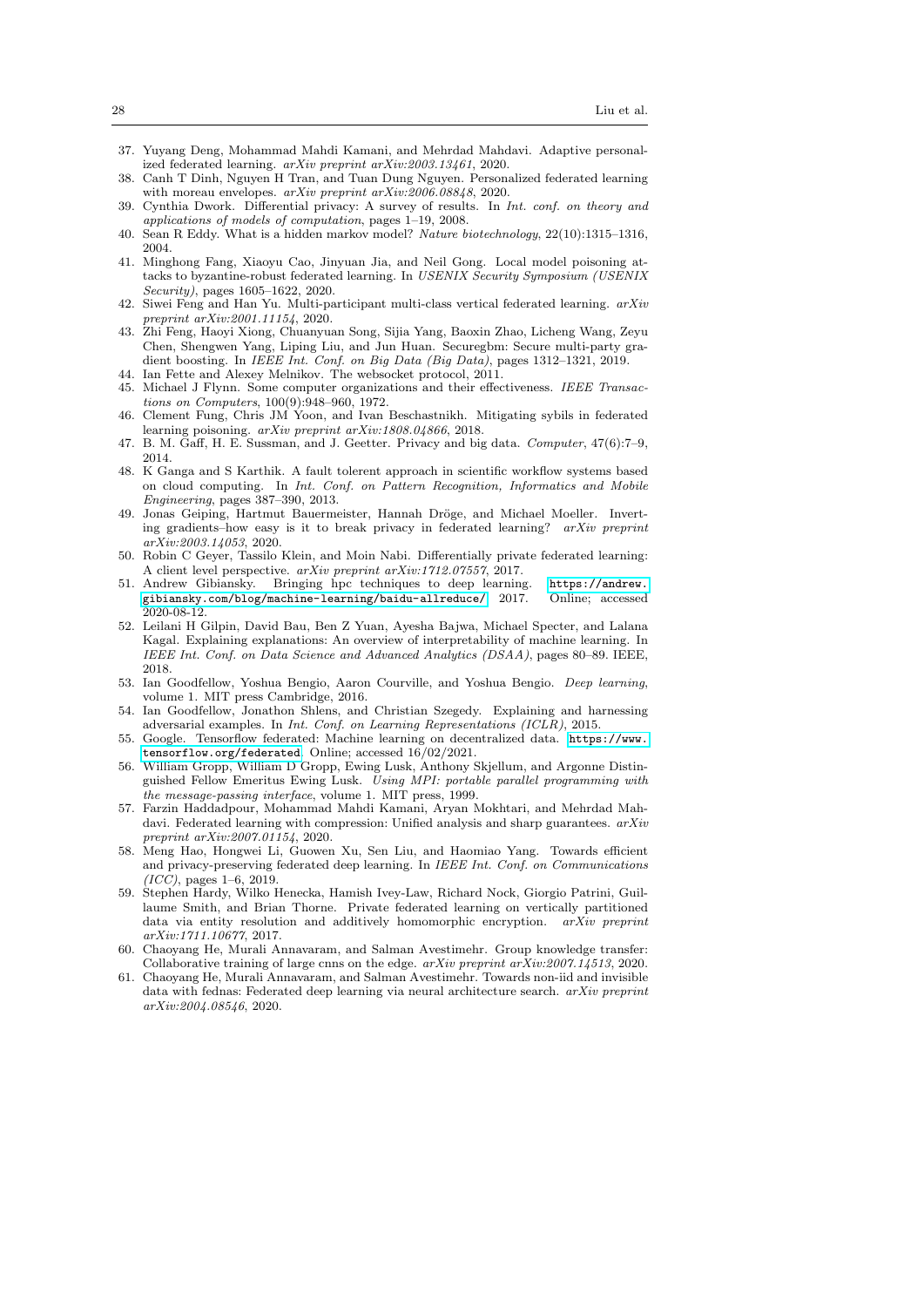- <span id="page-28-9"></span>62. Chaoyang He, Keshav Balasubramanian, Emir Ceyani, Yu Rong, Peilin Zhao, Junzhou Huang, Murali Annavaram, and Salman Avestimehr. Fedgraphnn: A federated learning system and benchmark for graph neural networks.  $arXiv$  preprint  $arXiv:2104.07145$ , 2021.
- <span id="page-28-11"></span>63. Chaoyang He, Emir Ceyani, Keshav Balasubramanian, Murali Annavaram, and Salman Avestimehr. Spreadgnn: Serverless multi-task federated learning for graph neural networks. arXiv preprint arXiv:2106.02743, 2021.
- <span id="page-28-4"></span>64. Chaoyang He, Shen Li, Mahdi Soltanolkotabi, and Salman Avestimehr. Pipetransformer: Automated elastic pipelining for distributed training of large-scale models. In Int. Conf. on Machine Learning, volume 139 of Machine Learning Research, pages 4150–4159, 2021.
- <span id="page-28-7"></span>65. Chaoyang He, Songze Li, Jinhyun So, Xiao Zeng, Mi Zhang, Hongyi Wang, Xiaoyang Wang, Praneeth Vepakomma, Abhishek Singh, Hang Qiu, et al. Fedml: A research library and benchmark for federated machine learning. arXiv preprint arXiv:2007.13518, 2020.
- <span id="page-28-1"></span>66. Chaoyang He, Alay Dilipbhai Shah, Zhenheng Tang, Di Fan, Adarshan Naiynar Sivashunmugam, Keerti Bhogaraju, Mita Shimpi, Li Shen, Xiaowen Chu, Mahdi Soltanolkotabi, et al. Fedcv: A federated learning framework for diverse computer vision tasks.
- <span id="page-28-10"></span>67. Chaoyang He, Conghui Tan, Hanlin Tang, Shuang Qiu, and Ji Liu. Central server free federated learning over single-sided trust social networks.  $arXiv$  preprint  $arXiv:1910.04956$ , 2019.
- <span id="page-28-3"></span>68. Chaoyang He, Haishan Ye, Li Shen, and Tong Zhang. Milenas: Efficient neural architecture search via mixed-level reformulation. In IEEE/CVF Conf. on Computer Vision and Pattern Recognition (CVPR), 2020.
- <span id="page-28-18"></span>69. Haibo He and Edwardo A. Garcia. Learning from imbalanced data. IEEE Transactions on Knowledge and Data Engineering (TKDE), 21(9):1263–1284, 2009.
- <span id="page-28-17"></span>70. Lie He, Sai Praneeth Karimireddy, and Martin Jaggi. Secure byzantine-robust machine learning. arXiv preprint arXiv:2006.04747, 2020.
- <span id="page-28-2"></span>71. Briland Hitaj, Giuseppe Ateniese, and Fernando Perez-Cruz. Deep models under the gan: information leakage from collaborative deep learning. In ACM SIGSAC Conference on Computer and Communications Security, pages 603–618, 2017.
- <span id="page-28-14"></span>72. Chenghao Hu, Jingyan Jiang, and Zhi Wang. Decentralized federated learning: A segmented gossip approach. arXiv preprint arXiv:1908.07782, 2019.
- <span id="page-28-12"></span>73. Zeou Hu, Kiarash Shaloudegi, Guojun Zhang, and Yaoliang Yu. Fedmgda+: Federated learning meets multi-objective optimization. arXiv preprint arXiv:2006.11489, 2020.
- <span id="page-28-5"></span>74. Yanping Huang, Youlong Cheng, Ankur Bapna, Orhan Firat, Mia Xu Chen, Dehao Chen, HyoukJoong Lee, Jiquan Ngiam, Quoc V Le, Yonghui Wu, et al. Gpipe: Efficient training of giant neural networks using pipeline parallelism.  $arXiv$  preprint  $arXiv:1811.06965$ , 2018.
- <span id="page-28-15"></span>75. Nikita Ivkin, Daniel Rothchild, Enayat Ullah, Vladimir Braverman, Ion Stoica, and Raman Arora. Communication-efficient distributed sgd with sketching. arXiv preprint arXiv:1903.04488, 2019.
- <span id="page-28-16"></span>76. Jiawei Jiang, Fangcheng Fu, Tong Yang, and Bin Cui. Sketchml: Accelerating distributed machine learning with data sketches. In *Int. Conf. on Management of Data*, pages 1269– 1284, 2018.
- <span id="page-28-13"></span>77. Jing Jiang, Shaoxiong Ji, and Guodong Long. Decentralized knowledge acquisition for mobile internet applications. World Wide Web, pages 1–17, 2020.
- <span id="page-28-8"></span>78. Meng Jiang, Taeho Jung, Ryan Karl, and Tong Zhao. Federated dynamic gnn with secure aggregation. arXiv preprint arXiv:2009.07351, 2020.
- <span id="page-28-0"></span>79. Peter Kairouz, H Brendan McMahan, Brendan Avent, Aurélien Bellet, Mehdi Bennis, Arjun Nitin Bhagoji, Keith Bonawitz, Zachary Charles, Graham Cormode, Rachel Cummings, et al. Advances and open problems in federated learning. arXiv preprint arXiv:1912.04977, 2019.
- <span id="page-28-6"></span>80. Peter Kairouz, H. Brendan McMahan, Aurélien Bellet Brendan Avent, Arjun Nitin Bhagoji Mehdi Bennis, Keith Bonawitz, Zachary Charles, Graham Cormode, Rachel Cummings, Rafael G.L. D'Oliveira, Salim El Rouayheb, David Evans, Josh Gardner, Zachary Garrett, Adrià Gascón, Phillip B. Gibbons Badih Ghazi, Marco Gruteser, Zaid Harchaoui, Chaoyang He, Lie He, Zhouyuan Huo, Ben Hutchinson, Justin Hsu, Martin Jaggi, Tara Javidi, Gauri Joshi, Mikhail Khodak, Jakub Konečný, Aleksandra Korolova, Farinaz Koushanfar, Sanmi Koyejo, Tancrède Lepoint, Yang Liu, Prateek Mittal, Mehryar Mohri, Richard Nock, Ayfer Özgür, Rasmus Pagh, Mariana Raykova, Hang Qi, Daniel Ramage, Ramesh Raskar, Dawn Song, Weikang Song, Sebastian U. Stich, Ziteng Sun, Ananda Theertha Suresh, Florian Tram`er, Praneeth Vepakomma, Jianyu Wang,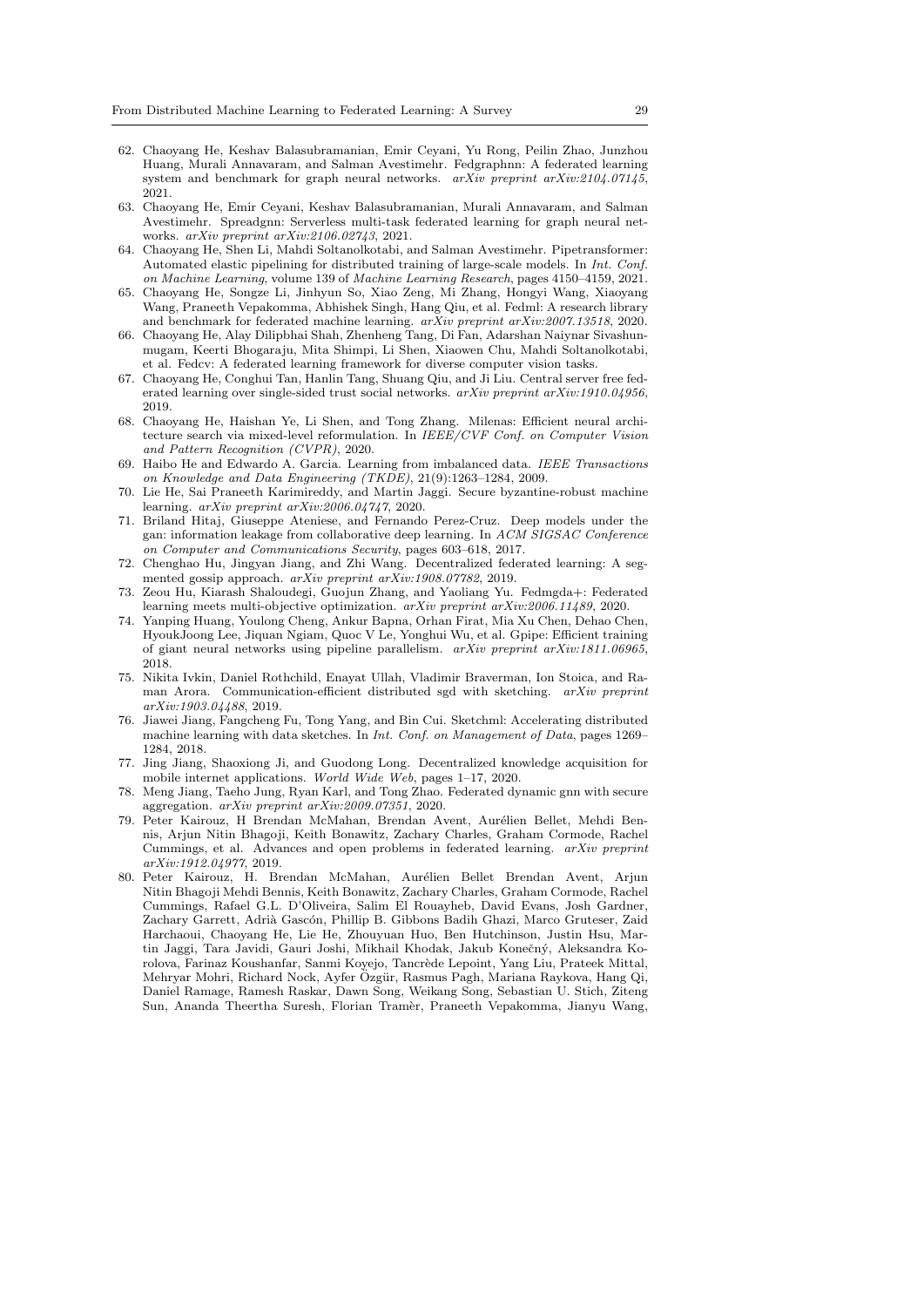Li Xiong, Zheng Xu, Qiang Yang, Felix X. Yu, Han Yu, and Sen Zhao. Advances and open problems in federated learning. Foundations and Trends $\widehat{R}$  in Machine Learning, 14(1), 2021.

- <span id="page-29-9"></span>81. Sai Praneeth Karimireddy, Satyen Kale, Mehryar Mohri, Sashank Reddi, Sebastian Stich, and Ananda Theertha Suresh. Scaffold: Stochastic controlled averaging for federated learning. In Int. Conf. on Machine Learning (ICML), pages 5132–5143, 2020.
- <span id="page-29-13"></span>82. Sai Praneeth Karimireddy, Quentin Rebjock, Sebastian Stich, and Martin Jaggi. Error feedback fixes signsgd and other gradient compression schemes. In Int. Conf. on Machine Learning (ICML), pages 3252–3261, 2019.
- <span id="page-29-15"></span>83. Kleomenis Katevas, Eugene Bagdasaryan, Jason Waterman, Mohamad Mounir Safadieh, Eleanor Birrell, Hamed Haddadi, and Deborah Estrin. Policy-based federated learning. arXiv e-prints, pages arXiv–2003, 2020.
- <span id="page-29-5"></span>84. Chuyang Ke and Jean Honorio. Federated myopic community detection with one-shot communication. arXiv preprint arXiv:2106.07255, 2021.
- <span id="page-29-19"></span>85. Ivan Kholod, Evgeny Yanaki, Dmitry Fomichev, Evgeniy Shalugin, Evgenia Novikova, Evgeny Filippov, and Mats Nordlund. Open-source federated learning frameworks for iot: A comparative review and analysis. Sensors, 21(1):167, 2021.
- <span id="page-29-12"></span>86. Jakub Konečný, H Brendan McMahan, Felix X Yu, Peter Richtárik, Ananda Theertha Suresh, and Dave Bacon. Federated learning: Strategies for improving communication efficiency. arXiv preprint arXiv:1610.05492, 2016.
- <span id="page-29-3"></span>87. Viraj Kulkarni, Milind Kulkarni, and Aniruddha Pant. Survey of personalization techniques for federated learning. In World Conf. on Smart Trends in Systems, Security and Sustainability (WorldS4), pages 794–797, 2020.
- <span id="page-29-10"></span>88. Anusha Lalitha, Osman Cihan Kilinc, Tara Javidi, and Farinaz Koushanfar. Peer-to-peer federated learning on graphs. arXiv preprint arXiv:1901.11173, 2019.
- <span id="page-29-1"></span>89. Qinbin Li, Zeyi Wen, Zhaomin Wu, Sixu Hu, Naibo Wang, and Bingsheng He. A survey on federated learning systems: vision, hype and reality for data privacy and protection. arXiv preprint arXiv:1907.09693, 2019.
- <span id="page-29-18"></span>90. Suyi Li, Yong Cheng, Yang Liu, Wei Wang, and Tianjian Chen. Abnormal client behavior detection in federated learning. arXiv preprint arXiv:1910.09933, 2019.
- <span id="page-29-6"></span>91. Tian Li, Anit Kumar Sahu, Ameet Talwalkar, and Virginia Smith. Federated learning: Challenges, methods, and future directions. IEEE Signal Processing Magazine, 37(3):50– 60, 2020.
- <span id="page-29-8"></span>92. Tian Li, Anit Kumar Sahu, Manzil Zaheer, Maziar Sanjabi, Ameet Talwalkar, and Virginia Smith. Federated optimization in heterogeneous networks. In Machine Learning and Systems, volume 2, pages 429–450, 2020.
- <span id="page-29-7"></span>93. Tian Li, Maziar Sanjabi, Ahmad Beirami, and Virginia Smith. Fair resource allocation in federated learning. arXiv preprint arXiv:1905.10497, 2019.
- <span id="page-29-17"></span>94. Yiming Li, Baoyuan Wu, Yong Jiang, Zhifeng Li, and Shu-Tao Xia. Backdoor learning: A survey. arXiv preprint arXiv:2007.08745, 2020.
- <span id="page-29-14"></span>95. Zhaorui Li, Zhicong Huang, Chaochao Chen, and Cheng Hong. Quantification of the leakage in federated learning. arXiv preprint arXiv:1910.05467, 2019.
- <span id="page-29-11"></span>96. Xiangru Lian, Ce Zhang, Huan Zhang, Cho-Jui Hsieh, Wei Zhang, and Ji Liu. Can decentralized algorithms outperform centralized algorithms? a case study for decentralized parallel stochastic gradient descent. In Advances in Neural Information Processing Systems (NeurIPS), pages 5330–5340, 2017.
- <span id="page-29-16"></span>97. Zhicong Liang, Bao Wang, Quanquan Gu, Stanley Osher, and Yuan Yao. Exploring private federated learning with laplacian smoothing.  $a\overline{x}Xiv$  preprint  $a\overline{x}Xiv:2005.00218$ . 2020.
- <span id="page-29-0"></span>98. Misbah Liaqat, Victor Chang, Abdullah Gani, Siti Hafizah Ab Hamid, Muhammad Toseef, Umar Shoaib, and Rana Liaqat Ali. Federated cloud resource management: Review and discussion. Journal of Network and Computer Applications, 77:87–105, 2017.
- <span id="page-29-2"></span>99. Wei Yang Bryan Lim, Nguyen Cong Luong, Dinh Thai Hoang, Yutao Jiao, Ying-Chang Liang, Qiang Yang, Dusit Niyato, and Chunyan Miao. Federated learning in mobile edge networks: A comprehensive survey. IEEE Communications Surveys  $\mathcal{B}$  Tutorials, 22(3):2031–2063, 2020.
- <span id="page-29-4"></span>100. Bill Yuchen Lin, Chaoyang He, Zihang Zeng, Hulin Wang, Yufen Huang, Mahdi Soltanolkotabi, Xiang Ren, and Salman Avestimehr. Fednlp: A research platform for federated learning in natural language processing. arXiv preprint arXiv:2104.08815, 2021.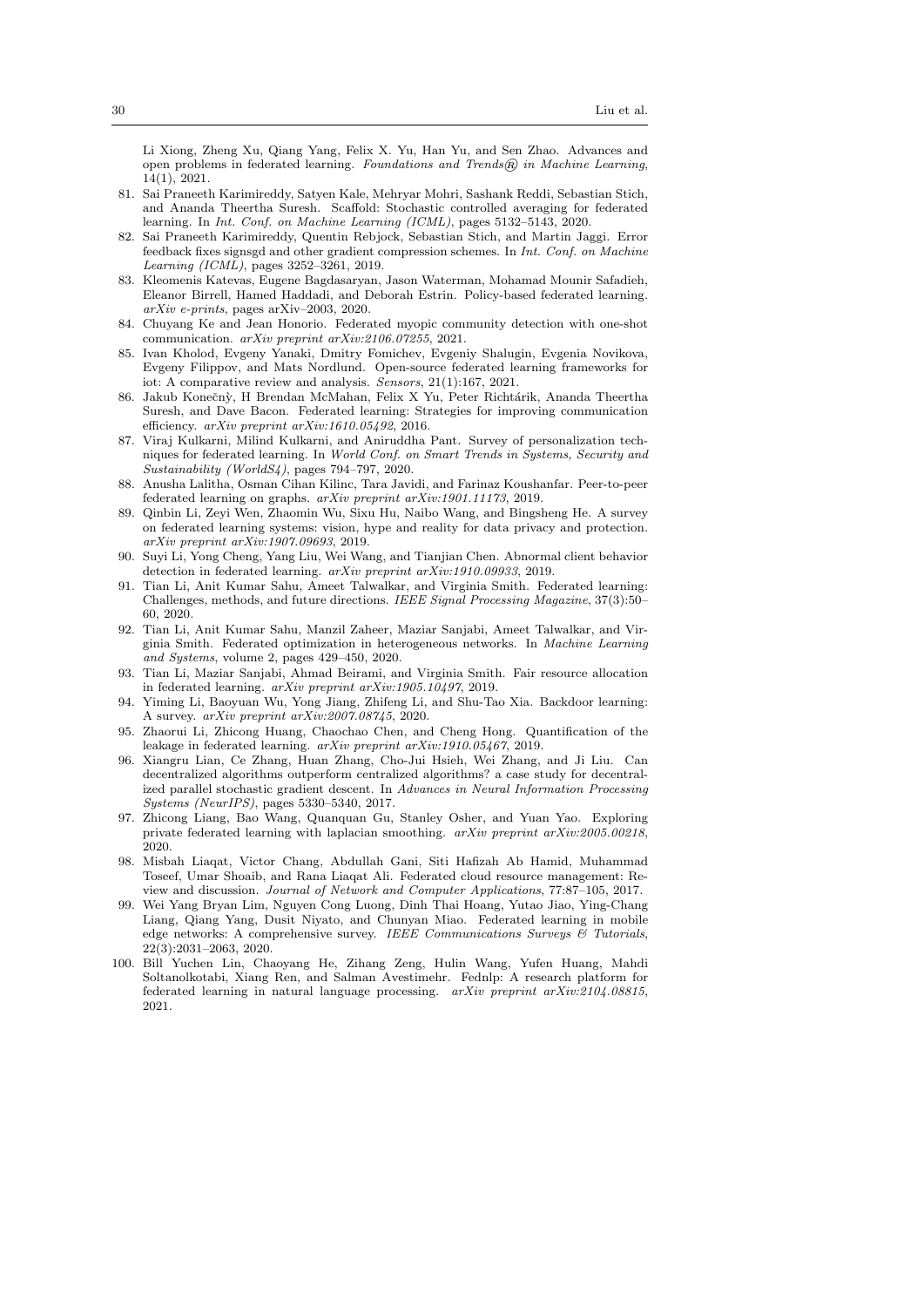- <span id="page-30-16"></span>101. Jierui Lin, Min Du, and Jian Liu. Free-riders in federated learning: Attacks and defenses. arXiv preprint arXiv:1911.12560, 2019.
- <span id="page-30-6"></span>102. Yilun Lin, Chaochao Chen, Cen Chen, and Li Wang. Improving federated relational data modeling via basis alignment and weight penalty.  $arXiv$  preprint  $arXiv:2011.11369$ , 2020.
- <span id="page-30-18"></span>103. Ji Liu, Carlyna Bondiombouy, Lei Mo, and Patrick Valduriez. Two-phase scheduling for efficient vehicle sharing. IEEE Transactions on Intelligent Transportation Systems (TITS), 2020.
- <span id="page-30-19"></span>104. Ji Liu, Esther Pacitti, Patrick Valduriez, Daniel De Oliveira, and Marta Mattoso. Multiobjective scheduling of scientific workflows in multisite clouds. Future Generation Computer Systems, 63:76–95, 2016.
- <span id="page-30-4"></span>105. Ji Liu, Esther Pacitti, Patrick Valduriez, and Marta Mattoso. A survey of data-intensive scientific workflow management. Journal of Grid Computing, 13(4):457–493, 2015.
- <span id="page-30-1"></span>106. Ji Liu, Luis Pineda, Esther Pacitti, Alexandru Costan, Patrick Valduriez, Gabriel Antoniu, and Marta Mattoso. Efficient scheduling of scientific workflows using hot metadata in a multisite cloud. IEEE Transactions on Knowledge and Data Engineering (TKDE), 31(10):1940–1953, 2018.
- <span id="page-30-9"></span>107. Lumin Liu, Jun Zhang, SH Song, and Khaled B Letaief. Client-edge-cloud hierarchical federated learning. In IEEE Int. Conf. on Communications (ICC), pages 1–6, 2020.
- <span id="page-30-14"></span>108. Ruixuan Liu, Yang Cao, Masatoshi Yoshikawa, and Hong Chen. Fedsel: Federated sgd under local differential privacy with top-k dimension selection. In Int. Conf. on Database Systems for Advanced Applications, pages 485–501, 2020.
- <span id="page-30-3"></span>109. Yang Liu, Anbu Huang, Yun Luo, He Huang, Youzhi Liu, Yuanyuan Chen, Lican Feng, Tianjian Chen, Han Yu, and Qiang Yang. Fedvision: An online visual object detection platform powered by federated learning. In AAAI Conf. on Artificial Intelligence, volume 34, pages 13172–13179, 2020.
- <span id="page-30-7"></span>110. Yang Liu, Yan Kang, Xinwei Zhang, Liping Li, Yong Cheng, Tianjian Chen, Mingyi Hong, and Qiang Yang. A communication efficient collaborative learning framework for distributed features. arXiv preprint arXiv:1912.11187, 2019.
- <span id="page-30-5"></span>111. Sin Kit Lo, Qinghua Lu, Liming Zhu, Hye-young Paik, Xiwei Xu, and Chen Wang. Architectural patterns for the design of federated learning systems. arXiv preprint arXiv:2101.02373, 2021.
- <span id="page-30-10"></span>112. Siqi Luo, Xu Chen, Qiong Wu, Zhi Zhou, and Shuai Yu. Hfel: Joint edge association and resource allocation for cost-efficient hierarchical federated edge learning. IEEE Transactions on Wireless Communications, 19(10):6535–6548, 2020.
- <span id="page-30-15"></span>113. Xinjian Luo and Xiangqi Zhu. Exploiting defenses against gan-based feature inference attacks in federated learning. arXiv preprint arXiv:2004.12571, 2020.
- <span id="page-30-0"></span>114. Lingjuan Lyu, Han Yu, and Qiang Yang. Threats to federated learning: A survey. arXiv preprint arXiv:2003.02133, 2020.
- <span id="page-30-8"></span>115. Lingjuan Lyu, Jiangshan Yu, Karthik Nandakumar, Yitong Li, Xingjun Ma, Jiong Jin, Han Yu, and Kee Siong Ng. Towards fair and privacy-preserving federated deep models. IEEE Transactions on Parallel and Distributed Systems (TPDS), 31(11):2524–2541, 2020.
- <span id="page-30-17"></span>116. Yanjun Ma, Dianhai Yu adn Tian Wu, and Haifeng Wang. Paddlepaddle: An opensource deep learning platform from industrial practice. Frontiers of Data and Computing, 1(1):105, 2019.
- <span id="page-30-11"></span>117. Amirhossein Malekijoo, Mohammad Javad Fadaeieslam, Hanieh Malekijou, Morteza Homayounfar, Farshid Alizadeh-Shabdiz, and Reza Rawassizadeh. FEDZIP: A compression framework for communication-efficient federated learning. arXiv preprint arXiv:2102.01593, 2021.
- <span id="page-30-13"></span>118. Kalikinkar Mandal and Guang Gong. PrivFL: Practical privacy-preserving federated regressions on high-dimensional data over mobile networks. In ACM SIGSAC Conf. on Cloud Computing Security Workshop, pages 57–68, 2019.
- <span id="page-30-12"></span>119. Frank McKeen, Ilya Alexandrovich, Alex Berenzon, Carlos V. Rozas, Hisham Shafi, Vedvyas Shanbhogue, and Uday R. Savagaonkar. Innovative instructions and software model for isolated execution. In Int. Workshop on Hardware and Architectural Support for Security and Privacy, 2013.
- <span id="page-30-2"></span>120. Brendan McMahan, Eider Moore, Daniel Ramage, Seth Hampson, and Blaise Aguera y Arcas. Communication-efficient learning of deep networks from decentralized data. In Int. Conf. on Artificial Intelligence and Statistics (AISTATS), pages 1273–1282, 2017.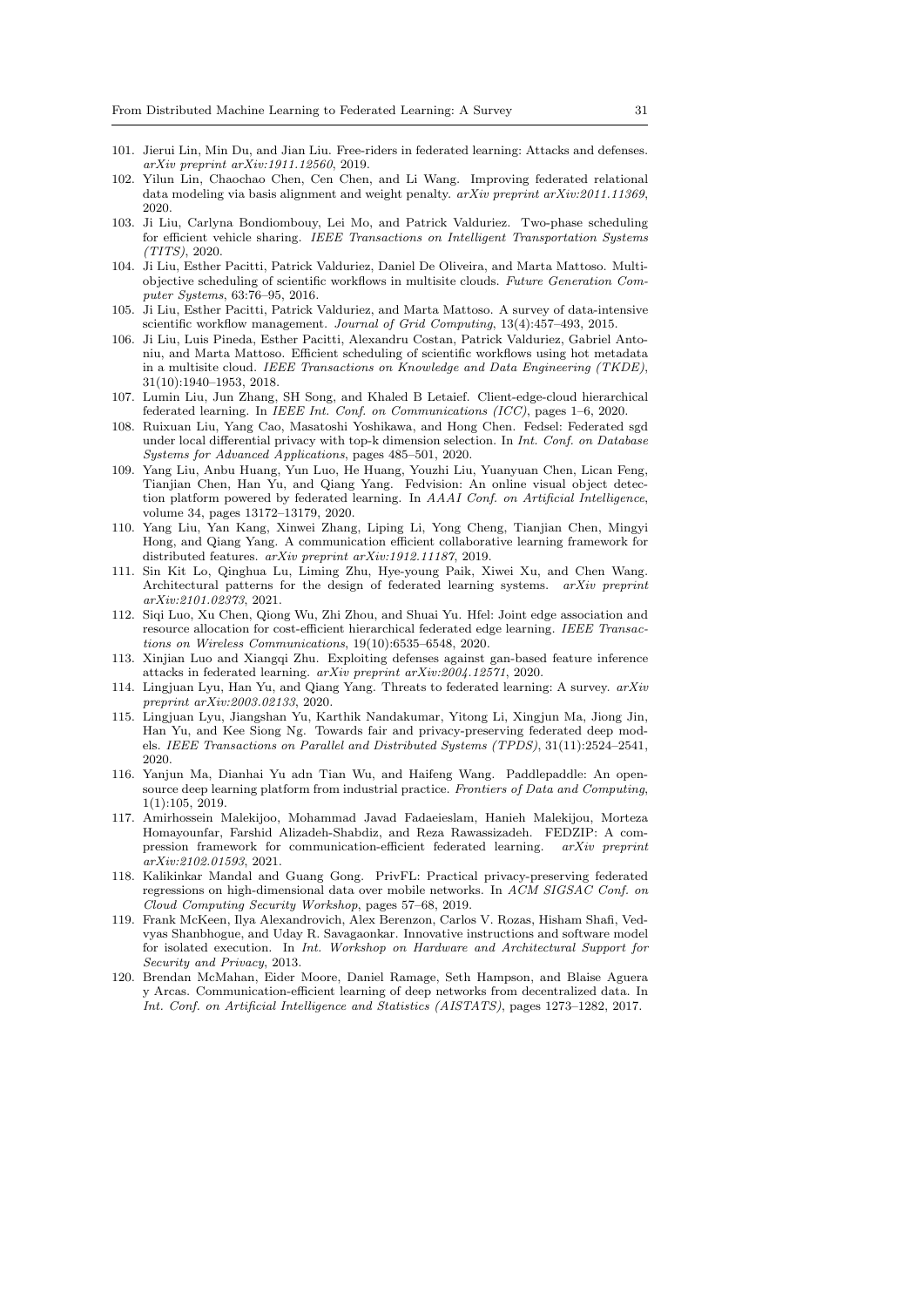- <span id="page-31-4"></span>121. H Brendan McMahan, Daniel Ramage, Kunal Talwar, and Li Zhang. Learning differentially private recurrent language models. arXiv preprint arXiv:1710.06963, 2017.
- <span id="page-31-17"></span>122. H. Brendan McMahan, Daniel Ramage, Kunal Talwar, and Li Zhang. Learning differentially private recurrent language models. In Int. Conf. on Learning Representations (ICLR), 2018.
- <span id="page-31-19"></span>123. Guangxu Mei, Ziyu Guo, Shijun Liu, and Li Pan. Sgnn: A graph neural network based federated learning approach by hiding structure. In IEEE Int. Conf. on Big Data (Big Data), pages 2560–2568, 2019.
- <span id="page-31-16"></span>124. Luca Melis, Congzheng Song, Emiliano De Cristofaro, and Vitaly Shmatikov. Exploiting unintended feature leakage in collaborative learning. In IEEE Symposium on Security and Privacy (SP), pages 691–706, 2019.
- <span id="page-31-6"></span>125. Chuizheng Meng, Sirisha Rambhatla, and Yan Liu. Cross-node federated graph neural network for spatio-temporal data modeling. In  $ACM\,SIGKDD$  Conference on Knowledge Discovery and Data Mining (KDD), 2021. To appear.
- <span id="page-31-10"></span>126. Naram Mhaisen, Alaa Awad, Amr Mohamed, Aiman Erbad, and Mohsen Guizani. Optimal user-edge assignment in hierarchical federated learning based on statistical properties and network topology constraints. IEEE Transactions on Network Science and Engineering, 2021.
- <span id="page-31-13"></span>127. Fan Mo and Hamed Haddadi. Efficient and private federated learning using tee. In EuroSys, 2019.
- <span id="page-31-9"></span>128. Mehryar Mohri, Gary Sivek, and Ananda Theertha Suresh. Agnostic federated learning. In Int. Conf. on Machine Learning (ICML), pages 4615–4625, 2019.
- <span id="page-31-2"></span>129. Viraaji Mothukuri, Reza M Parizi, Seyedamin Pouriyeh, Yan Huang, Ali Dehghantanha, and Gautam Srivastava. A survey on security and privacy of federated learning. Future Generation Computer Systems, 115:619–640, 2021.
- <span id="page-31-11"></span>130. Luis Muñoz-González, Kenneth T Co, and Emil C Lupu. Byzantine-robust federated machine learning through adaptive model averaging.  $arXiv$  preprint  $arXiv:1909.05125$ , 2019.
- <span id="page-31-5"></span>131. Deepak Narayanan, Aaron Harlap, Amar Phanishayee, Vivek Seshadri, Nikhil R Devanur, Gregory R Ganger, Phillip B Gibbons, and Matei Zaharia. Pipedream: generalized pipeline parallelism for dnn training. In ACM Symposium on Operating Systems Principles, pages 1–15, 2019.
- <span id="page-31-0"></span>132. Keiichi Ochiai, Kohei Senkawa, Naoki Yamamoto, Yuya Tanaka, and Yusuke Fukazawa. Real-time on-device troubleshooting recommendation for smartphones. In ACM SIGKDD Int. Conf. on Knowledge Discovery & Data Mining, pages 2783–2791, 2019.
- <span id="page-31-1"></span>133. Official Journal of the European Union. General data protection regulation. [https:](https://eur-lex.europa.eu/legal-content/EN/TXT/PDF/?uri=CELEX:32016R0679) [//eur-lex.europa.eu/legal-content/EN/TXT/PDF/?uri=CELEX:32016R0679](https://eur-lex.europa.eu/legal-content/EN/TXT/PDF/?uri=CELEX:32016R0679). Online; accessed 12/02/2021.
- <span id="page-31-12"></span>134. Olga Ohrimenko, Felix Schuster, Cédric Fournet, Aastha Mehta, Sebastian Nowozin, Kapil Vaswani, and Manuel Costa. Oblivious multi-party machine learning on trusted processors. In {USENIX} Security Symposium ({USENIX} Security), pages 619–636, 2016.
- <span id="page-31-20"></span>135. Kemal Oksuz, Baris Can Cam, Sinan Kalkan, and Emre Akbas. Imbalance problems in object detection: A review. IEEE transactions on pattern analysis and machine intelligence, 2020.
- <span id="page-31-3"></span>136. OpenMined. Pysyft. <https://github.com/OpenMined/PySyft>. Online; accessed 22/02/2021.
- <span id="page-31-18"></span>137. PaddlePaddle, Baidu. Paddlehub. <https://github.com/PaddlePaddle/PaddleHub>. Online; accessed 01/10/2021.
- <span id="page-31-14"></span>138. Pascal Paillier. Public-key cryptosystems based on composite degree residuosity classes. In Int. Conf. on the theory and applications of cryptographic techniques, pages 223–238, 1999.
- <span id="page-31-8"></span>139. Sinno Jialin Pan and Qiang Yang. A survey on transfer learning. IEEE Transactions on Knowledge and Data Engineering (TKDE), 22(10):1345–1359, 2009.
- <span id="page-31-7"></span>140. Hao Peng, Haoran Li, Yangqiu Song, Vincent Zheng, and Jianxin Li. Federated knowledge graphs embedding. In ACM Int. Conf. on Information and Knowledge Management  $(CIKM)$ , pages 1–10, 2021.
- <span id="page-31-15"></span>141. Hai Phan, My T Thai, Han Hu, Ruoming Jin, Tong Sun, and Dejing Dou. Scalable differential privacy with certified robustness in adversarial learning. In Int. Conf. on Machine Learning (ICML), pages 7683–7694, 2020.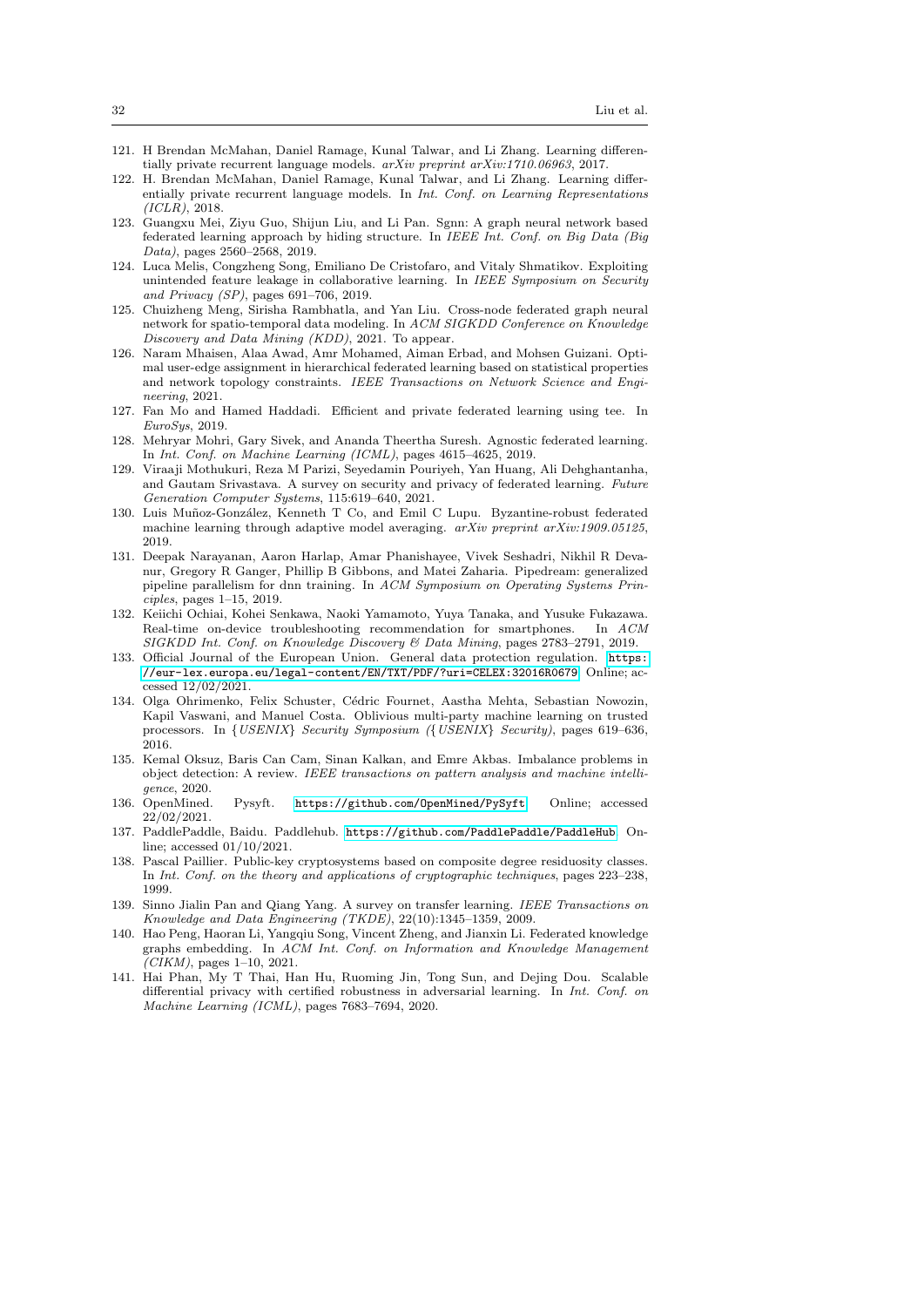- <span id="page-32-1"></span>142. Krishna Pillutla, Sham M Kakade, and Zaid Harchaoui. Robust aggregation for federated learning.  $arXiv$  preprint  $arXiv:1912.13445$ , 2019.
- <span id="page-32-21"></span>143. Luis Pineda-Morales, Ji Liu, Alexandru Costan, Esther Pacitti, Gabriel Antoniu, Patrick Valduriez, and Marta Mattoso. Managing hot metadata for scientific workflows on multisite clouds. In IEEE Int. Conf. on Big Data (Big Data), pages 390–397, 2016.
- <span id="page-32-18"></span>144. Pytorch. Pytorch. <https://pytorch.org/>. Online; accessed 13/03/2021.
- <span id="page-32-4"></span>145. Herbert Robbins and Sutton Monro. A stochastic approximation method. The annals of mathematical statistics, pages 400–407, 1951.
- <span id="page-32-19"></span>146. Daniele Romanini, Adam James Hall, Pavlos Papadopoulos, Tom Titcombe, Abbas Ismail, Tudor Cebere, Robert Sandmann, Robin Roehm, and Michael A. Hoeh. Pyvertical: A vertical federated learning framework for multi-headed splitnn. arXiv preprint arXiv:2104.00489, 2021.
- <span id="page-32-14"></span>147. Daniel Rothchild, Ashwinee Panda, Enayat Ullah, Nikita Ivkin, Ion Stoica, Vladimir Braverman, Joseph Gonzalez, and Raman Arora. Fetchsgd: Communication-efficient federated learning with sketching. In Int. Conf. on Machine Learning (ICML), pages 8253– 8265, 2020.
- <span id="page-32-5"></span>148. Theo Ryffel, Andrew Trask, Morten Dahl, Bobby Wagner, Jason Mancuso, Daniel Rueckert, and Jonathan Passerat-Palmbach. A generic framework for privacy preserving deep learning. arXiv preprint arXiv:1811.04017, 2018.
- <span id="page-32-15"></span>149. César Sabater, Aurélien Bellet, and Jan Ramon. Distributed differentially private averaging with improved utility and robustness to malicious parties.  $arXiv$  preprint arXiv:2006.07218, 2020.
- <span id="page-32-2"></span>150. Adam Satariano. Google is fined \$57 million under europe's data privacy law. [https:](https://www.nytimes.com/2019/01/21/technology/google-europe-gdpr-fine.html) [//www.nytimes.com/2019/01/21/technology/google-europe-gdpr-fine.html](https://www.nytimes.com/2019/01/21/technology/google-europe-gdpr-fine.html). Online; accessed 28/02/2021.
- <span id="page-32-7"></span>151. Ali H Sayed. Adaptation, learning, and optimization over networks. Foundations and Trends in Machine Learning, 7(ARTICLE):311–801, 2014.
- <span id="page-32-9"></span>152. Ali H Sayed, Sheng-Yuan Tu, Jianshu Chen, Xiaochuan Zhao, and Zaid J Towfic. Diffusion strategies for adaptation and learning over networks: an examination of distributed strategies and network behavior. IEEE Signal Processing Magazine, 30(3):155–171, 2013.
- <span id="page-32-16"></span>153. Mohamed Seif, Ravi Tandon, and Ming Li. Wireless federated learning with local differential privacy. In IEEE Int. Symposium on Information Theory (ISIT), pages 2604–2609, 2020.
- <span id="page-32-8"></span>154. Eugene Seneta. Non-negative matrices and Markov chains. Springer Science & Business Media, 2006.
- <span id="page-32-20"></span>155. William Shakespeare. The complete works of William Shakespeare. Wordsworth Editions, 2007.
- <span id="page-32-11"></span>156. Nir Shlezinger, Mingzhe Chen, Yonina C Eldar, H Vincent Poor, and Shuguang Cui. Federated learning with quantization constraints. In IEEE Int. Conf. on Acoustics, Speech and Signal Processing (ICASSP), pages 8851-8855, 2020.
- <span id="page-32-12"></span>157. Nir Shlezinger, Mingzhe Chen, Yonina C Eldar, H Vincent Poor, and Shuguang Cui. Uveqfed: Universal vector quantization for federated learning. IEEE Transactions on Signal Processing, 2020.<br>158. JASON SILVERSTEIN.
- <span id="page-32-3"></span>Hundreds of millions of facebook user records were exposed on amazon cloud server. [https://www.cbsnews.com/news/](https://www.cbsnews.com/news/millions-facebook-user-records-exposed-amazon-cloud-server/) [millions-facebook-user-records-exposed-amazon-cloud-server/](https://www.cbsnews.com/news/millions-facebook-user-records-exposed-amazon-cloud-server/). Online; accessed 28/02/2021.
- <span id="page-32-10"></span>159. Ryan Spring, Anastasios Kyrillidis, Vijai Mohan, and Anshumali Shrivastava. Compressing gradient optimizers via count-sketches. In Int. Conf. on Machine Learning (ICML), pages 5946–5955, 2019.
- <span id="page-32-0"></span>160. Standing Committee of the National People's Congress. Cybersecurity law of the people's republic of china. [https://www.newamerica.org/cybersecurity-initiative/](https://www.newamerica.org/cybersecurity-initiative/digichina/blog/translation-cybersecurity-law-peoples-republic-china/) [digichina/blog/translation-cybersecurity-law-peoples-republic-china/](https://www.newamerica.org/cybersecurity-initiative/digichina/blog/translation-cybersecurity-law-peoples-republic-china/). Online; accessed 22/02/2021.
- <span id="page-32-6"></span>161. Sebastian U Stich, Jean-Baptiste Cordonnier, and Martin Jaggi. Sparsified SGD with memory. In Advances in Neural Information Processing Systems (NeurIPS), volume 31, 2018.
- <span id="page-32-13"></span>162. Haijian Sun, Xiang Ma, and Rose Qingyang Hu. Adaptive federated learning with gradient compression in uplink noma. IEEE Transactions on Vehicular Technology, 2020.
- <span id="page-32-17"></span>163. Ziteng Sun, Peter Kairouz, Ananda Theertha Suresh, and H Brendan McMahan. Can you really backdoor federated learning? arXiv preprint arXiv:1911.07963, 2019.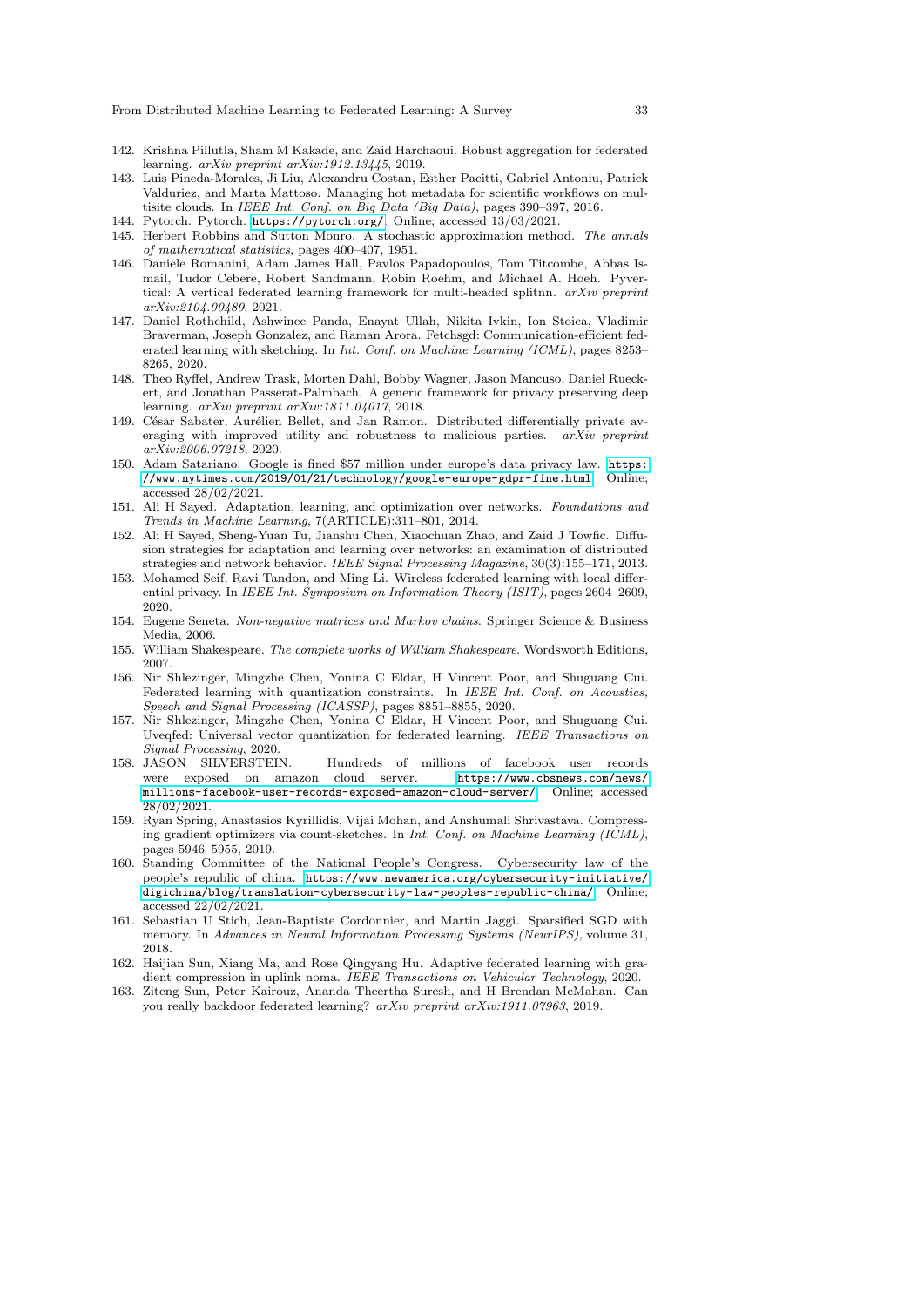- <span id="page-33-4"></span>164. Toyotaro Suzumura, Yi Zhou, Nathalie Barcardo, Guangnan Ye, Keith Houck, Ryo Kawahara, Ali Anwar, Lucia Larise Stavarache, Daniel Klyashtorny, Heiko Ludwig, and Kumar Bhaskaran. Towards federated graph learning for collaborative financial crimes detection. arXiv preprint arXiv:1909.12946, 2019.
- <span id="page-33-15"></span>165. Vale Tolpegin, Stacey Truex, Mehmet Emre Gursoy, and Ling Liu. Data poisoning attacks against federated learning systems. In European Symposium on Research in Computer Security, pages 480–501. Springer, 2020.
- <span id="page-33-13"></span>166. Aleksei Triastcyn and Boi Faltings. Federated generative privacy. IEEE Intelligent Systems, 35(4):50–57, 2020.
- <span id="page-33-14"></span>167. Stacey Truex, Nathalie Baracaldo, Ali Anwar, Thomas Steinke, Heiko Ludwig, Rui Zhang, and Yi Zhou. A hybrid approach to privacy-preserving federated learning. In ACM Workshop on Artificial Intelligence and Security, pages 1–11, 2019.
- <span id="page-33-10"></span>168. Paul Vanhaesebrouck, Aurélien Bellet, and Marc Tommasi. Decentralized collaborative learning of personalized models over networks. In *Int. Conf. on Artificial Intelligence* and Statistics (AISTATS), pages 509–517, 2017.
- <span id="page-33-16"></span>169. Petar Velickovic, Guillem Cucurull, Arantxa Casanova, Adriana Romero, Pietro Lio, and Yoshua Bengio. Graph attention networks. In *Int. Conf. on Learning Representations* (ICLR), 2018.
- <span id="page-33-1"></span>170. Joost Verbraeken, Matthijs Wolting, Jonathan Katzy, Jeroen Kloppenburg, Tim Verbelen, and Jan S Rellermeyer. A survey on distributed machine learning. ACM Computing Surveys (CSUR), 53(2):1–33, 2020.
- <span id="page-33-11"></span>171. Abhinav Vishnu, Charles Siegel, and Jeffrey Daily. Distributed tensorflow with mpi. arXiv preprint arXiv:1603.02339, 2016.
- <span id="page-33-8"></span>172. Aidmar Wainakh, Alejandro Sanchez Guinea, Tim Grube, and Max Mühlhäuser. Enhancing privacy via hierarchical federated learning. In IEEE European Symposium on Security and Privacy Workshops (EuroS&PW), pages 344-347, 2020.
- <span id="page-33-17"></span>173. Binghui Wang, Ang Li, Hai Li, and Yiran Chen. Graphfl: A federated learning framework for semi-supervised node classification on graphs. arXiv preprint arXiv:2012.04187, 2020.
- <span id="page-33-5"></span>174. Chunnan Wang, Bozhou Chen, Geng Li, and Hongzhi Wang. FL-AGCNS: federated learning framework for automatic graph convolutional network search. arXiv preprint arXiv:2104.04141, 2021.<br>175. Guan Wang. Interpre
- <span id="page-33-3"></span>Interpret federated learning with shapley values.  $arXiv$  preprint arXiv:1905.04519, 2019.
- <span id="page-33-7"></span>176. Hongyi Wang, Mikhail Yurochkin, Yuekai Sun, Dimitris Papailiopoulos, and Yasaman Khazaeni. Federated learning with matched averaging. In Int. Conf. on Learning Representations (ICLR), 2020.
- <span id="page-33-6"></span>177. Jianyu Wang, Zachary Charles, Zheng Xu, Gauri Joshi, H. Brendan McMahan, Blaise Agüera y Arcas, Maruan Al-Shedivat, Galen Andrew, Salman Avestimehr, Katharine Daly, Deepesh Data, Suhas N. Diggavi, Hubert Eichner, Advait Gadhikar, Zachary Garrett, Antonious M. Girgis, Filip Hanzely, Andrew Hard, Chaoyang He, Samuel Horvath, Zhouyuan Huo, Alex Ingerman, Martin Jaggi, Tara Javidi, Peter Kairouz, Satyen Kale, Sai Praneeth Karimireddy, Jakub Konečný, Sanmi Koyejo, Tian Li, Luyang Liu, Mehryar Mohri, Hang Qi, Sashank J. Reddi, Peter Richtárik, Karan Singhal, Virginia Smith, Mahdi Soltanolkotabi, Weikang Song, Ananda Theertha Suresh, Sebastian U. Stich, Ameet Talwalkar, Hongyi Wang, Blake E. Woodworth, Shanshan Wu, Felix X. Yu, Honglin Yuan, Manzil Zaheer, Mi Zhang, Tong Zhang, Chunxiang Zheng, Chen Zhu, and Wennan Zhu. A field guide to federated optimization. arXiv preprint arXiv:2107.06917, 2021.
- <span id="page-33-9"></span>178. Jianyu Wang, Anit Kumar Sahu, Zhouyi Yang, Gauri Joshi, and Soummya Kar. Matcha: Speeding up decentralized SGD via matching decomposition sampling. In Indian Control Conference (ICC), pages 299–300, 2019.
- <span id="page-33-18"></span>179. Lixu Wang, Shichao Xu, Xiao Wang, and Qi Zhu. Addressing class imbalance in federated learning. In AAAI Conf. on Artificial Intelligence, volume 35, pages 10165–10173, 2021.
- <span id="page-33-12"></span>180. Luping WANG, Wei WANG, and LI Bo. CMFL: Mitigating communication overhead for federated learning. In IEEE Int. Conf. on Distributed Computing Systems (ICDCS), pages 954–964, 2019.
- <span id="page-33-2"></span>181. Zhibo Wang, Mengkai Song, Zhifei Zhang, Yang Song, Qian Wang, and Hairong Qi. Beyond inferring class representatives: User-level privacy leakage from federated learning. In IEEE Conf. on Computer Communications (INFOCOM), pages 2512–2520, 2019.
- <span id="page-33-0"></span>182. WeBank. Federated ai technology enabler (FATE). [https://github.com/FederatedAI/](https://github.com/FederatedAI/FATE) [FATE](https://github.com/FederatedAI/FATE). Online; accessed 16/02/2021.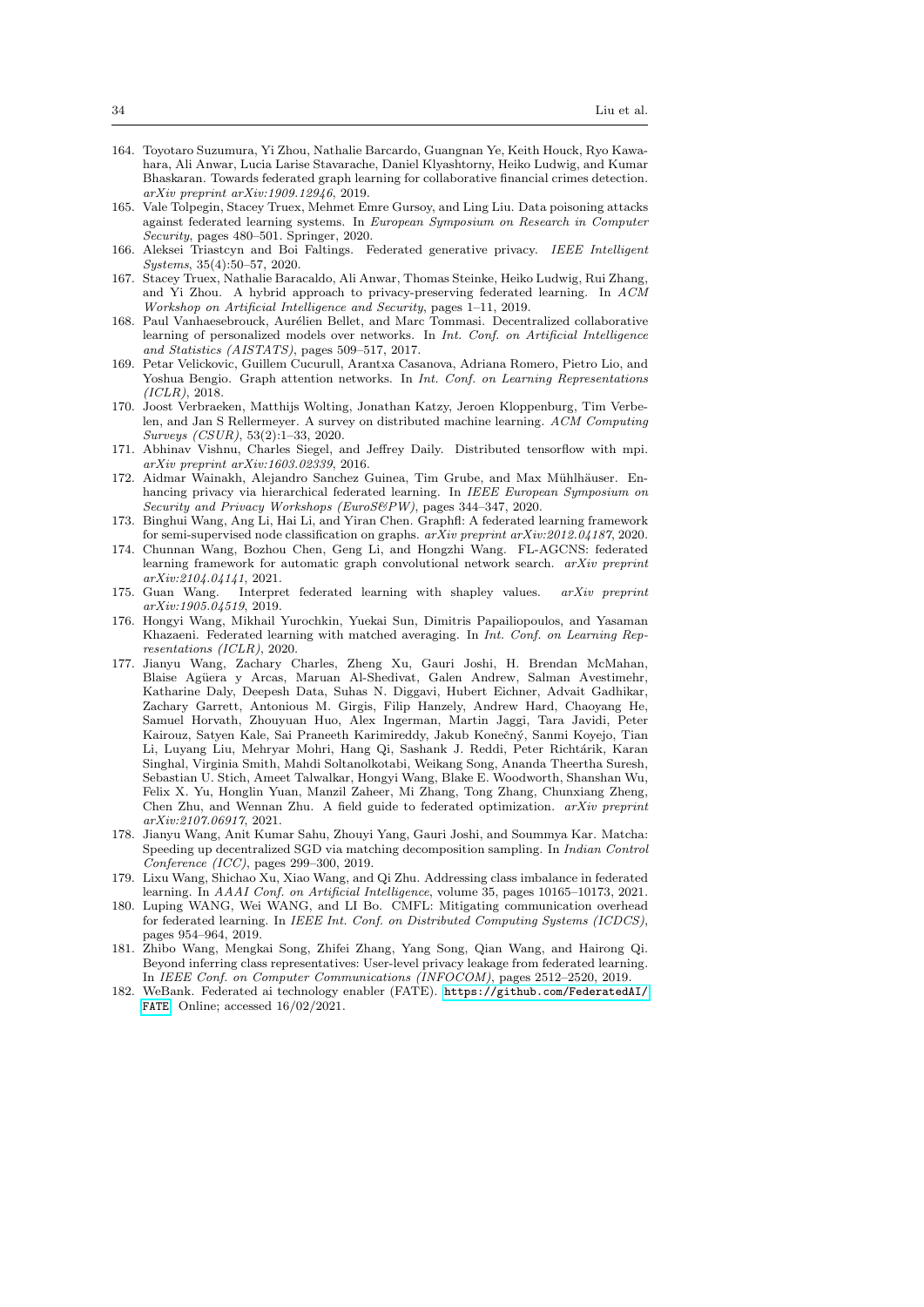- <span id="page-34-1"></span>183. WeBank. Federated learning white paper v2.0. [https://aisp-1251170195.cos.](https://aisp-1251170195.cos.ap-hongkong.myqcloud.com/wp-content/uploads/pdf/%E8%81%94%E9%82%A6%E5%AD%A6%E4%B9%A0%E7%99%BD%E7%9A%AE%E4%B9%A6_v2.0.pdf) [ap-hongkong.myqcloud.com/wp-content/uploads/pdf/%E8%81%94%E9%82%A6%E5%AD%A6%](https://aisp-1251170195.cos.ap-hongkong.myqcloud.com/wp-content/uploads/pdf/%E8%81%94%E9%82%A6%E5%AD%A6%E4%B9%A0%E7%99%BD%E7%9A%AE%E4%B9%A6_v2.0.pdf) [E4%B9%A0%E7%99%BD%E7%9A%AE%E4%B9%A6\\_v2.0.pdf](https://aisp-1251170195.cos.ap-hongkong.myqcloud.com/wp-content/uploads/pdf/%E8%81%94%E9%82%A6%E5%AD%A6%E4%B9%A0%E7%99%BD%E7%9A%AE%E4%B9%A6_v2.0.pdf). Online; accessed 14/02/2021.
- <span id="page-34-17"></span>184. Kang Wei, Jun Li, Ming Ding, Chuan Ma, Howard H Yang, Farhad Farokhi, Shi Jin, Tony QS Quek, and H Vincent Poor. Federated learning with differential privacy: Algorithms and performance analysis. IEEE Transactions on Information Forensics and Security, 15:3454–3469, 2020.
- <span id="page-34-6"></span>185. Chuhan Wu, Fangzhao Wu, Yang Cao, Yongfeng Huang, and Xing Xie. Fedgnn: Federated graph neural network for privacy-preserving recommendation.  $arXiv$  preprint arXiv:2102.04925, 2021.
- <span id="page-34-18"></span>186. Tong Wu, Ziwei Liu, Qingqiu Huang, Yu Wang, and Dahua Lin. Adversarial robustness under long-tailed distribution. In IEEE/CVF Conference on Computer Vision and Pattern Recognition (CVPR), pages 8659–8668, 2021.
- <span id="page-34-9"></span>187. Chang Xu, Dacheng Tao, and Chao Xu. A survey on multi-view learning. arXiv preprint arXiv:1304.5634, 2013.
- <span id="page-34-2"></span>188. Jie Xu, Benjamin S Glicksberg, Chang Su, Peter Walker, Jiang Bian, and Fei Wang. Federated learning for healthcare informatics. Journal of Healthcare Informatics Research, pages 1–19, 2020.
- <span id="page-34-12"></span>189. Jinjin Xu, Wenli Du, Yaochu Jin, Wangli He, and Ran Cheng. Ternary compression for communication-efficient federated learning. IEEE Transactions on Neural Networks and Learning Systems, 2020.
- <span id="page-34-0"></span>190. Qiang Yang, Yang Liu, Tianjian Chen, and Yongxin Tong. Federated machine learning: Concept and applications. ACM Transactions on Intelligent Systems and Technology  $(TIST), 10(2):1-19, 2019.$
- <span id="page-34-15"></span>191. Xun Yi, Russell Paulet, and Elisa Bertino. Homomorphic encryption. In Homomorphic Encryption and Applications, pages 27–46. Springer, 2014.
- <span id="page-34-11"></span>192. Jinliang Yuan, Mengwei Xu, Xiao Ma, Ao Zhou, Xuanzhe Liu, and Shangguang Wang. Hierarchical federated learning through lan-wan orchestration.  $arXiv$  preprint arXiv:2010.11612, 2020.
- <span id="page-34-10"></span>193. Mikhail Yurochkin, Mayank Agarwal, Soumya Ghosh, Kristjan Greenewald, Nghia Hoang, and Yasaman Khazaeni. Bayesian nonparametric federated learning of neural networks. In Int. Conf. on Machine Learning (ICML), pages 7252–7261, 2019.
- <span id="page-34-13"></span>194. Chengliang Zhang, Suyi Li, Junzhe Xia, Wei Wang, Feng Yan, and Yang Liu. Batchcrypt: Efficient homomorphic encryption for cross-silo federated learning. In USENIX Annual Technical Conference (USENIX ATC), pages 493–506, 2020.
- <span id="page-34-19"></span>195. Chongsheng Zhang, Jingjun Bi, and Paolo Soda. Feature selection and resampling in class imbalance learning: Which comes first? an empirical study in the biological domain. In Int. Conf. on Bioinformatics and Biomedicine (BIBM), pages 933–938, 2017.
- <span id="page-34-21"></span>196. Chongsheng Zhang, Jingjun Bi, Shixin Xu, Enislay Ramentol, Gaojuan Fan, Baojun Qiao, and Hamido Fujita. Multi-imbalance: An open-source software for multi-class imbalance learning. Knowledge-Based Systems, 174:137–143, 2019.
- <span id="page-34-20"></span>197. Chongsheng Zhang, Paolo Soda, Jingjun Bi, Gaojuan Fan, George Almpanidis, and Salvador Garcia. An empirical study on the joint impact of feature selection and data resampling on imbalance classification. arXiv preprint arXiv:2109.00201, 2021.
- <span id="page-34-5"></span>198. Huanding Zhang, Tao Shen, Fei Wu, Mingyang Yin, Hongxia Yang, and Chao Wu. Federated graph learning - A position paper. arXiv preprint arXiv:2105.11099, 2021.
- <span id="page-34-3"></span>199. Tuo Zhang, Chaoyang He, Tianhao Ma, Mark Ma, and Salman Avestimehr. Federated learning for internet of things: A federated learning framework for on-device anomaly data detection. arXiv preprint arXiv:2106.07976, 2021.
- <span id="page-34-14"></span>200. Xiaoli Zhang, Fengting Li, Zeyu Zhang, Qi Li, Cong Wang, and Jianping Wu. Enabling execution assurance of federated learning at untrusted participants. In IEEE INFOCOM Conf. on Computer Communications, pages 1877–1886, 2020.
- <span id="page-34-16"></span>201. Bo Zhao, Konda Reddy Mopuri, and Hakan Bilen. idlg: Improved deep leakage from gradients. arXiv preprint arXiv:2001.02610, 2020.
- <span id="page-34-4"></span>202. Yuchen Zhao, Payam Barnaghi, and Hamed Haddadi. Multimodal federated learning. arXiv preprint arXiv:2109.04833, 2021.
- <span id="page-34-7"></span>203. Longfei Zheng, Jun Zhou, Chaochao Chen, Bingzhe Wu, Li Wang, and Benyu Zhang. Asfgnn: Automated separated-federated graph neural network. Peer-to-Peer Networking and Applications, 14(3):1692–1704, 2021.
- <span id="page-34-8"></span>204. Jun Zhou, Chaochao Chen, Longfei Zheng, Huiwen Wu, Jia Wu, Xiaolin Zheng, Bingzhe Wu, Ziqi Liu, and Li Wang. Vertically federated graph neural network for privacypreserving node classification. arXiv preprint arXiv:2005.11903, 2020.